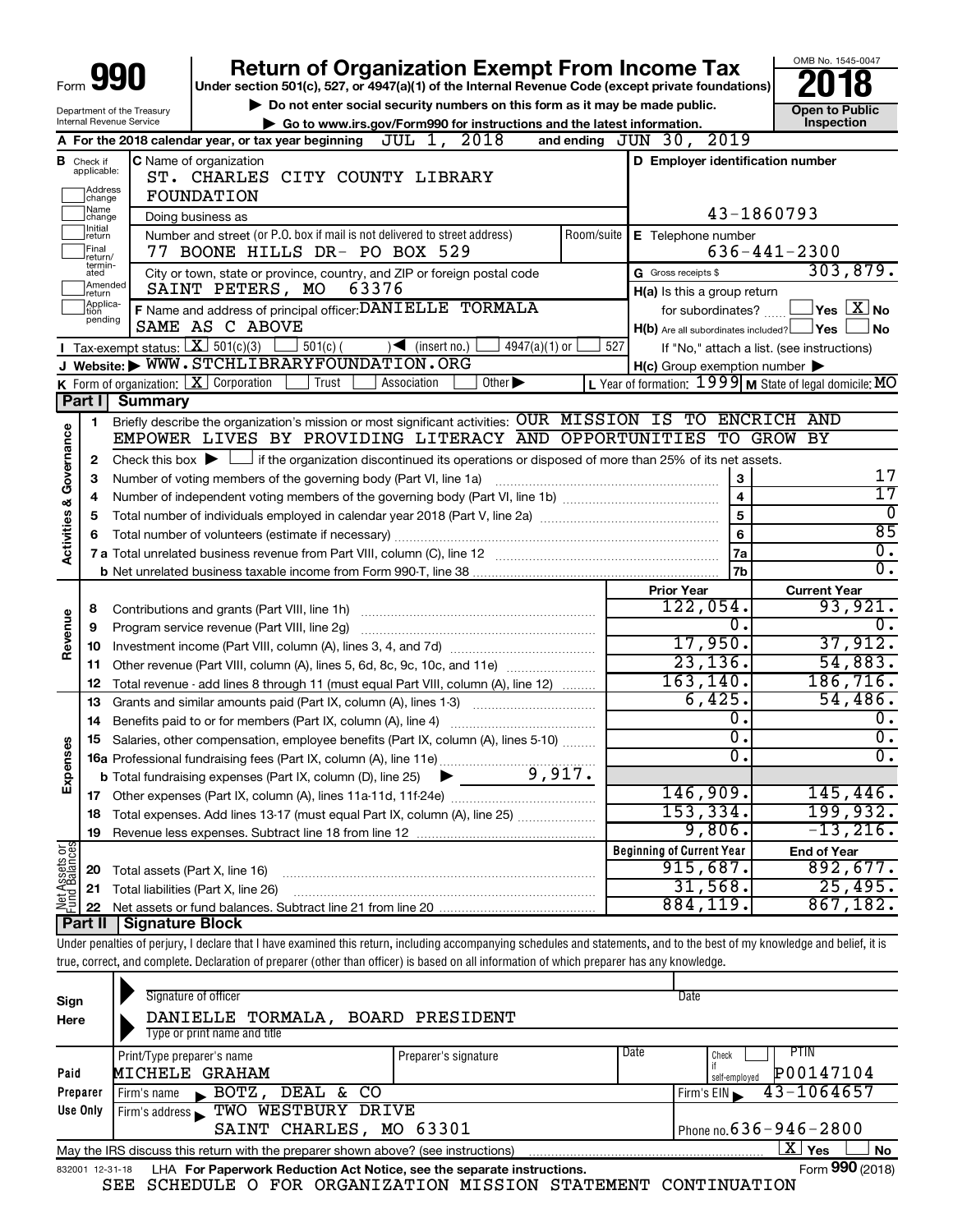|              | ST. CHARLES CITY COUNTY LIBRARY                                                                                                                        |
|--------------|--------------------------------------------------------------------------------------------------------------------------------------------------------|
|              | 43-1860793<br>FOUNDATION<br>Page 2<br>Form 990 (2018)                                                                                                  |
|              | <b>Part III Statement of Program Service Accomplishments</b>                                                                                           |
|              |                                                                                                                                                        |
| 1            | Briefly describe the organization's mission:                                                                                                           |
|              | OUR MISSION IS TO ENCRICH AND EMPOWER LIVES BY PROVIDING LITERACY AND<br>OPPORTUNITIES TO GROW BY CONTINUALLY WORKING TOGETHER TO<br><b>ENGAGE THE</b> |
|              | COMMUNITY THROUGH CHARITABLE GIVING.                                                                                                                   |
|              |                                                                                                                                                        |
| $\mathbf{2}$ | Did the organization undertake any significant program services during the year which were not listed on the                                           |
|              | $Yes \  \  \boxed{X} No$<br>prior Form 990 or 990-EZ?                                                                                                  |
|              | If "Yes," describe these new services on Schedule O.                                                                                                   |
| 3            | $Yes \quad \boxed{X}$ No<br>Did the organization cease conducting, or make significant changes in how it conducts, any program services?               |
|              | If "Yes," describe these changes on Schedule O.                                                                                                        |
| 4            | Describe the organization's program service accomplishments for each of its three largest program services, as measured by expenses.                   |
|              | Section 501(c)(3) and 501(c)(4) organizations are required to report the amount of grants and allocations to others, the total expenses, and           |
|              | revenue, if any, for each program service reported.                                                                                                    |
| 4a           | 69,779.<br>(Expenses \$<br>including grants of \$<br>) (Revenue \$<br>(Code:                                                                           |
|              | EARLY LITERACY OUTREACH /<br>READY TO READ -<br>THIS PROGRAM FUNDS<br><b>EARLY</b>                                                                     |
|              | LITERACY EFFORTS WHICH INCLUDES PROVIDING EARLY LITERACY KITS TO NEW                                                                                   |
|              | MOMS AND PARENTS/CAREGIVERS OF PRE-READERS.<br>THESE KITS INCLUDE BOOKS,                                                                               |
|              | RESOURCES, AND A LIBRARY CARD APPLICATION.<br>IT ALSO SUPPORTS<br>THE                                                                                  |
|              | DISTRIBUTION OF MINI-LIBRARIES THROUGHOUT THE COMMUNITY THAT BRINGS                                                                                    |
|              | AWARENESS OF THE IMPORTANCE OF READING TO PRE-READERS SO THAT THEY WILL                                                                                |
|              | BE READY TO READ WHEN THEY GET TO KINDERGARTEN.                                                                                                        |
|              |                                                                                                                                                        |
|              |                                                                                                                                                        |
|              |                                                                                                                                                        |
|              |                                                                                                                                                        |
|              |                                                                                                                                                        |
| 4b           | 86,452.<br>54, 486. ) (Revenue \$<br>including grants of \$<br>(Code:<br>(Expenses \$                                                                  |
|              | THE LIBRARY FOUNDATION PROGRAM FUNDING SUPPORTS SOME LIBRARY DISTRICT                                                                                  |
|              | PROGRAMMING AS WELL AS COMMUNITY BASED<br>PROGRAMMING,<br>THE LARGEST OF                                                                               |
|              | THE TAKE<br>20 AND READ SCHOOL BASED PROGRAM.<br>WЕ<br>WHICH IS<br>PARTNER WITH                                                                        |
|              | THE LOCAL SCHOOL DISTRICTS'<br>ELEMENTARY SCHOOLS AND HAVE<br>THE<br>KIDS AND                                                                          |
|              | CLASSROOMS TAKE THE TAKE<br>20<br>AND READ PLEDGE.<br>WHEN<br>THEY HIT<br>THEIR                                                                        |
|              | WE AWARD THE KIDS AND THE CLASSROOMS WITH BOOKS THAT<br>READING GOALS,                                                                                 |
|              | THEY GET TO KEEP. ANOTHER COMMUNITY BASED PROGRAM IS LIBRARY TO YOU -                                                                                  |
|              | THIS PROGRAM SERVES TO BRING LIBRARY MATERIALS TO THOSE THAT ARE                                                                                       |
|              | HOMEBOUND AND CANNOT COME TO THE LIBRARY THEMSELVES.                                                                                                   |
|              |                                                                                                                                                        |
|              |                                                                                                                                                        |
|              |                                                                                                                                                        |
| 4с           | $\left(\text{Code:}\right)$ $\left(\text{Expenses $}\right)$<br>including grants of \$<br>) (Revenue \$                                                |
|              |                                                                                                                                                        |
|              |                                                                                                                                                        |
|              |                                                                                                                                                        |
|              |                                                                                                                                                        |
|              |                                                                                                                                                        |
|              |                                                                                                                                                        |
|              |                                                                                                                                                        |
|              |                                                                                                                                                        |
|              |                                                                                                                                                        |
|              |                                                                                                                                                        |
|              |                                                                                                                                                        |
|              |                                                                                                                                                        |
| 4d -         | Other program services (Describe in Schedule O.)                                                                                                       |
|              | (Expenses \$<br>including grants of \$<br>) (Revenue \$<br>156, 231.                                                                                   |
|              | 4e Total program service expenses ><br>$F_{\alpha r}$ QQ $\Omega$ (2018)                                                                               |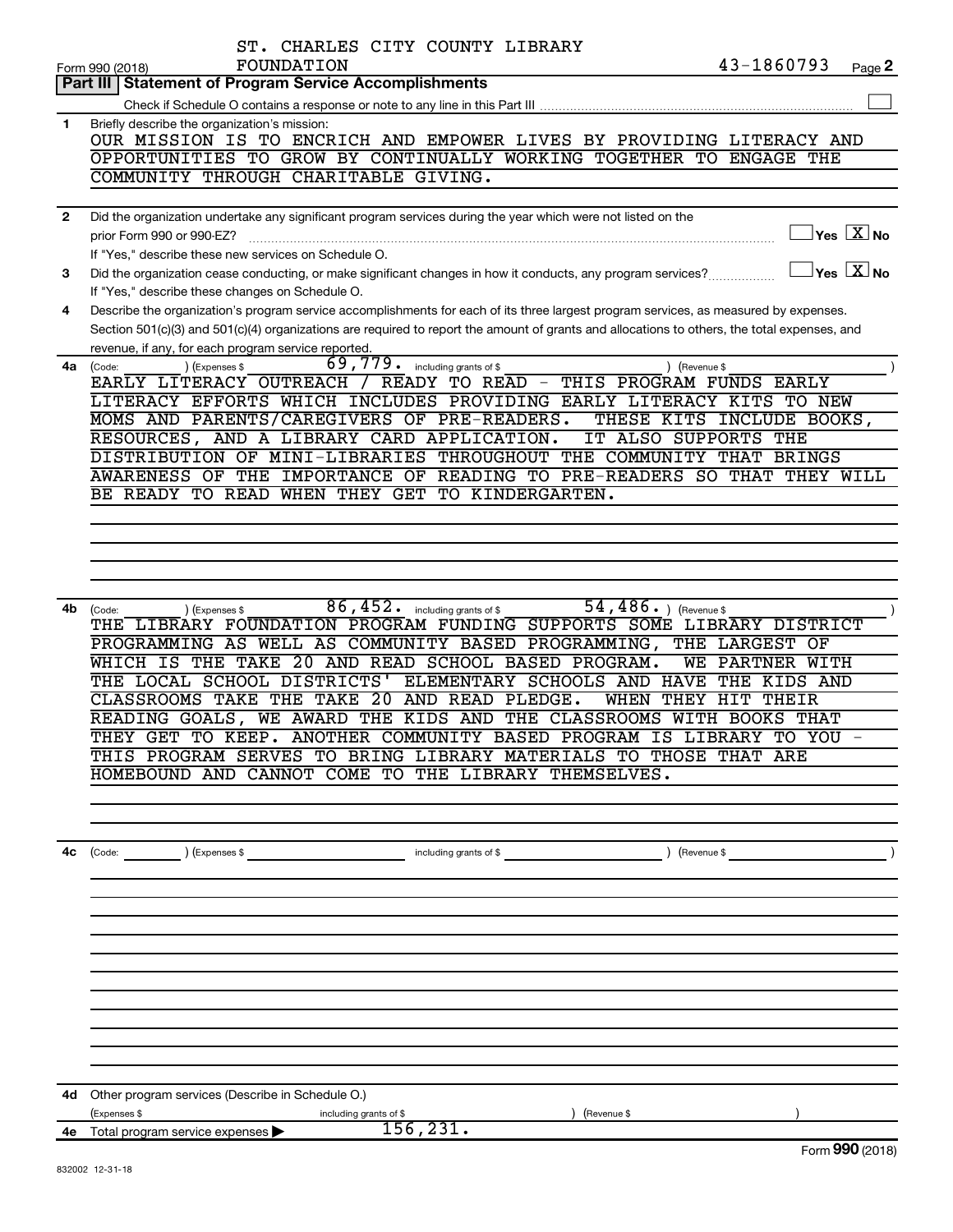**Part IV Checklist of Required Schedules**

|     |                                                                                                                                                                                                                                     |                 | Yes                     | No                           |
|-----|-------------------------------------------------------------------------------------------------------------------------------------------------------------------------------------------------------------------------------------|-----------------|-------------------------|------------------------------|
| 1.  | Is the organization described in section $501(c)(3)$ or $4947(a)(1)$ (other than a private foundation)?                                                                                                                             |                 |                         |                              |
|     |                                                                                                                                                                                                                                     | 1               | х                       |                              |
| 2   | Is the organization required to complete Schedule B, Schedule of Contributors? [11] the organization required to complete Schedule B, Schedule of Contributors?                                                                     | $\mathbf{2}$    | $\overline{\textbf{x}}$ |                              |
| 3   | Did the organization engage in direct or indirect political campaign activities on behalf of or in opposition to candidates for                                                                                                     |                 |                         |                              |
|     |                                                                                                                                                                                                                                     | 3               |                         | х                            |
| 4   | Section 501(c)(3) organizations. Did the organization engage in lobbying activities, or have a section 501(h) election in effect                                                                                                    |                 |                         |                              |
|     |                                                                                                                                                                                                                                     | 4               |                         | х                            |
| 5   | Is the organization a section 501(c)(4), 501(c)(5), or 501(c)(6) organization that receives membership dues, assessments, or                                                                                                        |                 |                         |                              |
|     |                                                                                                                                                                                                                                     | 5               |                         | х                            |
| 6   | Did the organization maintain any donor advised funds or any similar funds or accounts for which donors have the right to                                                                                                           |                 |                         |                              |
|     | provide advice on the distribution or investment of amounts in such funds or accounts? If "Yes," complete Schedule D, Part I                                                                                                        | 6               |                         | х                            |
| 7   | Did the organization receive or hold a conservation easement, including easements to preserve open space,                                                                                                                           |                 |                         |                              |
|     |                                                                                                                                                                                                                                     | $\overline{7}$  |                         | х                            |
| 8   | Did the organization maintain collections of works of art, historical treasures, or other similar assets? If "Yes," complete                                                                                                        |                 |                         |                              |
|     | Schedule D, Part III <b>Marting Communities</b> and the contract of the contract of the contract of the contract of the contract of the contract of the contract of the contract of the contract of the contract of the contract of | 8               |                         | х                            |
| 9   | Did the organization report an amount in Part X, line 21, for escrow or custodial account liability, serve as a custodian for                                                                                                       |                 |                         |                              |
|     | amounts not listed in Part X; or provide credit counseling, debt management, credit repair, or debt negotiation services?                                                                                                           |                 |                         |                              |
|     | If "Yes," complete Schedule D, Part IV                                                                                                                                                                                              | 9               |                         | х                            |
| 10  | Did the organization, directly or through a related organization, hold assets in temporarily restricted endowments, permanent                                                                                                       |                 |                         |                              |
|     |                                                                                                                                                                                                                                     | 10              |                         | x                            |
| 11  | If the organization's answer to any of the following questions is "Yes," then complete Schedule D, Parts VI, VIII, VIII, IX, or X                                                                                                   |                 |                         |                              |
|     | as applicable.                                                                                                                                                                                                                      |                 |                         |                              |
|     | a Did the organization report an amount for land, buildings, and equipment in Part X, line 10? If "Yes," complete Schedule D,                                                                                                       |                 |                         |                              |
|     | Part VI                                                                                                                                                                                                                             | 11a             |                         | х                            |
|     | <b>b</b> Did the organization report an amount for investments - other securities in Part X, line 12 that is 5% or more of its total                                                                                                |                 |                         |                              |
|     |                                                                                                                                                                                                                                     | 11b             |                         | х                            |
|     | c Did the organization report an amount for investments - program related in Part X, line 13 that is 5% or more of its total                                                                                                        |                 |                         | х                            |
|     |                                                                                                                                                                                                                                     | 11c             |                         |                              |
|     | d Did the organization report an amount for other assets in Part X, line 15 that is 5% or more of its total assets reported in                                                                                                      |                 |                         | x                            |
|     |                                                                                                                                                                                                                                     | 11d<br>11e      |                         | $\overline{\mathtt{x}}$      |
| f   | Did the organization's separate or consolidated financial statements for the tax year include a footnote that addresses                                                                                                             |                 |                         |                              |
|     | the organization's liability for uncertain tax positions under FIN 48 (ASC 740)? If "Yes," complete Schedule D, Part X                                                                                                              | 11f             | х                       |                              |
|     | 12a Did the organization obtain separate, independent audited financial statements for the tax year? If "Yes," complete                                                                                                             |                 |                         |                              |
|     | Schedule D, Parts XI and XII                                                                                                                                                                                                        | 12a             | х                       |                              |
|     | <b>b</b> Was the organization included in consolidated, independent audited financial statements for the tax year?                                                                                                                  |                 |                         |                              |
|     | If "Yes," and if the organization answered "No" to line 12a, then completing Schedule D, Parts XI and XII is optional <i>manum</i>                                                                                                  | 12b             |                         | х                            |
| 13  |                                                                                                                                                                                                                                     | 13              |                         | $\overline{\textbf{x}}$      |
| 14a |                                                                                                                                                                                                                                     | 14a             |                         | $\overline{\textbf{X}}$      |
| b   | Did the organization have aggregate revenues or expenses of more than \$10,000 from grantmaking, fundraising, business,                                                                                                             |                 |                         |                              |
|     | investment, and program service activities outside the United States, or aggregate foreign investments valued at \$100,000                                                                                                          |                 |                         |                              |
|     |                                                                                                                                                                                                                                     | 14b             |                         | х                            |
| 15  | Did the organization report on Part IX, column (A), line 3, more than \$5,000 of grants or other assistance to or for any                                                                                                           |                 |                         |                              |
|     |                                                                                                                                                                                                                                     | 15              |                         | х                            |
| 16  | Did the organization report on Part IX, column (A), line 3, more than \$5,000 of aggregate grants or other assistance to                                                                                                            |                 |                         |                              |
|     |                                                                                                                                                                                                                                     | 16              |                         | x                            |
| 17  | Did the organization report a total of more than \$15,000 of expenses for professional fundraising services on Part IX,                                                                                                             |                 |                         |                              |
|     |                                                                                                                                                                                                                                     | 17              |                         | x                            |
| 18  | Did the organization report more than \$15,000 total of fundraising event gross income and contributions on Part VIII, lines                                                                                                        |                 |                         |                              |
|     |                                                                                                                                                                                                                                     | 18              | x                       |                              |
| 19  | Did the organization report more than \$15,000 of gross income from gaming activities on Part VIII, line 9a? If "Yes,"                                                                                                              |                 |                         |                              |
|     |                                                                                                                                                                                                                                     | 19              |                         | x<br>$\overline{\texttt{x}}$ |
| 20a |                                                                                                                                                                                                                                     | 20a             |                         |                              |
| b   |                                                                                                                                                                                                                                     | 20 <sub>b</sub> |                         |                              |
| 21  | Did the organization report more than \$5,000 of grants or other assistance to any domestic organization or                                                                                                                         | 21              | х                       |                              |
|     |                                                                                                                                                                                                                                     |                 |                         |                              |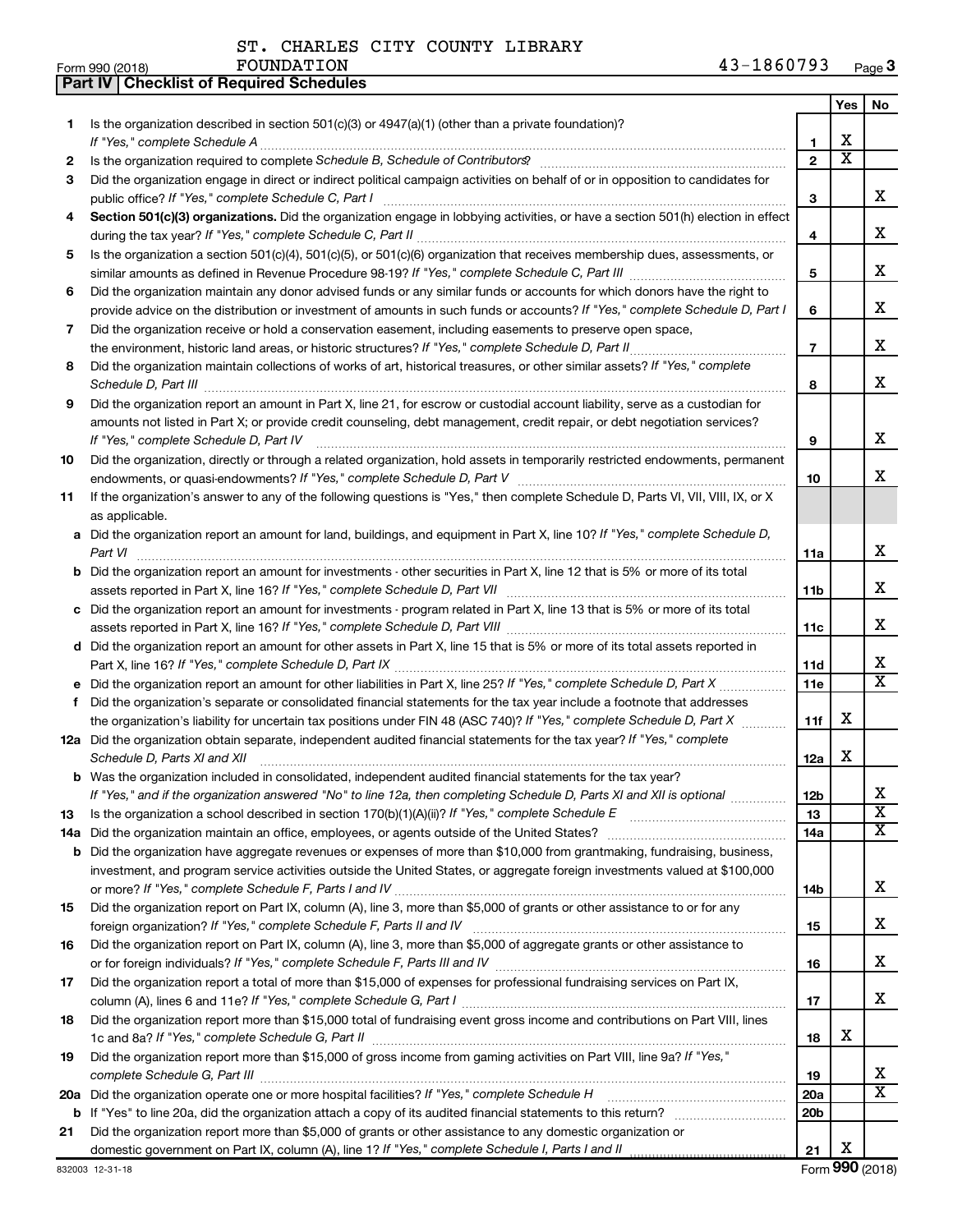*(continued)* **Part IV Checklist of Required Schedules**

|        |                                                                                                                                                                                                                                                                                                                                                                                                                                                           |                 | Yes | No |
|--------|-----------------------------------------------------------------------------------------------------------------------------------------------------------------------------------------------------------------------------------------------------------------------------------------------------------------------------------------------------------------------------------------------------------------------------------------------------------|-----------------|-----|----|
| 22     | Did the organization report more than \$5,000 of grants or other assistance to or for domestic individuals on                                                                                                                                                                                                                                                                                                                                             |                 |     |    |
|        |                                                                                                                                                                                                                                                                                                                                                                                                                                                           | 22              |     | x  |
| 23     | Did the organization answer "Yes" to Part VII, Section A, line 3, 4, or 5 about compensation of the organization's current                                                                                                                                                                                                                                                                                                                                |                 |     |    |
|        | and former officers, directors, trustees, key employees, and highest compensated employees? If "Yes," complete                                                                                                                                                                                                                                                                                                                                            |                 |     |    |
|        | $\textit{Schedule J} \textit{ \textbf{}} \textit{ \textbf{}} \textit{ \textbf{}} \textit{ \textbf{}} \textit{ \textbf{}} \textit{ \textbf{}} \textit{ \textbf{}} \textit{ \textbf{}} \textit{ \textbf{}} \textit{ \textbf{}} \textit{ \textbf{}} \textit{ \textbf{}} \textit{ \textbf{}} \textit{ \textbf{}} \textit{ \textbf{}} \textit{ \textbf{}} \textit{ \textbf{}} \textit{ \textbf{}} \textit{ \textbf{}} \textit{ \textbf{}} \textit{ \textbf{}}$ | 23              |     | x  |
|        | 24a Did the organization have a tax-exempt bond issue with an outstanding principal amount of more than \$100,000 as of the                                                                                                                                                                                                                                                                                                                               |                 |     |    |
|        | last day of the year, that was issued after December 31, 2002? If "Yes," answer lines 24b through 24d and complete                                                                                                                                                                                                                                                                                                                                        |                 |     |    |
|        | Schedule K. If "No," go to line 25a                                                                                                                                                                                                                                                                                                                                                                                                                       | 24a             |     | x  |
|        | b Did the organization invest any proceeds of tax-exempt bonds beyond a temporary period exception?                                                                                                                                                                                                                                                                                                                                                       | 24 <sub>b</sub> |     |    |
|        | c Did the organization maintain an escrow account other than a refunding escrow at any time during the year to defease                                                                                                                                                                                                                                                                                                                                    |                 |     |    |
|        |                                                                                                                                                                                                                                                                                                                                                                                                                                                           | 24c             |     |    |
|        |                                                                                                                                                                                                                                                                                                                                                                                                                                                           | 24d             |     |    |
|        | 25a Section 501(c)(3), 501(c)(4), and 501(c)(29) organizations. Did the organization engage in an excess benefit                                                                                                                                                                                                                                                                                                                                          |                 |     |    |
|        |                                                                                                                                                                                                                                                                                                                                                                                                                                                           | 25a             |     | x  |
|        | <b>b</b> Is the organization aware that it engaged in an excess benefit transaction with a disqualified person in a prior year, and                                                                                                                                                                                                                                                                                                                       |                 |     |    |
|        | that the transaction has not been reported on any of the organization's prior Forms 990 or 990-EZ? If "Yes," complete                                                                                                                                                                                                                                                                                                                                     |                 |     |    |
|        | Schedule L, Part I                                                                                                                                                                                                                                                                                                                                                                                                                                        | 25 <sub>b</sub> |     | x  |
| 26     | Did the organization report any amount on Part X, line 5, 6, or 22 for receivables from or payables to any current or                                                                                                                                                                                                                                                                                                                                     |                 |     |    |
|        | former officers, directors, trustees, key employees, highest compensated employees, or disqualified persons? If "Yes,"                                                                                                                                                                                                                                                                                                                                    |                 |     |    |
|        | complete Schedule L, Part II                                                                                                                                                                                                                                                                                                                                                                                                                              | 26              |     | x  |
| 27     | Did the organization provide a grant or other assistance to an officer, director, trustee, key employee, substantial                                                                                                                                                                                                                                                                                                                                      |                 |     |    |
|        | contributor or employee thereof, a grant selection committee member, or to a 35% controlled entity or family member                                                                                                                                                                                                                                                                                                                                       |                 |     | x  |
|        |                                                                                                                                                                                                                                                                                                                                                                                                                                                           | 27              |     |    |
| 28     | Was the organization a party to a business transaction with one of the following parties (see Schedule L, Part IV                                                                                                                                                                                                                                                                                                                                         |                 |     |    |
|        | instructions for applicable filing thresholds, conditions, and exceptions):                                                                                                                                                                                                                                                                                                                                                                               |                 |     | х  |
| а      | A current or former officer, director, trustee, or key employee? If "Yes," complete Schedule L, Part IV                                                                                                                                                                                                                                                                                                                                                   | 28a             |     | X  |
| b      | A family member of a current or former officer, director, trustee, or key employee? If "Yes," complete Schedule L, Part IV                                                                                                                                                                                                                                                                                                                                | 28 <sub>b</sub> |     |    |
|        | c An entity of which a current or former officer, director, trustee, or key employee (or a family member thereof) was an officer,                                                                                                                                                                                                                                                                                                                         | 28c             |     | х  |
| 29     | director, trustee, or direct or indirect owner? If "Yes," complete Schedule L, Part IV.                                                                                                                                                                                                                                                                                                                                                                   | 29              |     | X  |
| 30     | Did the organization receive contributions of art, historical treasures, or other similar assets, or qualified conservation                                                                                                                                                                                                                                                                                                                               |                 |     |    |
|        |                                                                                                                                                                                                                                                                                                                                                                                                                                                           | 30              |     | х  |
| 31     | Did the organization liquidate, terminate, or dissolve and cease operations?                                                                                                                                                                                                                                                                                                                                                                              |                 |     |    |
|        | If "Yes," complete Schedule N, Part I                                                                                                                                                                                                                                                                                                                                                                                                                     | 31              |     | х  |
| 32     | Did the organization sell, exchange, dispose of, or transfer more than 25% of its net assets? If "Yes," complete                                                                                                                                                                                                                                                                                                                                          |                 |     |    |
|        |                                                                                                                                                                                                                                                                                                                                                                                                                                                           | 32              |     | х  |
| 33     | Did the organization own 100% of an entity disregarded as separate from the organization under Regulations                                                                                                                                                                                                                                                                                                                                                |                 |     |    |
|        | sections 301.7701-2 and 301.7701-3? If "Yes," complete Schedule R, Part I                                                                                                                                                                                                                                                                                                                                                                                 | 33              |     | х  |
| 34     | Was the organization related to any tax-exempt or taxable entity? If "Yes," complete Schedule R, Part II, III, or IV, and                                                                                                                                                                                                                                                                                                                                 |                 |     |    |
|        | Part V, line 1                                                                                                                                                                                                                                                                                                                                                                                                                                            | 34              | х   |    |
|        | 35a Did the organization have a controlled entity within the meaning of section 512(b)(13)?                                                                                                                                                                                                                                                                                                                                                               | 35a             |     | х  |
|        | b If "Yes" to line 35a, did the organization receive any payment from or engage in any transaction with a controlled entity                                                                                                                                                                                                                                                                                                                               |                 |     |    |
|        |                                                                                                                                                                                                                                                                                                                                                                                                                                                           | 35 <sub>b</sub> |     |    |
| 36     | Section 501(c)(3) organizations. Did the organization make any transfers to an exempt non-charitable related organization?                                                                                                                                                                                                                                                                                                                                |                 |     |    |
|        |                                                                                                                                                                                                                                                                                                                                                                                                                                                           | 36              |     | х  |
| 37     | Did the organization conduct more than 5% of its activities through an entity that is not a related organization                                                                                                                                                                                                                                                                                                                                          |                 |     |    |
|        | and that is treated as a partnership for federal income tax purposes? If "Yes," complete Schedule R, Part VI                                                                                                                                                                                                                                                                                                                                              | 37              |     | х  |
| 38     | Did the organization complete Schedule O and provide explanations in Schedule O for Part VI, lines 11b and 19?                                                                                                                                                                                                                                                                                                                                            |                 |     |    |
|        |                                                                                                                                                                                                                                                                                                                                                                                                                                                           | 38              | х   |    |
| Part V | <b>Statements Regarding Other IRS Filings and Tax Compliance</b>                                                                                                                                                                                                                                                                                                                                                                                          |                 |     |    |
|        | Check if Schedule O contains a response or note to any line in this Part V                                                                                                                                                                                                                                                                                                                                                                                |                 |     |    |
|        |                                                                                                                                                                                                                                                                                                                                                                                                                                                           |                 | Yes | No |
|        | 1a                                                                                                                                                                                                                                                                                                                                                                                                                                                        |                 |     |    |
|        | <b>b</b> Enter the number of Forms W-2G included in line 1a. Enter -0- if not applicable<br>1b                                                                                                                                                                                                                                                                                                                                                            |                 |     |    |
|        | c Did the organization comply with backup withholding rules for reportable payments to vendors and reportable gaming                                                                                                                                                                                                                                                                                                                                      |                 |     |    |
|        |                                                                                                                                                                                                                                                                                                                                                                                                                                                           | 1c              |     |    |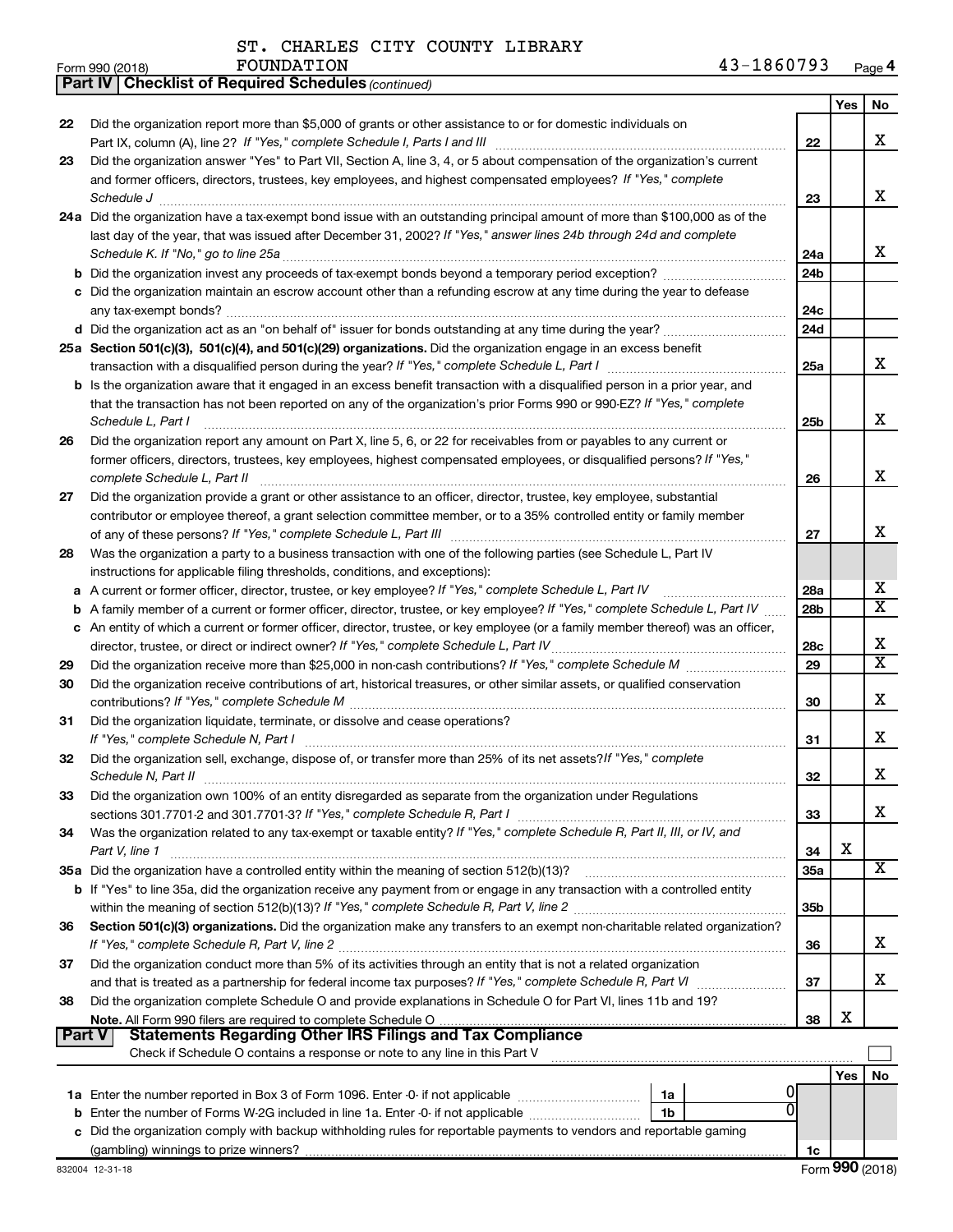| <b>Part V</b> | Statements Regarding Other IRS Filings and Tax Compliance (continued)                                                                           |                |                         |     |  |  |  |  |
|---------------|-------------------------------------------------------------------------------------------------------------------------------------------------|----------------|-------------------------|-----|--|--|--|--|
|               |                                                                                                                                                 |                | Yes                     | No. |  |  |  |  |
|               | 2a Enter the number of employees reported on Form W-3, Transmittal of Wage and Tax Statements,                                                  |                |                         |     |  |  |  |  |
|               | 0<br>filed for the calendar year ending with or within the year covered by this return<br>2a                                                    |                |                         |     |  |  |  |  |
|               | b If at least one is reported on line 2a, did the organization file all required federal employment tax returns?                                | 2 <sub>b</sub> |                         |     |  |  |  |  |
|               |                                                                                                                                                 |                |                         |     |  |  |  |  |
|               | 3a Did the organization have unrelated business gross income of \$1,000 or more during the year?                                                | За             |                         | x   |  |  |  |  |
|               | <b>b</b> If "Yes," has it filed a Form 990-T for this year? If "No" to line 3b, provide an explanation in Schedule O manumerroom                | 3b             |                         |     |  |  |  |  |
|               | 4a At any time during the calendar year, did the organization have an interest in, or a signature or other authority over, a                    |                |                         |     |  |  |  |  |
|               | financial account in a foreign country (such as a bank account, securities account, or other financial account)?                                | 4a             |                         | x   |  |  |  |  |
|               | <b>b</b> If "Yes," enter the name of the foreign country: $\blacktriangleright$                                                                 |                |                         |     |  |  |  |  |
|               | See instructions for filing requirements for FinCEN Form 114, Report of Foreign Bank and Financial Accounts (FBAR).                             |                |                         |     |  |  |  |  |
| 5a            |                                                                                                                                                 | 5a             |                         | х   |  |  |  |  |
| b             |                                                                                                                                                 | 5b             |                         | X   |  |  |  |  |
|               |                                                                                                                                                 | 5с             |                         |     |  |  |  |  |
|               | 6a Does the organization have annual gross receipts that are normally greater than \$100,000, and did the organization solicit                  |                |                         |     |  |  |  |  |
|               | any contributions that were not tax deductible as charitable contributions?                                                                     | 6a             |                         | х   |  |  |  |  |
|               | b If "Yes," did the organization include with every solicitation an express statement that such contributions or gifts                          |                |                         |     |  |  |  |  |
|               | were not tax deductible?                                                                                                                        | 6b             |                         |     |  |  |  |  |
| 7             | Organizations that may receive deductible contributions under section 170(c).                                                                   |                |                         |     |  |  |  |  |
| a             | Did the organization receive a payment in excess of \$75 made partly as a contribution and partly for goods and services provided to the payor? | 7a             | х                       |     |  |  |  |  |
| b             |                                                                                                                                                 | 7b             | $\overline{\textbf{x}}$ |     |  |  |  |  |
|               | Did the organization sell, exchange, or otherwise dispose of tangible personal property for which it was required                               |                |                         |     |  |  |  |  |
|               |                                                                                                                                                 | 7c             |                         | x   |  |  |  |  |
|               | 7d                                                                                                                                              |                |                         |     |  |  |  |  |
|               | Did the organization receive any funds, directly or indirectly, to pay premiums on a personal benefit contract?                                 | 7е             |                         |     |  |  |  |  |
| f             |                                                                                                                                                 | 7f<br>7g       |                         |     |  |  |  |  |
| g             | If the organization received a contribution of qualified intellectual property, did the organization file Form 8899 as required?                |                |                         |     |  |  |  |  |
| h             | If the organization received a contribution of cars, boats, airplanes, or other vehicles, did the organization file a Form 1098-C?              |                |                         |     |  |  |  |  |
| 8             | Sponsoring organizations maintaining donor advised funds. Did a donor advised fund maintained by the                                            | 8              |                         |     |  |  |  |  |
| 9             |                                                                                                                                                 |                |                         |     |  |  |  |  |
| а             | Sponsoring organizations maintaining donor advised funds.<br>Did the sponsoring organization make any taxable distributions under section 4966? |                |                         |     |  |  |  |  |
| b             | Did the sponsoring organization make a distribution to a donor, donor advisor, or related person?                                               | 9а<br>9b       |                         |     |  |  |  |  |
| 10            | Section 501(c)(7) organizations. Enter:                                                                                                         |                |                         |     |  |  |  |  |
|               | 10a                                                                                                                                             |                |                         |     |  |  |  |  |
|               | 10 <sub>b</sub><br>b Gross receipts, included on Form 990, Part VIII, line 12, for public use of club facilities                                |                |                         |     |  |  |  |  |
| 11            | Section 501(c)(12) organizations. Enter:                                                                                                        |                |                         |     |  |  |  |  |
|               | 11a                                                                                                                                             |                |                         |     |  |  |  |  |
|               | b Gross income from other sources (Do not net amounts due or paid to other sources against                                                      |                |                         |     |  |  |  |  |
|               | amounts due or received from them.)<br>11 <sub>b</sub>                                                                                          |                |                         |     |  |  |  |  |
|               | 12a Section 4947(a)(1) non-exempt charitable trusts. Is the organization filing Form 990 in lieu of Form 1041?                                  | 12a            |                         |     |  |  |  |  |
|               | 12 <sub>b</sub><br>b If "Yes," enter the amount of tax-exempt interest received or accrued during the year                                      |                |                         |     |  |  |  |  |
| 13            | Section 501(c)(29) qualified nonprofit health insurance issuers.                                                                                |                |                         |     |  |  |  |  |
|               | a Is the organization licensed to issue qualified health plans in more than one state?                                                          | 13a            |                         |     |  |  |  |  |
|               | Note. See the instructions for additional information the organization must report on Schedule O.                                               |                |                         |     |  |  |  |  |
|               | <b>b</b> Enter the amount of reserves the organization is required to maintain by the states in which the                                       |                |                         |     |  |  |  |  |
|               | 13 <sub>b</sub>                                                                                                                                 |                |                         |     |  |  |  |  |
|               | 13c                                                                                                                                             |                |                         |     |  |  |  |  |
|               | 14a Did the organization receive any payments for indoor tanning services during the tax year?                                                  | 14a            |                         | x   |  |  |  |  |
|               |                                                                                                                                                 | 14b            |                         |     |  |  |  |  |
| 15            | Is the organization subject to the section 4960 tax on payment(s) of more than \$1,000,000 in remuneration or                                   |                |                         |     |  |  |  |  |
|               | excess parachute payment(s) during the year?                                                                                                    | 15             |                         | x   |  |  |  |  |
|               | If "Yes," see instructions and file Form 4720, Schedule N.                                                                                      |                |                         | x   |  |  |  |  |
| 16            | Is the organization an educational institution subject to the section 4968 excise tax on net investment income?                                 | 16             |                         |     |  |  |  |  |
|               | If "Yes," complete Form 4720, Schedule O.                                                                                                       |                |                         |     |  |  |  |  |

Form (2018) **990**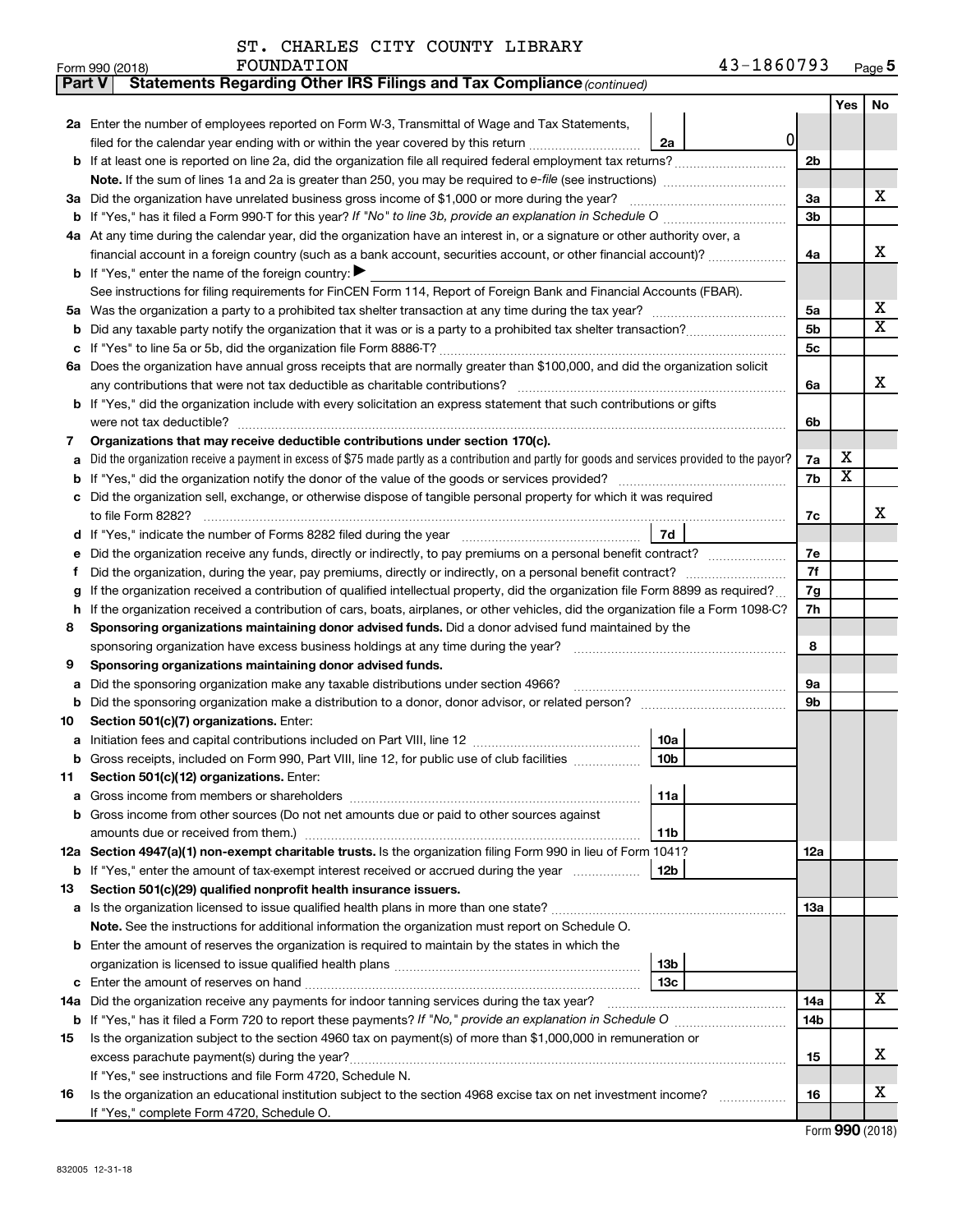|                 | ST. CHARLES CITY COUNTY LIBRARY |  |  |
|-----------------|---------------------------------|--|--|
| Form 990 (2018) | FOUNDATION                      |  |  |

|          | Part VI Governance, Management, and Disclosure For each "Yes" response to lines 2 through 7b below, and for a "No" response                                                              |              |                         |                         |  |  |  |  |  |
|----------|------------------------------------------------------------------------------------------------------------------------------------------------------------------------------------------|--------------|-------------------------|-------------------------|--|--|--|--|--|
|          | to line 8a, 8b, or 10b below, describe the circumstances, processes, or changes in Schedule O. See instructions.                                                                         |              |                         |                         |  |  |  |  |  |
|          |                                                                                                                                                                                          |              |                         | $\overline{\mathbf{X}}$ |  |  |  |  |  |
|          | <b>Section A. Governing Body and Management</b>                                                                                                                                          |              |                         |                         |  |  |  |  |  |
|          |                                                                                                                                                                                          |              | Yes                     | No                      |  |  |  |  |  |
|          | 17<br>1a Enter the number of voting members of the governing body at the end of the tax year<br>1a                                                                                       |              |                         |                         |  |  |  |  |  |
|          | If there are material differences in voting rights among members of the governing body, or if the governing                                                                              |              |                         |                         |  |  |  |  |  |
|          | body delegated broad authority to an executive committee or similar committee, explain in Schedule O.                                                                                    |              |                         |                         |  |  |  |  |  |
| b        | 17<br>Enter the number of voting members included in line 1a, above, who are independent<br>1b                                                                                           |              |                         |                         |  |  |  |  |  |
| 2        | Did any officer, director, trustee, or key employee have a family relationship or a business relationship with any other                                                                 |              |                         |                         |  |  |  |  |  |
|          | officer, director, trustee, or key employee?                                                                                                                                             | $\mathbf{2}$ |                         | х                       |  |  |  |  |  |
| 3        | Did the organization delegate control over management duties customarily performed by or under the direct supervision                                                                    |              |                         |                         |  |  |  |  |  |
|          |                                                                                                                                                                                          | 3            |                         | х                       |  |  |  |  |  |
| 4        | Did the organization make any significant changes to its governing documents since the prior Form 990 was filed?                                                                         | 4            |                         | $\overline{\textbf{x}}$ |  |  |  |  |  |
| 5        |                                                                                                                                                                                          | 5            |                         | $\overline{\textbf{X}}$ |  |  |  |  |  |
| 6        |                                                                                                                                                                                          | 6            |                         | $\overline{\mathbf{x}}$ |  |  |  |  |  |
| 7a       | Did the organization have members, stockholders, or other persons who had the power to elect or appoint one or                                                                           |              |                         |                         |  |  |  |  |  |
|          |                                                                                                                                                                                          | 7a           |                         | X                       |  |  |  |  |  |
|          | b Are any governance decisions of the organization reserved to (or subject to approval by) members, stockholders, or                                                                     |              |                         |                         |  |  |  |  |  |
|          | persons other than the governing body?                                                                                                                                                   | 7b           |                         | x                       |  |  |  |  |  |
| 8        | Did the organization contemporaneously document the meetings held or written actions undertaken during the year by the following:                                                        |              |                         |                         |  |  |  |  |  |
| a        |                                                                                                                                                                                          | 8а           | х                       |                         |  |  |  |  |  |
| b        |                                                                                                                                                                                          | 8b           | $\overline{\mathbf{x}}$ |                         |  |  |  |  |  |
| 9        | Is there any officer, director, trustee, or key employee listed in Part VII, Section A, who cannot be reached at the                                                                     |              |                         |                         |  |  |  |  |  |
|          |                                                                                                                                                                                          | 9            |                         | X                       |  |  |  |  |  |
|          | Section B. Policies (This Section B requests information about policies not required by the Internal Revenue Code.)                                                                      |              |                         |                         |  |  |  |  |  |
|          |                                                                                                                                                                                          |              | Yes                     | No<br>x                 |  |  |  |  |  |
|          |                                                                                                                                                                                          | 10a          |                         |                         |  |  |  |  |  |
|          | <b>b</b> If "Yes," did the organization have written policies and procedures governing the activities of such chapters, affiliates,                                                      |              |                         |                         |  |  |  |  |  |
|          | and branches to ensure their operations are consistent with the organization's exempt purposes? www.www.www.www.                                                                         | 10b          | X                       |                         |  |  |  |  |  |
|          | 11a Has the organization provided a complete copy of this Form 990 to all members of its governing body before filing the form?                                                          | 11a          |                         |                         |  |  |  |  |  |
| b        | Describe in Schedule O the process, if any, used by the organization to review this Form 990.<br>Did the organization have a written conflict of interest policy? If "No," go to line 13 |              | х                       |                         |  |  |  |  |  |
| 12a      | Were officers, directors, or trustees, and key employees required to disclose annually interests that could give rise to conflicts?                                                      | 12a<br>12b   |                         | х                       |  |  |  |  |  |
| b        | Did the organization regularly and consistently monitor and enforce compliance with the policy? If "Yes," describe                                                                       |              |                         |                         |  |  |  |  |  |
| с        |                                                                                                                                                                                          | 12c          | х                       |                         |  |  |  |  |  |
| 13       |                                                                                                                                                                                          | 13           | $\overline{\mathbf{X}}$ |                         |  |  |  |  |  |
|          | Did the organization have a written document retention and destruction policy? [111] [12] manument contains an                                                                           | 14           | $\overline{\text{x}}$   |                         |  |  |  |  |  |
| 14<br>15 | Did the process for determining compensation of the following persons include a review and approval by independent                                                                       |              |                         |                         |  |  |  |  |  |
|          | persons, comparability data, and contemporaneous substantiation of the deliberation and decision?                                                                                        |              |                         |                         |  |  |  |  |  |
|          |                                                                                                                                                                                          | 15a          |                         | х                       |  |  |  |  |  |
|          |                                                                                                                                                                                          | 15b          |                         | $\overline{\text{X}}$   |  |  |  |  |  |
|          | If "Yes" to line 15a or 15b, describe the process in Schedule O (see instructions).                                                                                                      |              |                         |                         |  |  |  |  |  |
|          | 16a Did the organization invest in, contribute assets to, or participate in a joint venture or similar arrangement with a                                                                |              |                         |                         |  |  |  |  |  |
|          | taxable entity during the year?                                                                                                                                                          | 16a          |                         | х                       |  |  |  |  |  |
|          | b If "Yes," did the organization follow a written policy or procedure requiring the organization to evaluate its participation                                                           |              |                         |                         |  |  |  |  |  |
|          | in joint venture arrangements under applicable federal tax law, and take steps to safeguard the organization's                                                                           |              |                         |                         |  |  |  |  |  |
|          | exempt status with respect to such arrangements?                                                                                                                                         | 16b          |                         |                         |  |  |  |  |  |
|          | <b>Section C. Disclosure</b>                                                                                                                                                             |              |                         |                         |  |  |  |  |  |
| 17       | <b>NONE</b><br>List the states with which a copy of this Form 990 is required to be filed >                                                                                              |              |                         |                         |  |  |  |  |  |
| 18       | Section 6104 requires an organization to make its Forms 1023 (1024 or 1024 A if applicable), 990, and 990 T (Section 501(c)(3)s only) available                                          |              |                         |                         |  |  |  |  |  |
|          | for public inspection. Indicate how you made these available. Check all that apply.                                                                                                      |              |                         |                         |  |  |  |  |  |
|          | $\lfloor \underline{X} \rfloor$ Upon request<br>Another's website<br>Other (explain in Schedule O)<br>Own website                                                                        |              |                         |                         |  |  |  |  |  |
| 19       | Describe in Schedule O whether (and if so, how) the organization made its governing documents, conflict of interest policy, and financial                                                |              |                         |                         |  |  |  |  |  |
|          | statements available to the public during the tax year.                                                                                                                                  |              |                         |                         |  |  |  |  |  |
| 20       | State the name, address, and telephone number of the person who possesses the organization's books and records                                                                           |              |                         |                         |  |  |  |  |  |
|          | TERRI BROWN - 636-441-2300                                                                                                                                                               |              |                         |                         |  |  |  |  |  |
|          | BOONE HILLS DR- PO BOX 529, SAINT PETERS, MO<br>63376<br>77                                                                                                                              |              |                         |                         |  |  |  |  |  |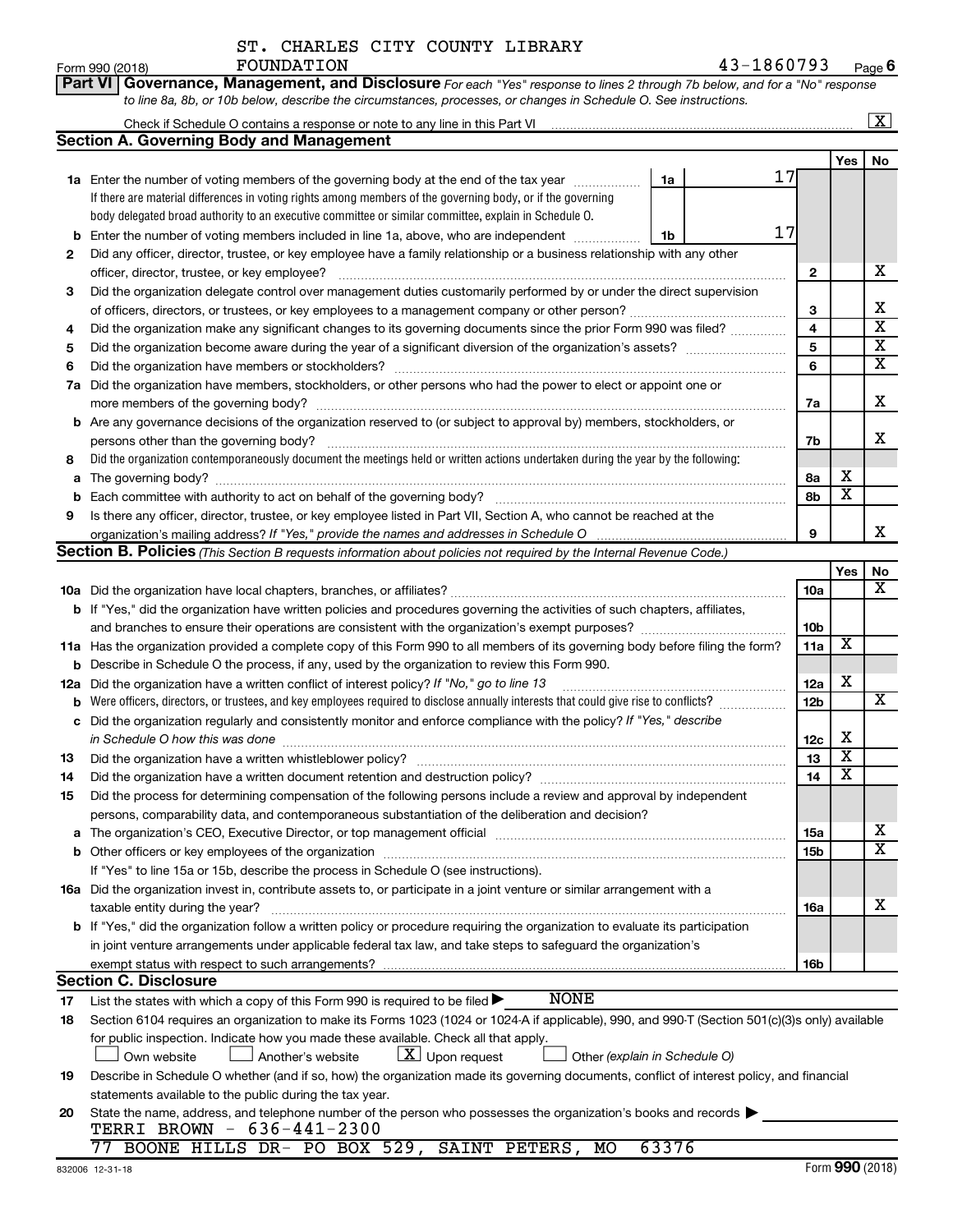|  |  | ST. CHARLES CITY COUNTY LIBRARY |  |  |  |
|--|--|---------------------------------|--|--|--|
|--|--|---------------------------------|--|--|--|

 $\Box$ 

| Part VII Compensation of Officers, Directors, Trustees, Key Employees, Highest Compensated |  |
|--------------------------------------------------------------------------------------------|--|
| <b>Employees, and Independent Contractors</b>                                              |  |

Check if Schedule O contains a response or note to any line in this Part VII

**Section A. Officers, Directors, Trustees, Key Employees, and Highest Compensated Employees**

**1a**  Complete this table for all persons required to be listed. Report compensation for the calendar year ending with or within the organization's tax year.

**•** List all of the organization's current officers, directors, trustees (whether individuals or organizations), regardless of amount of compensation. Enter -0- in columns  $(D)$ ,  $(E)$ , and  $(F)$  if no compensation was paid.

**•** List all of the organization's **current** key employees, if any. See instructions for definition of "key employee."

**•** List the organization's five current highest compensated employees (other than an officer, director, trustee, or key employee) who received reportable compensation (Box 5 of Form W-2 and/or Box 7 of Form 1099-MISC) of more than \$100,000 from the organization and any related organizations.

**•** List all of the organization's former officers, key employees, and highest compensated employees who received more than \$100,000 of reportable compensation from the organization and any related organizations.

**•** List all of the organization's former directors or trustees that received, in the capacity as a former director or trustee of the organization, more than \$10,000 of reportable compensation from the organization and any related organizations.

List persons in the following order: individual trustees or directors; institutional trustees; officers; key employees; highest compensated employees; and former such persons.

Check this box if neither the organization nor any related organization compensated any current officer, director, or trustee.  $\Box$ 

| (A)                         | (B)                    |                                |                                                                  | (C)         |              |                                   |        | (D)             | (E)                              | (F)                      |
|-----------------------------|------------------------|--------------------------------|------------------------------------------------------------------|-------------|--------------|-----------------------------------|--------|-----------------|----------------------------------|--------------------------|
| Name and Title              | Average                |                                | (do not check more than one                                      | Position    |              |                                   |        | Reportable      | Reportable                       | Estimated                |
|                             | hours per              |                                | box, unless person is both an<br>officer and a director/trustee) |             |              |                                   |        | compensation    | compensation                     | amount of                |
|                             | week                   |                                |                                                                  |             |              |                                   |        | from<br>the     | from related                     | other                    |
|                             | (list any<br>hours for |                                |                                                                  |             |              |                                   |        | organization    | organizations<br>(W-2/1099-MISC) | compensation<br>from the |
|                             | related                |                                |                                                                  |             |              |                                   |        | (W-2/1099-MISC) |                                  | organization             |
|                             | organizations          |                                |                                                                  |             |              |                                   |        |                 |                                  | and related              |
|                             | below                  | Individual trustee or director | Institutional trustee                                            |             | Key employee |                                   |        |                 |                                  | organizations            |
|                             | line)                  |                                |                                                                  | Officer     |              | Highest compensated<br>  employee | Former |                 |                                  |                          |
| (1)<br>KIM CAULFIELD        | 1.00                   |                                |                                                                  |             |              |                                   |        |                 |                                  |                          |
| <b>DIRECTOR</b>             |                        | $\mathbf X$                    |                                                                  |             |              |                                   |        | $\mathbf 0$     | 0.                               | $\mathbf 0$ .            |
| (2)<br>MOLLY DEMPSEY        | 1.00                   |                                |                                                                  |             |              |                                   |        |                 |                                  |                          |
| <b>DIRECTOR</b>             |                        | X                              |                                                                  |             |              |                                   |        | 0               | $\mathbf 0$                      | $\mathbf 0$ .            |
| KATHY DOUGHERTY<br>(3)      | 1.00                   |                                |                                                                  |             |              |                                   |        |                 |                                  |                          |
| <b>DIRECTOR</b>             |                        | $\mathbf X$                    |                                                                  |             |              |                                   |        | $\mathbf 0$     | $\mathbf 0$                      | $\mathbf 0$ .            |
| <b>JIM DREYER</b><br>(4)    | 1.00                   |                                |                                                                  |             |              |                                   |        |                 |                                  |                          |
| <b>DIRECTOR</b>             |                        | X                              |                                                                  |             |              |                                   |        | $\mathbf 0$     | $\mathbf 0$ .                    | $\mathbf 0$ .            |
| <b>GREG GETTMANN</b><br>(5) | 1.00                   |                                |                                                                  |             |              |                                   |        |                 |                                  |                          |
| <b>DIRECTOR</b>             |                        | X                              |                                                                  |             |              |                                   |        | $\mathbf 0$     | $\mathbf 0$ .                    | $\mathbf 0$ .            |
| (6)<br>TAMMI KNEIB          | 1.00                   |                                |                                                                  |             |              |                                   |        |                 |                                  |                          |
| <b>DIRECTOR</b>             |                        | $\mathbf X$                    |                                                                  |             |              |                                   |        | 0               | $\mathbf 0$ .                    | $\mathbf 0$ .            |
| LIZ MACDONALD<br>(7)        | 1.00                   |                                |                                                                  |             |              |                                   |        |                 |                                  |                          |
| <b>DIRECTOR</b>             |                        | X                              |                                                                  |             |              |                                   |        | $\mathbf 0$     | $\mathbf 0$ .                    | $\mathbf 0$ .            |
| (8)<br>BETH PEREZ           | 1.00                   |                                |                                                                  |             |              |                                   |        |                 |                                  |                          |
| <b>DIRECTOR</b>             |                        | $\mathbf X$                    |                                                                  |             |              |                                   |        | $\mathbf 0$ .   | $\mathbf 0$ .                    | $\mathbf 0$ .            |
| <b>JON ROBINSON</b><br>(9)  | 1.00                   |                                |                                                                  |             |              |                                   |        |                 |                                  |                          |
| <b>DIRECTOR</b>             |                        | $\mathbf X$                    |                                                                  |             |              |                                   |        | $\mathbf 0$ .   | $\mathbf 0$ .                    | $\mathbf 0$ .            |
| (10) DEBBIE RUTSCH          | 1.00                   |                                |                                                                  |             |              |                                   |        |                 |                                  |                          |
| <b>DIRECTOR</b>             |                        | $\mathbf X$                    |                                                                  |             |              |                                   |        | $\mathbf 0$     | $\mathbf 0$ .                    | $\mathbf 0$ .            |
| (11) DIANNE GARRISON        | 1.00                   |                                |                                                                  |             |              |                                   |        |                 |                                  |                          |
| <b>DIRECTOR</b>             |                        | $\mathbf X$                    |                                                                  |             |              |                                   |        | $\mathbf 0$ .   | $\mathbf 0$ .                    | $\mathbf 0$ .            |
| (12) VICTORIA SCHMITT BABB  | 1.00                   |                                |                                                                  |             |              |                                   |        |                 |                                  |                          |
| <b>DIRECTOR</b>             |                        | $\rm X$                        |                                                                  |             |              |                                   |        | $\mathbf 0$ .   | $\mathbf 0$ .                    | $\mathbf 0$ .            |
| (13) BLAKE WYATT            | 1.00                   |                                |                                                                  |             |              |                                   |        |                 |                                  |                          |
| <b>DIRECTOR</b>             |                        | X                              |                                                                  |             |              |                                   |        | $\mathbf 0$ .   | $\mathbf 0$ .                    | $\boldsymbol{0}$ .       |
| (14) MARY REESE             | 1.00                   |                                |                                                                  |             |              |                                   |        |                 |                                  |                          |
| <b>DIRECTOR</b>             |                        | $\mathbf X$                    |                                                                  |             |              |                                   |        | 0               | $\mathbf 0$ .                    | $\mathbf 0$ .            |
| (15) TANIA HILLMER          | 1.00                   |                                |                                                                  |             |              |                                   |        |                 |                                  |                          |
| <b>TREASURER</b>            |                        | X                              |                                                                  | $\mathbf X$ |              |                                   |        | $\mathbf 0$     | $\mathbf 0$ .                    | $\boldsymbol{0}$ .       |
| (16) HEIDI MEISTER          | 1.00                   |                                |                                                                  |             |              |                                   |        |                 |                                  |                          |
| <b>SECRETARY</b>            |                        | $\mathbf X$                    |                                                                  | X           |              |                                   |        | $\mathbf 0$     | $\mathbf 0$ .                    | $\mathbf 0$ .            |
| (17) NICOLE KOZMA           | 1.00                   |                                |                                                                  |             |              |                                   |        |                 |                                  |                          |
| VICE PRESIDENT              |                        | $\mathbf X$                    |                                                                  | $\rm X$     |              |                                   |        | $\mathbf 0$ .   | $\mathbf 0$ .                    | $\mathbf 0$ .            |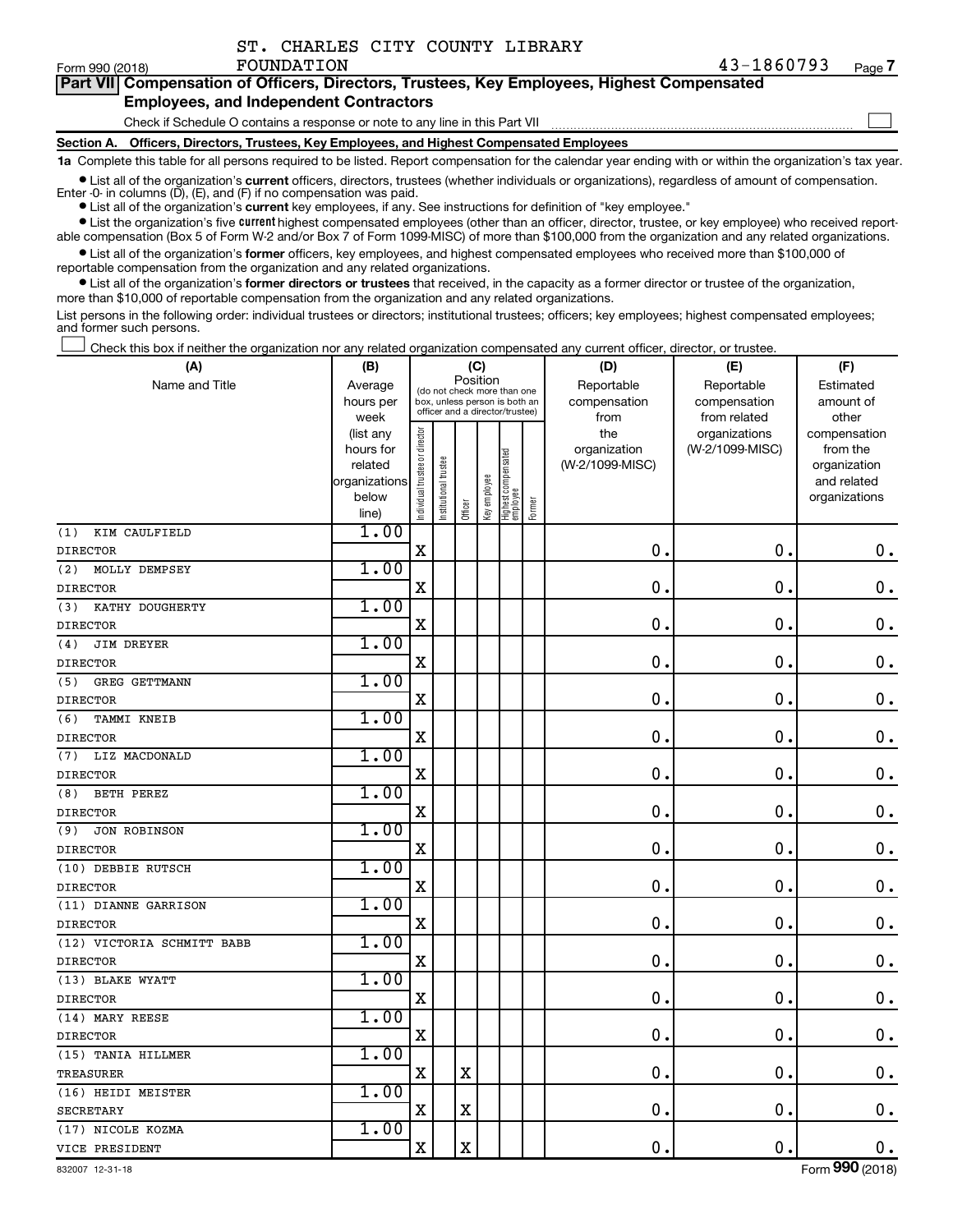| ST. CHARLES CITY COUNTY LIBRARY                                                                                                                                                                                                                             |                                                         |                                |                       |                 |              |                                                                                                 |        |                                           |                                                   |    |                                                                          |                          |
|-------------------------------------------------------------------------------------------------------------------------------------------------------------------------------------------------------------------------------------------------------------|---------------------------------------------------------|--------------------------------|-----------------------|-----------------|--------------|-------------------------------------------------------------------------------------------------|--------|-------------------------------------------|---------------------------------------------------|----|--------------------------------------------------------------------------|--------------------------|
| FOUNDATION<br>Form 990 (2018)                                                                                                                                                                                                                               |                                                         |                                |                       |                 |              |                                                                                                 |        |                                           | 43-1860793                                        |    |                                                                          | Page 8                   |
| Part VII Section A. Officers, Directors, Trustees, Key Employees, and Highest Compensated Employees (continued)                                                                                                                                             |                                                         |                                |                       |                 |              |                                                                                                 |        |                                           |                                                   |    |                                                                          |                          |
| (A)<br>Name and title                                                                                                                                                                                                                                       | (B)<br>Average<br>hours per<br>week<br>(list any        |                                |                       | (C)<br>Position |              | (do not check more than one<br>box, unless person is both an<br>officer and a director/trustee) |        | (D)<br>Reportable<br>compensation<br>from | (E)<br>Reportable<br>compensation<br>from related |    | (F)<br>Estimated<br>other                                                | amount of                |
|                                                                                                                                                                                                                                                             | hours for<br>related<br>organizations<br>below<br>line) | Individual trustee or director | Institutional trustee | Officer         | Key employee | Highest compensated<br>employee                                                                 | Former | the<br>organization<br>(W-2/1099-MISC)    | organizations<br>(W-2/1099-MISC)                  |    | compensation<br>from the<br>organization<br>and related<br>organizations |                          |
| (18) STEVE MCKINSTRY                                                                                                                                                                                                                                        | 1.00                                                    | X                              |                       |                 |              |                                                                                                 |        | 0.                                        |                                                   | 0. |                                                                          |                          |
| PAST PRESIDENT<br>(19) DANIELLE TORMALA                                                                                                                                                                                                                     | 1.00                                                    |                                |                       | X               |              |                                                                                                 |        |                                           |                                                   |    |                                                                          | 0.                       |
| PRESIDENT                                                                                                                                                                                                                                                   |                                                         | X                              |                       | X               |              |                                                                                                 |        | 0.                                        |                                                   | 0. |                                                                          | 0.                       |
| (20) ERICA LAND                                                                                                                                                                                                                                             | 40.00                                                   |                                |                       |                 |              |                                                                                                 |        |                                           |                                                   |    |                                                                          |                          |
| DIRECTOR OF DEVELOPMENT                                                                                                                                                                                                                                     |                                                         |                                |                       | X               |              |                                                                                                 |        | 0.                                        | 78,626.                                           |    |                                                                          | 15,067.                  |
|                                                                                                                                                                                                                                                             |                                                         |                                |                       |                 |              |                                                                                                 |        |                                           |                                                   |    |                                                                          |                          |
|                                                                                                                                                                                                                                                             |                                                         |                                |                       |                 |              |                                                                                                 |        |                                           |                                                   |    |                                                                          |                          |
|                                                                                                                                                                                                                                                             |                                                         |                                |                       |                 |              |                                                                                                 |        |                                           |                                                   |    |                                                                          |                          |
|                                                                                                                                                                                                                                                             |                                                         |                                |                       |                 |              |                                                                                                 |        |                                           |                                                   |    |                                                                          |                          |
| 1b Sub-total                                                                                                                                                                                                                                                |                                                         |                                |                       |                 |              |                                                                                                 |        | $\overline{0}$ .<br>σ.                    | 78,626.                                           | 0. |                                                                          | 15,067.<br>$\mathbf 0$ . |
|                                                                                                                                                                                                                                                             |                                                         |                                |                       |                 |              |                                                                                                 |        | σ.                                        | 78,626.                                           |    |                                                                          | 15,067.                  |
| Total number of individuals (including but not limited to those listed above) who received more than \$100,000 of reportable<br>$\mathbf{2}$<br>compensation from the organization $\blacktriangleright$                                                    |                                                         |                                |                       |                 |              |                                                                                                 |        |                                           |                                                   |    |                                                                          | 0                        |
|                                                                                                                                                                                                                                                             |                                                         |                                |                       |                 |              |                                                                                                 |        |                                           |                                                   |    | Yes                                                                      | No                       |
| З<br>Did the organization list any <b>former</b> officer, director, or trustee, key employee, or highest compensated employee on                                                                                                                            |                                                         |                                |                       |                 |              |                                                                                                 |        |                                           |                                                   |    |                                                                          | $\mathbf X$              |
| line 1a? If "Yes," complete Schedule J for such individual<br>For any individual listed on line 1a, is the sum of reportable compensation and other compensation from the organization                                                                      |                                                         |                                |                       |                 |              |                                                                                                 |        |                                           |                                                   |    | З                                                                        |                          |
| 4                                                                                                                                                                                                                                                           |                                                         |                                |                       |                 |              |                                                                                                 |        |                                           |                                                   |    | 4                                                                        | x                        |
| Did any person listed on line 1a receive or accrue compensation from any unrelated organization or individual for services<br>5                                                                                                                             |                                                         |                                |                       |                 |              |                                                                                                 |        |                                           |                                                   |    | 5                                                                        | x                        |
| <b>Section B. Independent Contractors</b>                                                                                                                                                                                                                   |                                                         |                                |                       |                 |              |                                                                                                 |        |                                           |                                                   |    |                                                                          |                          |
| Complete this table for your five highest compensated independent contractors that received more than \$100,000 of compensation from<br>1<br>the organization. Report compensation for the calendar year ending with or within the organization's tax year. |                                                         |                                |                       |                 |              |                                                                                                 |        |                                           |                                                   |    |                                                                          |                          |
| (A)<br>Name and business address                                                                                                                                                                                                                            |                                                         |                                | <b>NONE</b>           |                 |              |                                                                                                 |        | (B)<br>Description of services            |                                                   |    | (C)<br>Compensation                                                      |                          |
|                                                                                                                                                                                                                                                             |                                                         |                                |                       |                 |              |                                                                                                 |        |                                           |                                                   |    |                                                                          |                          |
|                                                                                                                                                                                                                                                             |                                                         |                                |                       |                 |              |                                                                                                 |        |                                           |                                                   |    |                                                                          |                          |
|                                                                                                                                                                                                                                                             |                                                         |                                |                       |                 |              |                                                                                                 |        |                                           |                                                   |    |                                                                          |                          |
|                                                                                                                                                                                                                                                             |                                                         |                                |                       |                 |              |                                                                                                 |        |                                           |                                                   |    |                                                                          |                          |
| Total number of independent contractors (including but not limited to those listed above) who received more than<br>2<br>\$100,000 of compensation from the organization                                                                                    |                                                         |                                |                       |                 |              | 0                                                                                               |        |                                           |                                                   |    |                                                                          |                          |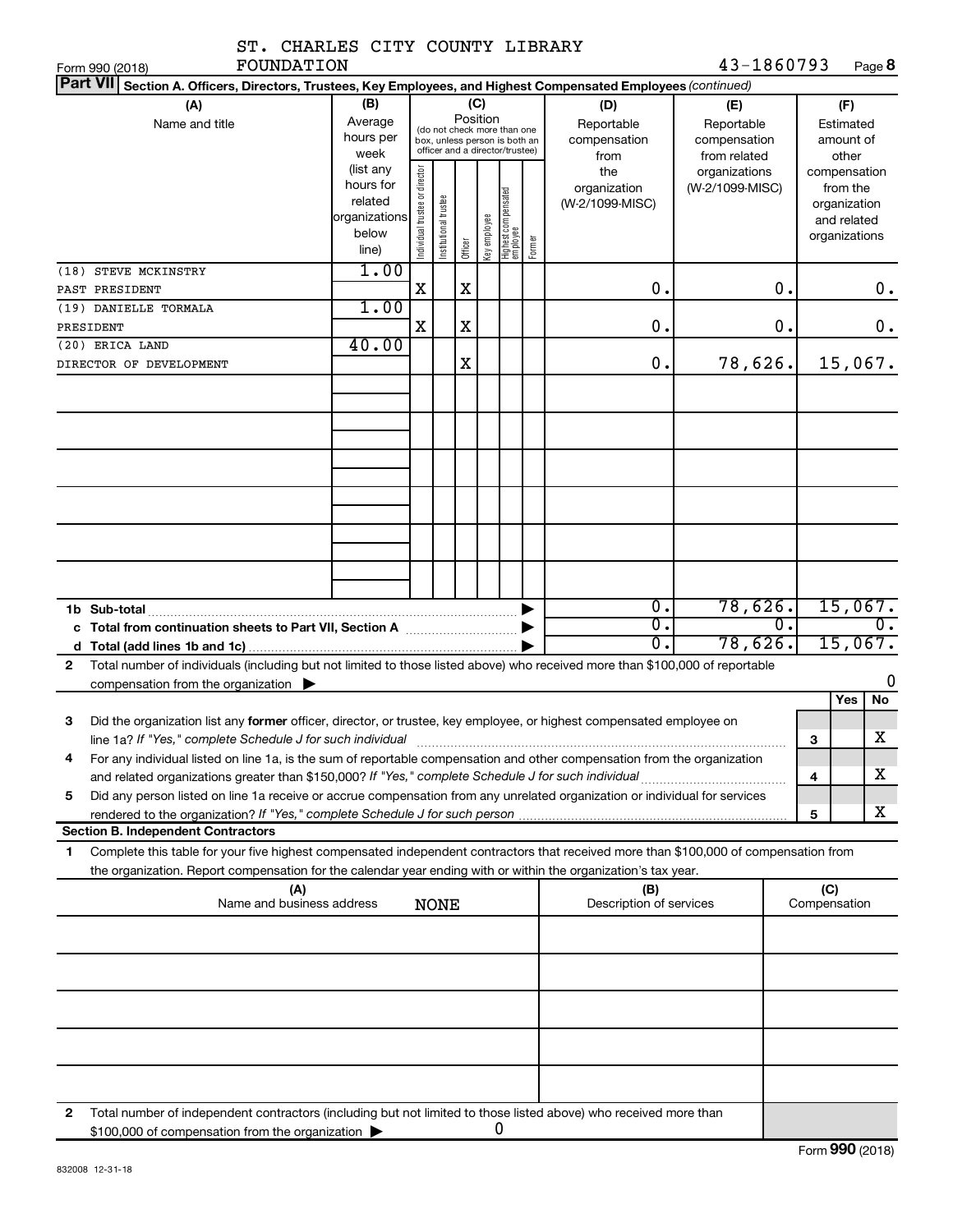| ST. CHARLES CITY COUNTY LIBRARY |  |            |
|---------------------------------|--|------------|
| FOUNDATION                      |  | 43-1860793 |

|                                                            | <b>Part VIII</b>        |                                                                                                                                          | <b>Statement of Revenue</b>                                                                                                                                                                                                                                                                                                                                                                                                                                                                                                                                                                      |                                                          |                                                 |                      |                                                 |                                         |                                                                    |
|------------------------------------------------------------|-------------------------|------------------------------------------------------------------------------------------------------------------------------------------|--------------------------------------------------------------------------------------------------------------------------------------------------------------------------------------------------------------------------------------------------------------------------------------------------------------------------------------------------------------------------------------------------------------------------------------------------------------------------------------------------------------------------------------------------------------------------------------------------|----------------------------------------------------------|-------------------------------------------------|----------------------|-------------------------------------------------|-----------------------------------------|--------------------------------------------------------------------|
|                                                            |                         |                                                                                                                                          |                                                                                                                                                                                                                                                                                                                                                                                                                                                                                                                                                                                                  |                                                          |                                                 |                      |                                                 |                                         |                                                                    |
|                                                            |                         |                                                                                                                                          |                                                                                                                                                                                                                                                                                                                                                                                                                                                                                                                                                                                                  |                                                          |                                                 | (A)<br>Total revenue | (B)<br>Related or<br>exempt function<br>revenue | (C)<br>Unrelated<br>business<br>revenue | (D)<br>Revenue excluded<br>from tax under<br>sections<br>512 - 514 |
| Contributions, Gifts, Grants<br>Program Service<br>Revenue | b<br>2 a<br>b<br>с<br>d |                                                                                                                                          | 1 a Federated campaigns<br>Membership dues<br>c Fundraising events<br>d Related organizations<br>e Government grants (contributions)<br>f All other contributions, gifts, grants, and<br>similar amounts not included above<br>g Noncash contributions included in lines 1a-1f: \$<br>the control of the control of the control of the control of the control of<br><u> 1989 - Johann Stein, marwolaethau a bhann an t-Albann an t-Albann an t-Albann an t-Albann an t-Albann an t-Alb</u><br>the control of the control of the control of the control of<br>f All other program service revenue | 1a<br>1 <sub>b</sub><br>1c<br>1 <sub>d</sub><br>1e<br>1f | 47,627.<br>46,294.<br><b>Business Code</b><br>▶ | 93,921.              |                                                 |                                         |                                                                    |
|                                                            | З<br>4<br>5             | Investment income (including dividends, interest, and<br>Income from investment of tax-exempt bond proceeds<br>(i) Real<br>(ii) Personal |                                                                                                                                                                                                                                                                                                                                                                                                                                                                                                                                                                                                  |                                                          |                                                 | 25, 250.             |                                                 |                                         | 25, 250.                                                           |
|                                                            | b                       |                                                                                                                                          | 6 a Gross rents<br>Less: rental expenses<br>c Rental income or (loss)                                                                                                                                                                                                                                                                                                                                                                                                                                                                                                                            |                                                          |                                                 |                      |                                                 |                                         |                                                                    |
|                                                            |                         |                                                                                                                                          | 7 a Gross amount from sales of<br>assets other than inventory                                                                                                                                                                                                                                                                                                                                                                                                                                                                                                                                    | (i) Securities<br>75,782.                                | (ii) Other                                      |                      |                                                 |                                         |                                                                    |
|                                                            |                         |                                                                                                                                          | <b>b</b> Less: cost or other basis<br>and sales expenses<br>c Gain or (loss)                                                                                                                                                                                                                                                                                                                                                                                                                                                                                                                     | 63,120.<br>12,662.                                       | ▶                                               | 12,662.              |                                                 |                                         | 12,662.                                                            |
| <b>Other Revenue</b>                                       |                         |                                                                                                                                          | 8 a Gross income from fundraising events (not<br>$47,627.$ of<br>including \$<br>contributions reported on line 1c). See                                                                                                                                                                                                                                                                                                                                                                                                                                                                         | $\mathbf{b}$                                             | $a$ 108, 523.<br>54,043.                        |                      |                                                 |                                         |                                                                    |
|                                                            |                         |                                                                                                                                          | c Net income or (loss) from fundraising events<br>9 a Gross income from gaming activities. See                                                                                                                                                                                                                                                                                                                                                                                                                                                                                                   |                                                          | $\frac{1}{2}$                                   | 54,480.              |                                                 |                                         | 54,480.                                                            |
|                                                            |                         |                                                                                                                                          | c Net income or (loss) from gaming activities<br>10 a Gross sales of inventory, less returns                                                                                                                                                                                                                                                                                                                                                                                                                                                                                                     | b                                                        |                                                 |                      |                                                 |                                         |                                                                    |
|                                                            |                         |                                                                                                                                          |                                                                                                                                                                                                                                                                                                                                                                                                                                                                                                                                                                                                  | $\mathbf{b}$                                             |                                                 |                      |                                                 |                                         |                                                                    |
|                                                            |                         |                                                                                                                                          | c Net income or (loss) from sales of inventory                                                                                                                                                                                                                                                                                                                                                                                                                                                                                                                                                   |                                                          |                                                 |                      |                                                 |                                         |                                                                    |
|                                                            |                         |                                                                                                                                          | Miscellaneous Revenue                                                                                                                                                                                                                                                                                                                                                                                                                                                                                                                                                                            |                                                          | <b>Business Code</b>                            |                      |                                                 |                                         |                                                                    |
|                                                            |                         |                                                                                                                                          | 11 a MISCELLANEOUS                                                                                                                                                                                                                                                                                                                                                                                                                                                                                                                                                                               |                                                          | 900099                                          | 403.                 |                                                 |                                         | 403.                                                               |
|                                                            | b                       |                                                                                                                                          | the control of the control of the control of the control of the control of                                                                                                                                                                                                                                                                                                                                                                                                                                                                                                                       |                                                          |                                                 |                      |                                                 |                                         |                                                                    |
|                                                            | с                       |                                                                                                                                          |                                                                                                                                                                                                                                                                                                                                                                                                                                                                                                                                                                                                  | <u> 1989 - Johann Barbara, martin a</u>                  |                                                 |                      |                                                 |                                         |                                                                    |
|                                                            |                         |                                                                                                                                          |                                                                                                                                                                                                                                                                                                                                                                                                                                                                                                                                                                                                  |                                                          |                                                 | 403.                 |                                                 |                                         |                                                                    |
|                                                            |                         |                                                                                                                                          |                                                                                                                                                                                                                                                                                                                                                                                                                                                                                                                                                                                                  |                                                          |                                                 | 186, 716.            |                                                 |                                         |                                                                    |
|                                                            | 12                      |                                                                                                                                          | Total revenue. See instructions [1001] [1001] Total revenue. See instructions                                                                                                                                                                                                                                                                                                                                                                                                                                                                                                                    |                                                          |                                                 |                      | 0.                                              | 0.1                                     | 92,795.                                                            |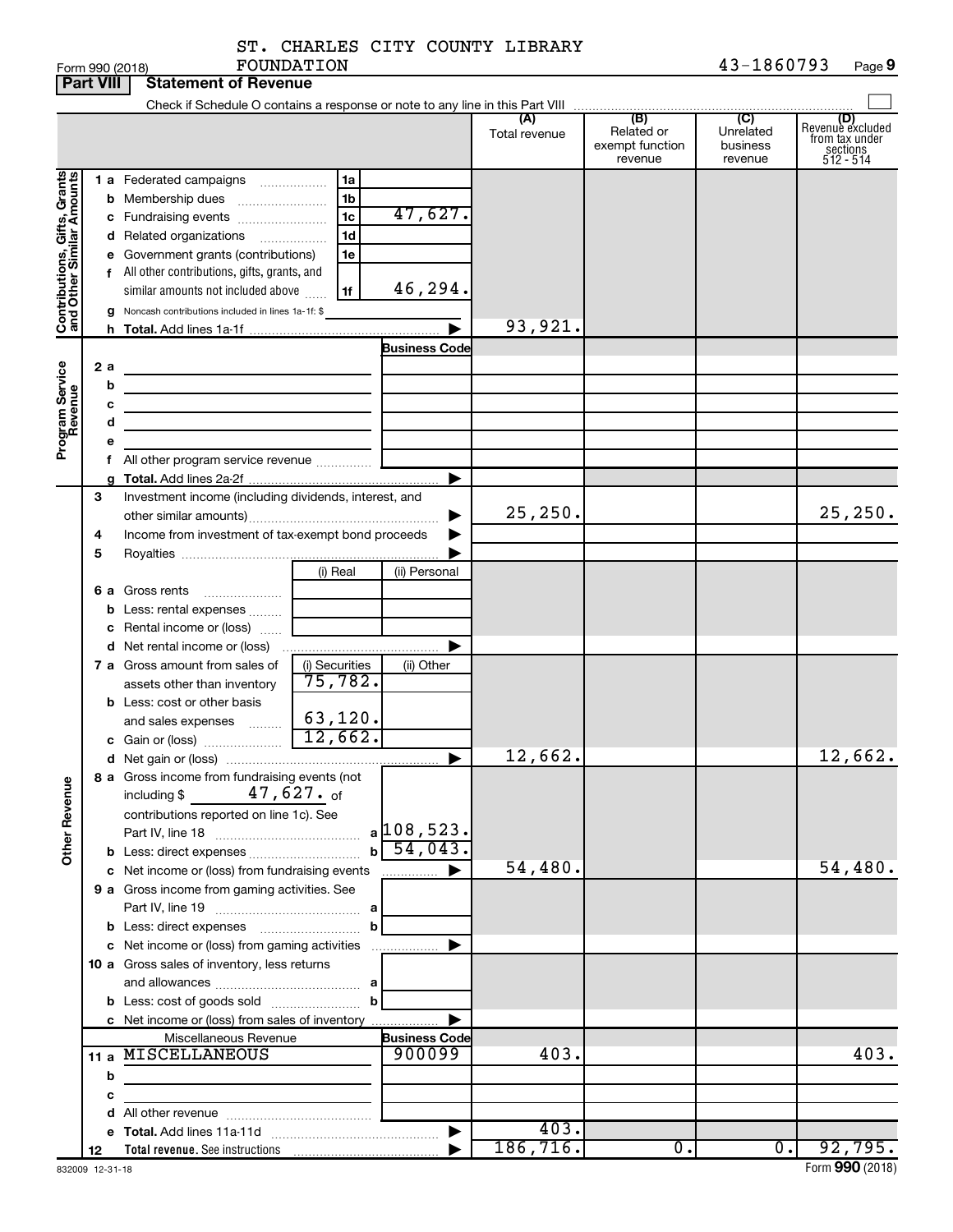#### ST. CHARLES CITY COUNTY LIBRARY FOUNDATION 43-1860793

| <b>Part IX Statement of Functional Expenses</b>                                                                            |
|----------------------------------------------------------------------------------------------------------------------------|
| Section 501(c)(3) and 501(c)(4) organizations must complete all columns. All other organizations must complete column (A). |

|              | Do not include amounts reported on lines 6b,<br>7b, 8b, 9b, and 10b of Part VIII.                        | (A)<br>Total expenses | (B)<br>Program service<br>expenses | (C)<br>Management and<br>general expenses | (D)<br>Fundraising<br>expenses |  |  |  |  |
|--------------|----------------------------------------------------------------------------------------------------------|-----------------------|------------------------------------|-------------------------------------------|--------------------------------|--|--|--|--|
| 1            | Grants and other assistance to domestic organizations                                                    |                       |                                    |                                           |                                |  |  |  |  |
|              | and domestic governments. See Part IV, line 21                                                           | 54,486.               | 54,486.                            |                                           |                                |  |  |  |  |
| $\mathbf{2}$ | Grants and other assistance to domestic                                                                  |                       |                                    |                                           |                                |  |  |  |  |
|              | individuals. See Part IV, line 22                                                                        |                       |                                    |                                           |                                |  |  |  |  |
| 3            | Grants and other assistance to foreign                                                                   |                       |                                    |                                           |                                |  |  |  |  |
|              | organizations, foreign governments, and foreign                                                          |                       |                                    |                                           |                                |  |  |  |  |
|              | individuals. See Part IV, lines 15 and 16                                                                |                       |                                    |                                           |                                |  |  |  |  |
| 4            | Benefits paid to or for members                                                                          |                       |                                    |                                           |                                |  |  |  |  |
| 5            | Compensation of current officers, directors,                                                             |                       |                                    |                                           |                                |  |  |  |  |
|              | trustees, and key employees                                                                              |                       |                                    |                                           |                                |  |  |  |  |
| 6            | Compensation not included above, to disqualified                                                         |                       |                                    |                                           |                                |  |  |  |  |
|              | persons (as defined under section 4958(f)(1)) and                                                        |                       |                                    |                                           |                                |  |  |  |  |
|              | persons described in section 4958(c)(3)(B)                                                               |                       |                                    |                                           |                                |  |  |  |  |
| 7            |                                                                                                          |                       |                                    |                                           |                                |  |  |  |  |
| 8            | Pension plan accruals and contributions (include                                                         |                       |                                    |                                           |                                |  |  |  |  |
|              | section 401(k) and 403(b) employer contributions)                                                        |                       |                                    |                                           |                                |  |  |  |  |
| 9            |                                                                                                          |                       |                                    |                                           |                                |  |  |  |  |
| 10           |                                                                                                          |                       |                                    |                                           |                                |  |  |  |  |
| 11           | Fees for services (non-employees):                                                                       |                       |                                    |                                           |                                |  |  |  |  |
| а            |                                                                                                          |                       |                                    |                                           |                                |  |  |  |  |
|              |                                                                                                          |                       |                                    |                                           |                                |  |  |  |  |
| с            |                                                                                                          | 5,853.                |                                    | 5,853.                                    |                                |  |  |  |  |
|              |                                                                                                          |                       |                                    |                                           |                                |  |  |  |  |
| е            | Professional fundraising services. See Part IV, line 17                                                  |                       |                                    |                                           |                                |  |  |  |  |
| f            | Investment management fees                                                                               | 5,608.                |                                    | 5,608.                                    |                                |  |  |  |  |
| g            | Other. (If line 11g amount exceeds 10% of line 25,                                                       |                       |                                    |                                           |                                |  |  |  |  |
|              | column (A) amount, list line 11g expenses on Sch O.)                                                     | 2,600.                |                                    | $\frac{2,600}{6,715}$                     |                                |  |  |  |  |
| 12           |                                                                                                          | 11,489.               | 4,774.                             |                                           |                                |  |  |  |  |
| 13           |                                                                                                          | 7,474.                | 2,795.                             | 4,679.                                    |                                |  |  |  |  |
| 14           |                                                                                                          |                       |                                    |                                           |                                |  |  |  |  |
| 15           |                                                                                                          |                       |                                    |                                           |                                |  |  |  |  |
| 16           |                                                                                                          |                       |                                    |                                           |                                |  |  |  |  |
| 17           | Travel                                                                                                   |                       |                                    |                                           |                                |  |  |  |  |
| 18           | Payments of travel or entertainment expenses                                                             |                       |                                    |                                           |                                |  |  |  |  |
|              | for any federal, state, or local public officials                                                        |                       |                                    |                                           |                                |  |  |  |  |
| 19           | Conferences, conventions, and meetings                                                                   |                       |                                    |                                           |                                |  |  |  |  |
| 20           | Interest                                                                                                 |                       |                                    |                                           |                                |  |  |  |  |
| 21           |                                                                                                          |                       |                                    |                                           |                                |  |  |  |  |
| 22           | Depreciation, depletion, and amortization                                                                |                       |                                    |                                           |                                |  |  |  |  |
| 23           | Insurance                                                                                                | 1,286.                |                                    | $1,286$ .                                 |                                |  |  |  |  |
| 24           | Other expenses. Itemize expenses not covered<br>above. (List miscellaneous expenses in line 24e. If line |                       |                                    |                                           |                                |  |  |  |  |
|              | 24e amount exceeds 10% of line 25, column (A)                                                            |                       |                                    |                                           |                                |  |  |  |  |
|              | amount, list line 24e expenses on Schedule O.)                                                           |                       |                                    |                                           |                                |  |  |  |  |
| a            | EARLY LITERACY OUTREACH                                                                                  | 69,779.               | 69,779.                            |                                           |                                |  |  |  |  |
|              | SUPPLIES AND EQUIPMENT                                                                                   | 17,510.               | 16,743.                            | 767.                                      |                                |  |  |  |  |
|              | ANNUAL CAMPAIGN/OTHER F                                                                                  | 9,917.                |                                    |                                           | 9,917.                         |  |  |  |  |
| d            | <b>BUSINESS FEES</b>                                                                                     | 6, 276.               |                                    | 6,276.                                    |                                |  |  |  |  |
|              | e All other expenses                                                                                     | 7,654.                | 7,654.                             |                                           |                                |  |  |  |  |
| 25           | Total functional expenses. Add lines 1 through 24e                                                       | 199,932.              | 156,231.                           | 33,784.                                   | 9,917.                         |  |  |  |  |
| 26           | Joint costs. Complete this line only if the organization                                                 |                       |                                    |                                           |                                |  |  |  |  |
|              | reported in column (B) joint costs from a combined                                                       |                       |                                    |                                           |                                |  |  |  |  |
|              | educational campaign and fundraising solicitation.                                                       |                       |                                    |                                           |                                |  |  |  |  |
|              | Check here $\blacktriangleright$<br>if following SOP 98-2 (ASC 958-720)                                  |                       |                                    |                                           |                                |  |  |  |  |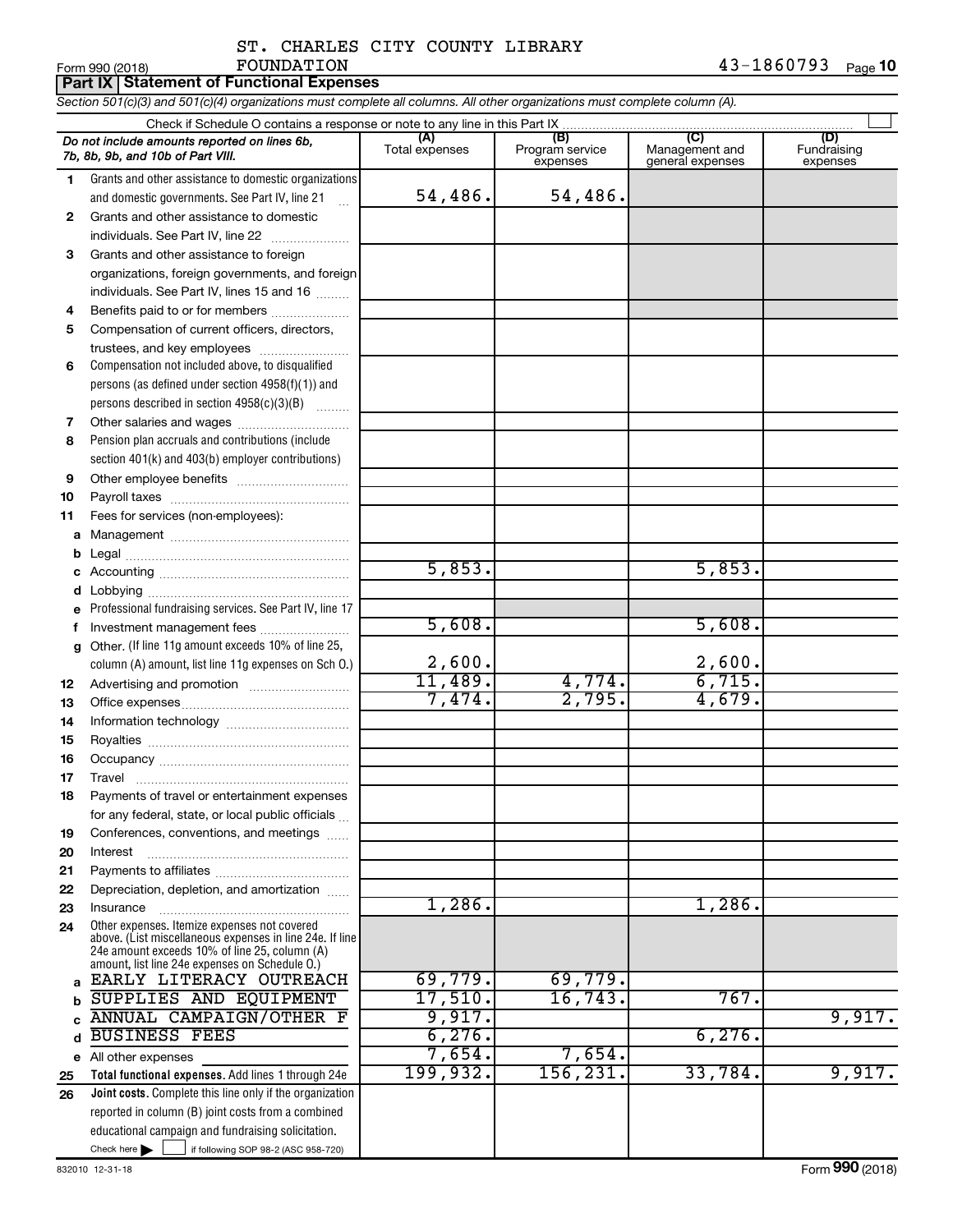| ST. CHARLES CITY COUNTY LIBRARY |  |  |
|---------------------------------|--|--|
|                                 |  |  |

**11** FOUNDATION **12** 

|                             | Part X | <b>Balance Sheet</b>                                                                                                    |                          |                 |                             |
|-----------------------------|--------|-------------------------------------------------------------------------------------------------------------------------|--------------------------|-----------------|-----------------------------|
|                             |        |                                                                                                                         |                          |                 |                             |
|                             |        |                                                                                                                         | (A)<br>Beginning of year |                 | (B)<br>End of year          |
|                             | 1      |                                                                                                                         | 170, 385.                | $\mathbf{1}$    | 107,900.                    |
|                             | 2      |                                                                                                                         |                          | $\mathbf{2}$    |                             |
|                             | З      |                                                                                                                         |                          | 3               | 547.                        |
|                             | 4      |                                                                                                                         |                          | 4               |                             |
|                             | 5      | Loans and other receivables from current and former officers, directors,                                                |                          |                 |                             |
|                             |        | trustees, key employees, and highest compensated employees. Complete                                                    |                          |                 |                             |
|                             |        | Part II of Schedule Latin and Communication of Schedule Latin and Communication of Schedule Latin and Schedule          |                          | 5               |                             |
|                             | 6      | Loans and other receivables from other disqualified persons (as defined under                                           |                          |                 |                             |
|                             |        | section 4958(f)(1)), persons described in section 4958(c)(3)(B), and contributing                                       |                          |                 |                             |
|                             |        | employers and sponsoring organizations of section 501(c)(9) voluntary                                                   |                          |                 |                             |
|                             |        | employees' beneficiary organizations (see instr). Complete Part II of Sch L                                             |                          | 6               |                             |
| Assets                      | 7      |                                                                                                                         |                          | $\overline{7}$  |                             |
|                             | 8      |                                                                                                                         |                          | 8               |                             |
|                             | 9      | Prepaid expenses and deferred charges                                                                                   | 7,364.                   | 9               | 13,335.                     |
|                             |        | <b>10a</b> Land, buildings, and equipment: cost or other                                                                |                          |                 |                             |
|                             |        | basis. Complete Part VI of Schedule D    10a                                                                            |                          |                 |                             |
|                             |        | 10b<br><b>b</b> Less: accumulated depreciation                                                                          |                          | 10 <sub>c</sub> |                             |
|                             | 11     |                                                                                                                         | 737,938.                 | 11              | 770,895.                    |
|                             | 12     |                                                                                                                         |                          | 12              |                             |
|                             | 13     |                                                                                                                         |                          | 13              |                             |
|                             | 14     |                                                                                                                         |                          | 14              |                             |
|                             | 15     |                                                                                                                         |                          | 15              |                             |
|                             | 16     |                                                                                                                         | 915,687.                 | 16              | 892,677.                    |
|                             | 17     |                                                                                                                         | 10, 268.                 | 17              | 7,295.                      |
|                             | 18     |                                                                                                                         |                          | 18              |                             |
|                             | 19     |                                                                                                                         | 21,300.                  | 19              | 18,200.                     |
|                             | 20     |                                                                                                                         |                          | 20              |                             |
|                             | 21     | Escrow or custodial account liability. Complete Part IV of Schedule D                                                   |                          | 21              |                             |
|                             | 22     | Loans and other payables to current and former officers, directors, trustees,                                           |                          |                 |                             |
|                             |        | key employees, highest compensated employees, and disqualified persons.                                                 |                          |                 |                             |
| Liabilities                 |        |                                                                                                                         |                          | 22              |                             |
|                             | 23     | Secured mortgages and notes payable to unrelated third parties                                                          |                          | 23              |                             |
|                             | 24     |                                                                                                                         |                          | 24              |                             |
|                             | 25     | Other liabilities (including federal income tax, payables to related third                                              |                          |                 |                             |
|                             |        | parties, and other liabilities not included on lines 17-24). Complete Part X of                                         |                          |                 |                             |
|                             |        | Schedule D                                                                                                              | 31,568.                  | 25              |                             |
|                             | 26     | Total liabilities. Add lines 17 through 25                                                                              |                          | 26              | 25,495.                     |
|                             |        | Organizations that follow SFAS 117 (ASC 958), check here $\blacktriangleright \begin{array}{c} \perp X \end{array}$ and |                          |                 |                             |
|                             |        | complete lines 27 through 29, and lines 33 and 34.                                                                      | 881,801.                 |                 | 860,730.                    |
|                             | 27     |                                                                                                                         | 2,318.                   | 27              | 6,452.                      |
|                             | 28     |                                                                                                                         |                          | 28              |                             |
|                             | 29     | Permanently restricted net assets                                                                                       |                          | 29              |                             |
| Net Assets or Fund Balances |        | Organizations that do not follow SFAS 117 (ASC 958), check here ▶ □                                                     |                          |                 |                             |
|                             |        | and complete lines 30 through 34.                                                                                       |                          |                 |                             |
|                             | 30     |                                                                                                                         |                          | 30              |                             |
|                             | 31     | Paid-in or capital surplus, or land, building, or equipment fund                                                        |                          | 31              |                             |
|                             | 32     | Retained earnings, endowment, accumulated income, or other funds                                                        | 884,119.                 | 32              | 867,182.                    |
|                             | 33     |                                                                                                                         | 915,687.                 | 33<br>34        | 892, 677.                   |
|                             | 34     |                                                                                                                         |                          |                 | $T_{\text{max}}$ 000 (0010) |

Form (2018) **990**

# $\frac{1}{2}$ Form 990 (2018) Page Product of Product Product Product Product Product Product Product Product Product Product Product Product Product Product Product Product Product Product Product Product Product Product Prod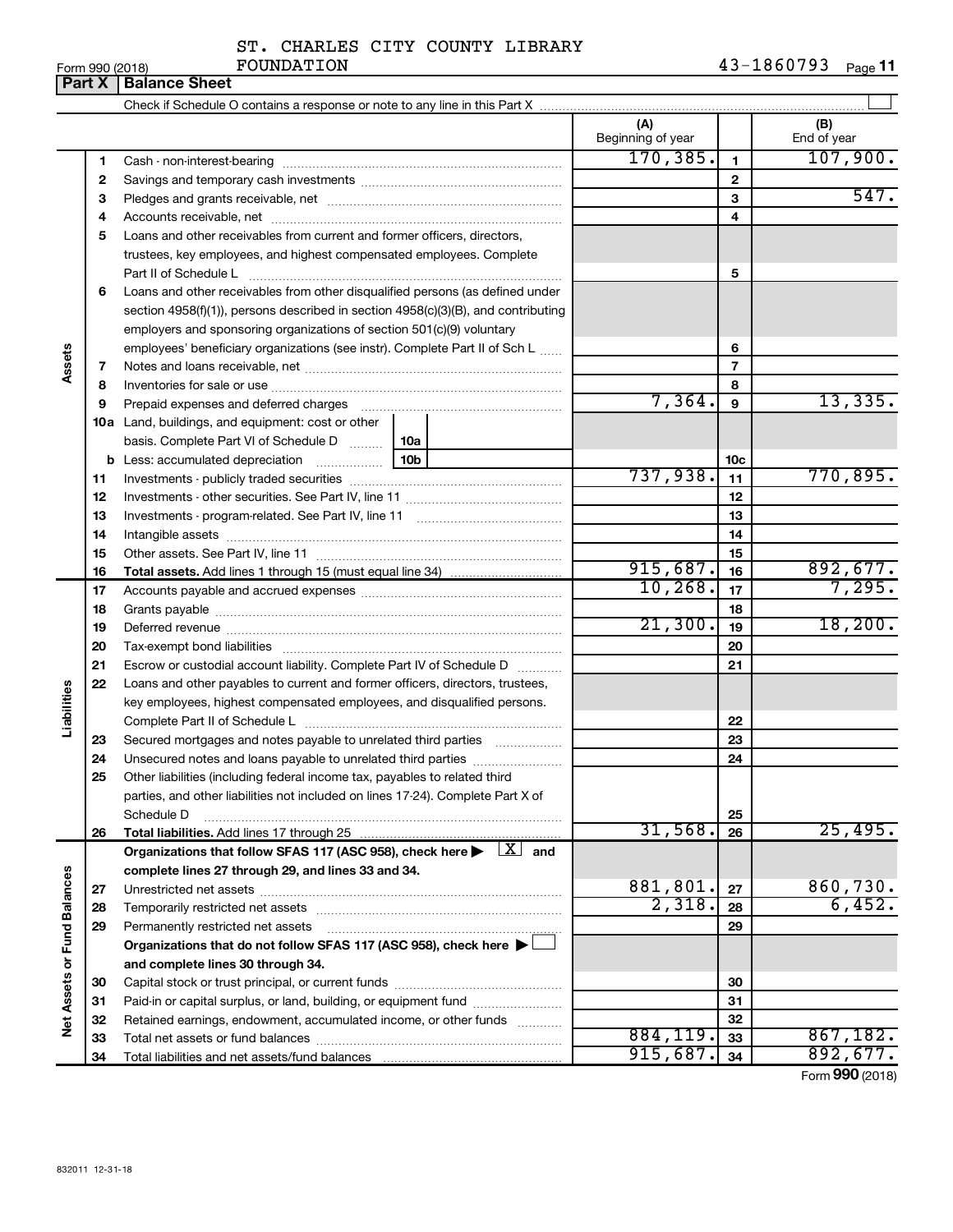| ST. CHARLES CITY COUNTY LIBRARY |  |  |  |  |  |
|---------------------------------|--|--|--|--|--|
|---------------------------------|--|--|--|--|--|

|    | FOUNDATION<br>Form 990 (2018)                                                                                                                                                                                                                                                                                                                                                                                                                                                | 43-1860793              |                |            | Page 12                 |  |  |  |
|----|------------------------------------------------------------------------------------------------------------------------------------------------------------------------------------------------------------------------------------------------------------------------------------------------------------------------------------------------------------------------------------------------------------------------------------------------------------------------------|-------------------------|----------------|------------|-------------------------|--|--|--|
|    | Part XII<br><b>Reconciliation of Net Assets</b>                                                                                                                                                                                                                                                                                                                                                                                                                              |                         |                |            |                         |  |  |  |
|    |                                                                                                                                                                                                                                                                                                                                                                                                                                                                              |                         |                |            |                         |  |  |  |
|    |                                                                                                                                                                                                                                                                                                                                                                                                                                                                              |                         |                |            |                         |  |  |  |
| 1  |                                                                                                                                                                                                                                                                                                                                                                                                                                                                              | $\mathbf 1$             |                |            | 186,716.                |  |  |  |
| 2  |                                                                                                                                                                                                                                                                                                                                                                                                                                                                              | $\overline{2}$          |                |            | 199,932.                |  |  |  |
| 3  |                                                                                                                                                                                                                                                                                                                                                                                                                                                                              | 3                       |                |            | $-13,216.$              |  |  |  |
| 4  |                                                                                                                                                                                                                                                                                                                                                                                                                                                                              | $\overline{\mathbf{4}}$ |                |            | 884, 119.               |  |  |  |
| 5  | Net unrealized gains (losses) on investments [11] matter contracts and the state of the state of the state of the state of the state of the state of the state of the state of the state of the state of the state of the stat                                                                                                                                                                                                                                               | 5                       |                |            | $-3,721.$               |  |  |  |
| 6  | Donated services and use of facilities                                                                                                                                                                                                                                                                                                                                                                                                                                       | 6                       |                |            |                         |  |  |  |
| 7  | Investment expenses                                                                                                                                                                                                                                                                                                                                                                                                                                                          | $\overline{7}$          |                |            |                         |  |  |  |
| 8  | Prior period adjustments<br>$\begin{minipage}{0.5\textwidth} \begin{tabular}{ l l l } \hline \multicolumn{1}{ l l l } \hline \multicolumn{1}{ l l } \hline \multicolumn{1}{ l } \multicolumn{1}{ l } \hline \multicolumn{1}{ l } \multicolumn{1}{ l } \multicolumn{1}{ l } \hline \multicolumn{1}{ l } \multicolumn{1}{ l } \multicolumn{1}{ l } \hline \multicolumn{1}{ l } \multicolumn{1}{ l } \hline \multicolumn{1}{ l } \multicolumn{1}{ l } \hline \multicolumn{1}{ $ | 8                       |                |            |                         |  |  |  |
| 9  |                                                                                                                                                                                                                                                                                                                                                                                                                                                                              | 9                       |                |            | $\overline{0}$ .        |  |  |  |
| 10 | Net assets or fund balances at end of year. Combine lines 3 through 9 (must equal Part X, line 33,                                                                                                                                                                                                                                                                                                                                                                           |                         |                |            |                         |  |  |  |
|    | column (B))                                                                                                                                                                                                                                                                                                                                                                                                                                                                  | 10                      |                |            | 867,182.                |  |  |  |
|    | <b>Part XII Financial Statements and Reporting</b>                                                                                                                                                                                                                                                                                                                                                                                                                           |                         |                |            | $\overline{\mathbf{x}}$ |  |  |  |
|    |                                                                                                                                                                                                                                                                                                                                                                                                                                                                              |                         |                |            |                         |  |  |  |
|    |                                                                                                                                                                                                                                                                                                                                                                                                                                                                              |                         |                | <b>Yes</b> | <b>No</b>               |  |  |  |
| 1  | Accounting method used to prepare the Form 990: $\Box$ Cash $\Box$ Accrual<br>$\Box$ Other                                                                                                                                                                                                                                                                                                                                                                                   |                         |                |            |                         |  |  |  |
|    | If the organization changed its method of accounting from a prior year or checked "Other," explain in Schedule O.                                                                                                                                                                                                                                                                                                                                                            |                         |                |            |                         |  |  |  |
|    |                                                                                                                                                                                                                                                                                                                                                                                                                                                                              |                         | 2a             |            | x                       |  |  |  |
|    | If "Yes," check a box below to indicate whether the financial statements for the year were compiled or reviewed on a                                                                                                                                                                                                                                                                                                                                                         |                         |                |            |                         |  |  |  |
|    | separate basis, consolidated basis, or both:                                                                                                                                                                                                                                                                                                                                                                                                                                 |                         |                |            |                         |  |  |  |
|    | Both consolidated and separate basis<br>Separate basis<br><b>Consolidated basis</b>                                                                                                                                                                                                                                                                                                                                                                                          |                         |                |            |                         |  |  |  |
|    |                                                                                                                                                                                                                                                                                                                                                                                                                                                                              |                         | 2 <sub>b</sub> | х          |                         |  |  |  |
|    | If "Yes," check a box below to indicate whether the financial statements for the year were audited on a separate basis,                                                                                                                                                                                                                                                                                                                                                      |                         |                |            |                         |  |  |  |
|    | consolidated basis, or both:                                                                                                                                                                                                                                                                                                                                                                                                                                                 |                         |                |            |                         |  |  |  |
|    | $ \mathbf{X} $ Separate basis<br><b>Consolidated basis</b><br>Both consolidated and separate basis                                                                                                                                                                                                                                                                                                                                                                           |                         |                |            |                         |  |  |  |
|    | c If "Yes" to line 2a or 2b, does the organization have a committee that assumes responsibility for oversight of the audit,                                                                                                                                                                                                                                                                                                                                                  |                         |                |            |                         |  |  |  |
|    |                                                                                                                                                                                                                                                                                                                                                                                                                                                                              |                         | 2 <sub>c</sub> | х          |                         |  |  |  |
|    | If the organization changed either its oversight process or selection process during the tax year, explain in Schedule O.                                                                                                                                                                                                                                                                                                                                                    |                         |                |            |                         |  |  |  |
|    | 3a As a result of a federal award, was the organization required to undergo an audit or audits as set forth in the Single Audit                                                                                                                                                                                                                                                                                                                                              |                         |                |            |                         |  |  |  |
|    |                                                                                                                                                                                                                                                                                                                                                                                                                                                                              |                         | За             |            | x                       |  |  |  |
|    | b If "Yes," did the organization undergo the required audit or audits? If the organization did not undergo the required audit                                                                                                                                                                                                                                                                                                                                                |                         |                |            |                         |  |  |  |
|    |                                                                                                                                                                                                                                                                                                                                                                                                                                                                              |                         | 3b             |            |                         |  |  |  |

Form (2018) **990**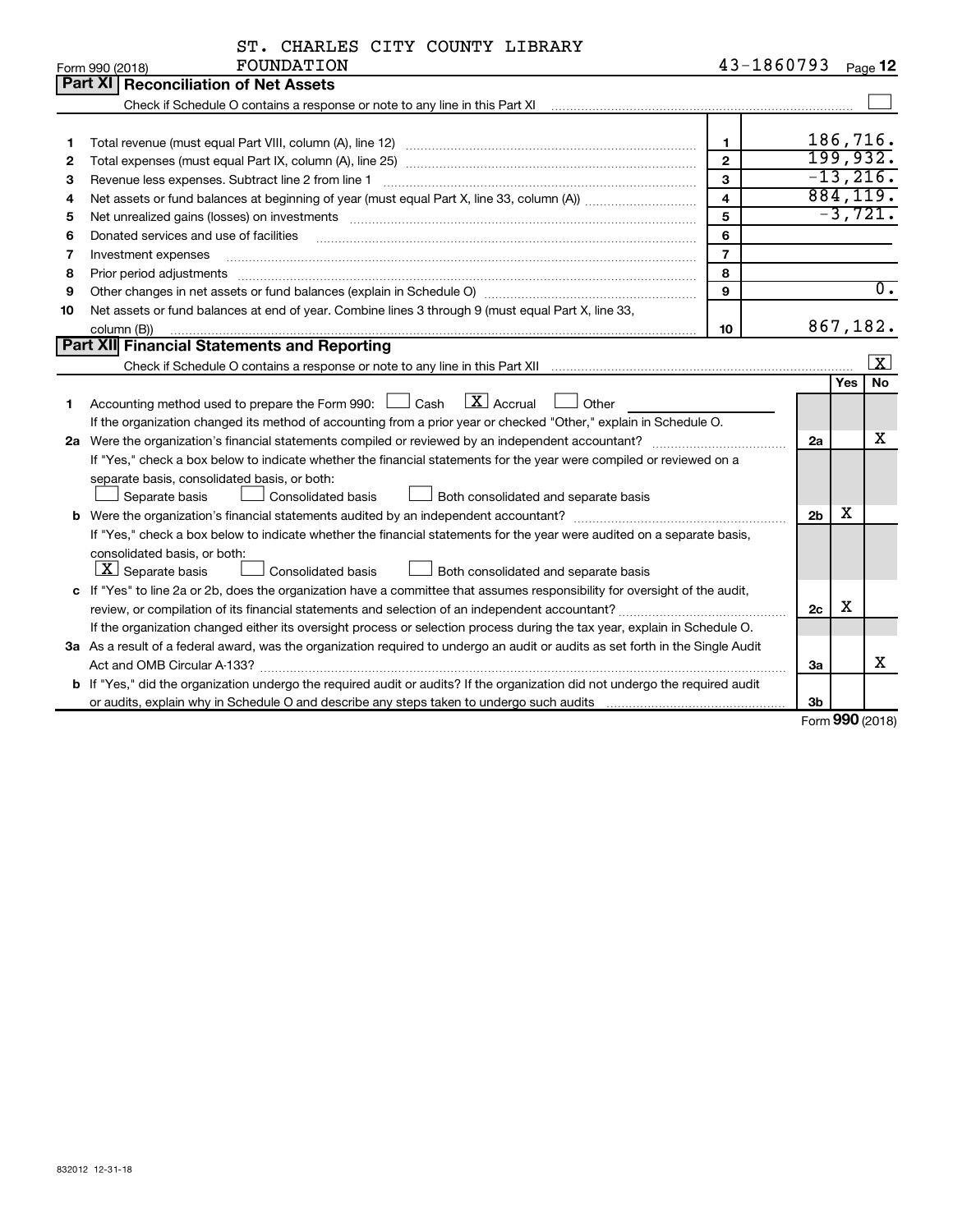| <b>SCHEDULE A</b>                                                                                         |                                                                                                                                                                                                                                                                                            |                                                                                                                                                                                                                          |                                                                |    |                            |  | OMB No. 1545-0047                     |  |  |
|-----------------------------------------------------------------------------------------------------------|--------------------------------------------------------------------------------------------------------------------------------------------------------------------------------------------------------------------------------------------------------------------------------------------|--------------------------------------------------------------------------------------------------------------------------------------------------------------------------------------------------------------------------|----------------------------------------------------------------|----|----------------------------|--|---------------------------------------|--|--|
| (Form 990 or 990-EZ)                                                                                      |                                                                                                                                                                                                                                                                                            | <b>Public Charity Status and Public Support</b>                                                                                                                                                                          |                                                                |    |                            |  |                                       |  |  |
|                                                                                                           |                                                                                                                                                                                                                                                                                            | Complete if the organization is a section 501(c)(3) organization or a section<br>4947(a)(1) nonexempt charitable trust.                                                                                                  |                                                                |    |                            |  |                                       |  |  |
| Department of the Treasury                                                                                |                                                                                                                                                                                                                                                                                            | Attach to Form 990 or Form 990-EZ.                                                                                                                                                                                       |                                                                |    |                            |  | <b>Open to Public</b>                 |  |  |
| Internal Revenue Service                                                                                  |                                                                                                                                                                                                                                                                                            | Go to www.irs.gov/Form990 for instructions and the latest information.                                                                                                                                                   |                                                                |    |                            |  | <b>Inspection</b>                     |  |  |
| Name of the organization                                                                                  |                                                                                                                                                                                                                                                                                            | ST. CHARLES CITY COUNTY LIBRARY                                                                                                                                                                                          |                                                                |    |                            |  | <b>Employer identification number</b> |  |  |
|                                                                                                           | FOUNDATION                                                                                                                                                                                                                                                                                 |                                                                                                                                                                                                                          |                                                                |    |                            |  | 43-1860793                            |  |  |
| Part I                                                                                                    |                                                                                                                                                                                                                                                                                            | Reason for Public Charity Status (All organizations must complete this part.) See instructions.                                                                                                                          |                                                                |    |                            |  |                                       |  |  |
| The organization is not a private foundation because it is: (For lines 1 through 12, check only one box.) |                                                                                                                                                                                                                                                                                            |                                                                                                                                                                                                                          |                                                                |    |                            |  |                                       |  |  |
| 1                                                                                                         |                                                                                                                                                                                                                                                                                            | A church, convention of churches, or association of churches described in section 170(b)(1)(A)(i).                                                                                                                       |                                                                |    |                            |  |                                       |  |  |
| 2                                                                                                         |                                                                                                                                                                                                                                                                                            | A school described in section 170(b)(1)(A)(ii). (Attach Schedule E (Form 990 or 990-EZ).)                                                                                                                                |                                                                |    |                            |  |                                       |  |  |
| 3                                                                                                         |                                                                                                                                                                                                                                                                                            | A hospital or a cooperative hospital service organization described in section 170(b)(1)(A)(iii).                                                                                                                        |                                                                |    |                            |  |                                       |  |  |
| 4                                                                                                         |                                                                                                                                                                                                                                                                                            | A medical research organization operated in conjunction with a hospital described in section 170(b)(1)(A)(iii). Enter the hospital's name,                                                                               |                                                                |    |                            |  |                                       |  |  |
| city, and state:                                                                                          |                                                                                                                                                                                                                                                                                            |                                                                                                                                                                                                                          |                                                                |    |                            |  |                                       |  |  |
| 5                                                                                                         | An organization operated for the benefit of a college or university owned or operated by a governmental unit described in                                                                                                                                                                  |                                                                                                                                                                                                                          |                                                                |    |                            |  |                                       |  |  |
| section 170(b)(1)(A)(iv). (Complete Part II.)                                                             |                                                                                                                                                                                                                                                                                            |                                                                                                                                                                                                                          |                                                                |    |                            |  |                                       |  |  |
| 6                                                                                                         |                                                                                                                                                                                                                                                                                            | A federal, state, or local government or governmental unit described in section 170(b)(1)(A)(v).                                                                                                                         |                                                                |    |                            |  |                                       |  |  |
| $\mathbf{X}$<br>7                                                                                         |                                                                                                                                                                                                                                                                                            | An organization that normally receives a substantial part of its support from a governmental unit or from the general public described in                                                                                |                                                                |    |                            |  |                                       |  |  |
| section 170(b)(1)(A)(vi). (Complete Part II.)                                                             |                                                                                                                                                                                                                                                                                            |                                                                                                                                                                                                                          |                                                                |    |                            |  |                                       |  |  |
| 8                                                                                                         |                                                                                                                                                                                                                                                                                            | A community trust described in section 170(b)(1)(A)(vi). (Complete Part II.)                                                                                                                                             |                                                                |    |                            |  |                                       |  |  |
| 9                                                                                                         |                                                                                                                                                                                                                                                                                            | An agricultural research organization described in section 170(b)(1)(A)(ix) operated in conjunction with a land-grant college                                                                                            |                                                                |    |                            |  |                                       |  |  |
| university:                                                                                               |                                                                                                                                                                                                                                                                                            | or university or a non-land-grant college of agriculture (see instructions). Enter the name, city, and state of the college or                                                                                           |                                                                |    |                            |  |                                       |  |  |
| 10                                                                                                        |                                                                                                                                                                                                                                                                                            |                                                                                                                                                                                                                          |                                                                |    |                            |  |                                       |  |  |
|                                                                                                           | An organization that normally receives: (1) more than 33 1/3% of its support from contributions, membership fees, and gross receipts from<br>activities related to its exempt functions - subject to certain exceptions, and (2) no more than 33 1/3% of its support from gross investment |                                                                                                                                                                                                                          |                                                                |    |                            |  |                                       |  |  |
|                                                                                                           | income and unrelated business taxable income (less section 511 tax) from businesses acquired by the organization after June 30, 1975.                                                                                                                                                      |                                                                                                                                                                                                                          |                                                                |    |                            |  |                                       |  |  |
| See section 509(a)(2). (Complete Part III.)                                                               |                                                                                                                                                                                                                                                                                            |                                                                                                                                                                                                                          |                                                                |    |                            |  |                                       |  |  |
| 11                                                                                                        |                                                                                                                                                                                                                                                                                            | An organization organized and operated exclusively to test for public safety. See section 509(a)(4).                                                                                                                     |                                                                |    |                            |  |                                       |  |  |
| 12                                                                                                        |                                                                                                                                                                                                                                                                                            | An organization organized and operated exclusively for the benefit of, to perform the functions of, or to carry out the purposes of one or                                                                               |                                                                |    |                            |  |                                       |  |  |
|                                                                                                           |                                                                                                                                                                                                                                                                                            | more publicly supported organizations described in section 509(a)(1) or section 509(a)(2). See section 509(a)(3). Check the box in                                                                                       |                                                                |    |                            |  |                                       |  |  |
|                                                                                                           |                                                                                                                                                                                                                                                                                            | lines 12a through 12d that describes the type of supporting organization and complete lines 12e, 12f, and 12g.                                                                                                           |                                                                |    |                            |  |                                       |  |  |
| a                                                                                                         |                                                                                                                                                                                                                                                                                            | Type I. A supporting organization operated, supervised, or controlled by its supported organization(s), typically by giving                                                                                              |                                                                |    |                            |  |                                       |  |  |
|                                                                                                           |                                                                                                                                                                                                                                                                                            | the supported organization(s) the power to regularly appoint or elect a majority of the directors or trustees of the supporting                                                                                          |                                                                |    |                            |  |                                       |  |  |
|                                                                                                           | organization. You must complete Part IV, Sections A and B.                                                                                                                                                                                                                                 |                                                                                                                                                                                                                          |                                                                |    |                            |  |                                       |  |  |
| b                                                                                                         |                                                                                                                                                                                                                                                                                            | Type II. A supporting organization supervised or controlled in connection with its supported organization(s), by having                                                                                                  |                                                                |    |                            |  |                                       |  |  |
|                                                                                                           |                                                                                                                                                                                                                                                                                            | control or management of the supporting organization vested in the same persons that control or manage the supported                                                                                                     |                                                                |    |                            |  |                                       |  |  |
|                                                                                                           | organization(s). You must complete Part IV, Sections A and C.                                                                                                                                                                                                                              |                                                                                                                                                                                                                          |                                                                |    |                            |  |                                       |  |  |
| с                                                                                                         |                                                                                                                                                                                                                                                                                            | Type III functionally integrated. A supporting organization operated in connection with, and functionally integrated with,                                                                                               |                                                                |    |                            |  |                                       |  |  |
|                                                                                                           |                                                                                                                                                                                                                                                                                            | its supported organization(s) (see instructions). You must complete Part IV, Sections A, D, and E.                                                                                                                       |                                                                |    |                            |  |                                       |  |  |
| d                                                                                                         |                                                                                                                                                                                                                                                                                            | Type III non-functionally integrated. A supporting organization operated in connection with its supported organization(s)                                                                                                |                                                                |    |                            |  |                                       |  |  |
|                                                                                                           |                                                                                                                                                                                                                                                                                            | that is not functionally integrated. The organization generally must satisfy a distribution requirement and an attentiveness<br>requirement (see instructions). You must complete Part IV, Sections A and D, and Part V. |                                                                |    |                            |  |                                       |  |  |
| e                                                                                                         |                                                                                                                                                                                                                                                                                            | Check this box if the organization received a written determination from the IRS that it is a Type I, Type II, Type III                                                                                                  |                                                                |    |                            |  |                                       |  |  |
|                                                                                                           |                                                                                                                                                                                                                                                                                            | functionally integrated, or Type III non-functionally integrated supporting organization.                                                                                                                                |                                                                |    |                            |  |                                       |  |  |
| f Enter the number of supported organizations                                                             |                                                                                                                                                                                                                                                                                            |                                                                                                                                                                                                                          |                                                                |    |                            |  |                                       |  |  |
| g Provide the following information about the supported organization(s).                                  |                                                                                                                                                                                                                                                                                            |                                                                                                                                                                                                                          |                                                                |    |                            |  |                                       |  |  |
| (i) Name of supported                                                                                     | (ii) EIN                                                                                                                                                                                                                                                                                   | (iii) Type of organization                                                                                                                                                                                               | (iv) Is the organization listed<br>in your governing document? |    | (v) Amount of monetary     |  | (vi) Amount of other                  |  |  |
| organization                                                                                              |                                                                                                                                                                                                                                                                                            | (described on lines 1-10<br>above (see instructions))                                                                                                                                                                    | Yes                                                            | No | support (see instructions) |  | support (see instructions)            |  |  |
|                                                                                                           |                                                                                                                                                                                                                                                                                            |                                                                                                                                                                                                                          |                                                                |    |                            |  |                                       |  |  |
|                                                                                                           |                                                                                                                                                                                                                                                                                            |                                                                                                                                                                                                                          |                                                                |    |                            |  |                                       |  |  |
|                                                                                                           |                                                                                                                                                                                                                                                                                            |                                                                                                                                                                                                                          |                                                                |    |                            |  |                                       |  |  |
|                                                                                                           |                                                                                                                                                                                                                                                                                            |                                                                                                                                                                                                                          |                                                                |    |                            |  |                                       |  |  |
|                                                                                                           |                                                                                                                                                                                                                                                                                            |                                                                                                                                                                                                                          |                                                                |    |                            |  |                                       |  |  |
|                                                                                                           |                                                                                                                                                                                                                                                                                            |                                                                                                                                                                                                                          |                                                                |    |                            |  |                                       |  |  |
|                                                                                                           |                                                                                                                                                                                                                                                                                            |                                                                                                                                                                                                                          |                                                                |    |                            |  |                                       |  |  |
|                                                                                                           |                                                                                                                                                                                                                                                                                            |                                                                                                                                                                                                                          |                                                                |    |                            |  |                                       |  |  |
|                                                                                                           |                                                                                                                                                                                                                                                                                            |                                                                                                                                                                                                                          |                                                                |    |                            |  |                                       |  |  |
| Total                                                                                                     |                                                                                                                                                                                                                                                                                            |                                                                                                                                                                                                                          |                                                                |    |                            |  |                                       |  |  |
|                                                                                                           |                                                                                                                                                                                                                                                                                            |                                                                                                                                                                                                                          |                                                                |    |                            |  |                                       |  |  |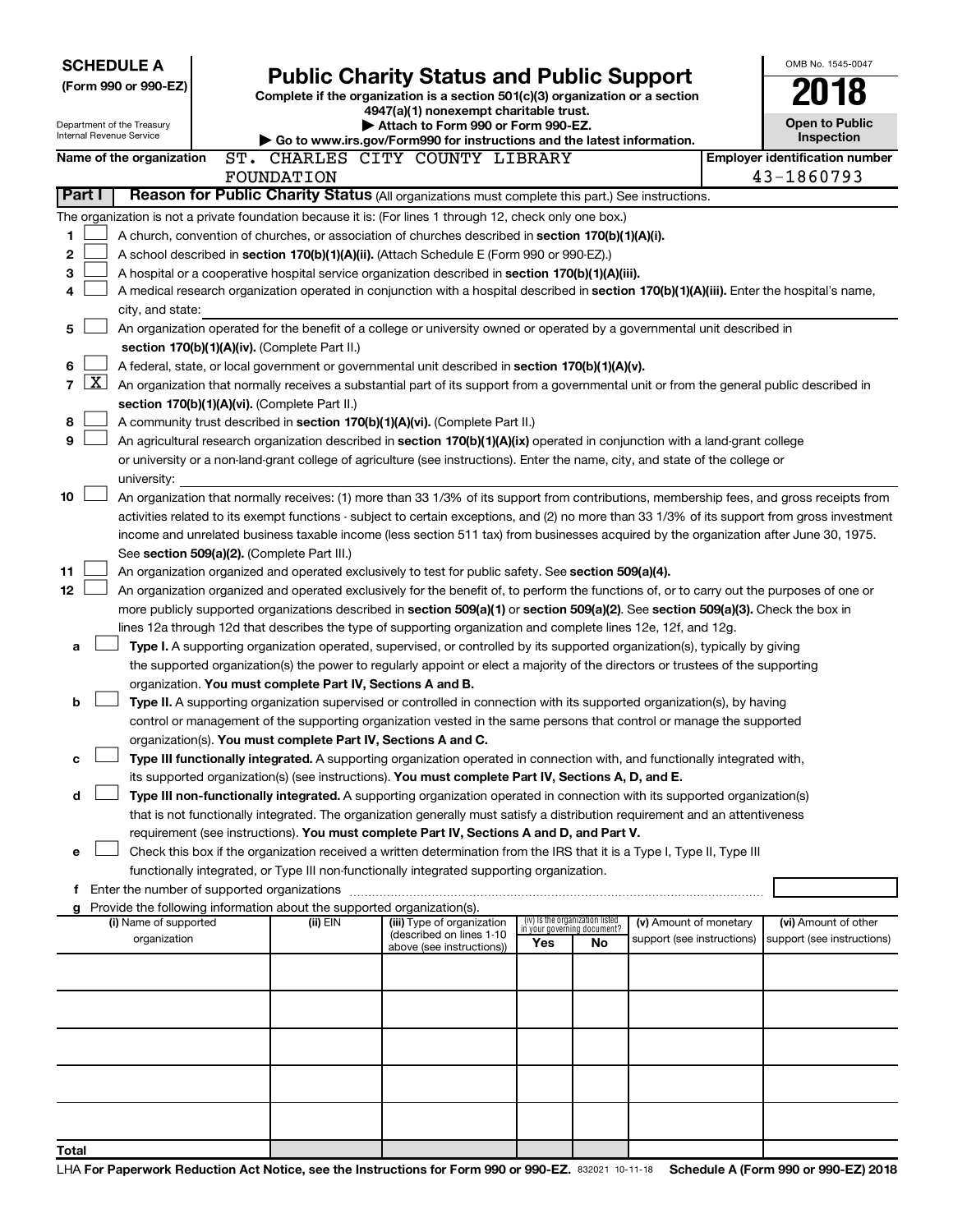#### Schedule A (Form 990 or 990-EZ) 2018 Page FOUNDATION 43-1860793

43-1860793 Page 2

(Complete only if you checked the box on line 5, 7, or 8 of Part I or if the organization failed to qualify under Part III. If the organization fails to qualify under the tests listed below, please complete Part III.) **Part II Support Schedule for Organizations Described in Sections 170(b)(1)(A)(iv) and 170(b)(1)(A)(vi)**

| <b>Section A. Public Support</b>                                                                                                               |           |                            |            |            |                         |                                    |  |  |  |
|------------------------------------------------------------------------------------------------------------------------------------------------|-----------|----------------------------|------------|------------|-------------------------|------------------------------------|--|--|--|
| Calendar year (or fiscal year beginning in)                                                                                                    | (a) 2014  | $(b)$ 2015                 | $(c)$ 2016 | $(d)$ 2017 | (e) 2018                | (f) Total                          |  |  |  |
| 1 Gifts, grants, contributions, and                                                                                                            |           |                            |            |            |                         |                                    |  |  |  |
| membership fees received. (Do not                                                                                                              |           |                            |            |            |                         |                                    |  |  |  |
| include any "unusual grants.")                                                                                                                 | 180,301.  | 220, 130.                  | 72,821.    | 122,054.   | 93,921.                 | 689,227.                           |  |  |  |
| 2 Tax revenues levied for the organ-                                                                                                           |           |                            |            |            |                         |                                    |  |  |  |
| ization's benefit and either paid to                                                                                                           |           |                            |            |            |                         |                                    |  |  |  |
| or expended on its behalf                                                                                                                      |           |                            |            |            |                         |                                    |  |  |  |
| 3 The value of services or facilities                                                                                                          |           |                            |            |            |                         |                                    |  |  |  |
| furnished by a governmental unit to                                                                                                            |           |                            |            |            |                         |                                    |  |  |  |
| the organization without charge                                                                                                                |           |                            |            | 212, 309.  |                         | $218, 230.$ 430, 539.              |  |  |  |
| 4 Total. Add lines 1 through 3                                                                                                                 | 180, 301. | 220, 130.                  | 72,821.    | 334, 363.  | 312, 151.               | 1119766.                           |  |  |  |
| 5 The portion of total contributions                                                                                                           |           |                            |            |            |                         |                                    |  |  |  |
| by each person (other than a                                                                                                                   |           |                            |            |            |                         |                                    |  |  |  |
| governmental unit or publicly                                                                                                                  |           |                            |            |            |                         |                                    |  |  |  |
| supported organization) included                                                                                                               |           |                            |            |            |                         |                                    |  |  |  |
| on line 1 that exceeds 2% of the                                                                                                               |           |                            |            |            |                         |                                    |  |  |  |
| amount shown on line 11,                                                                                                                       |           |                            |            |            |                         |                                    |  |  |  |
| column (f)                                                                                                                                     |           |                            |            |            |                         |                                    |  |  |  |
| 6 Public support. Subtract line 5 from line 4.                                                                                                 |           |                            |            |            |                         | 1119766.                           |  |  |  |
| <b>Section B. Total Support</b>                                                                                                                |           |                            |            |            |                         |                                    |  |  |  |
| Calendar year (or fiscal year beginning in)                                                                                                    | (a) 2014  |                            | $(c)$ 2016 | $(d)$ 2017 | (e) 2018                | (f) Total                          |  |  |  |
| 7 Amounts from line 4                                                                                                                          | 180, 301. | (b) $2015$<br>$220, 130$ . | 72,821.    | 334, 363.  | $\overline{312}$ , 151. | 1119766 <b>.</b>                   |  |  |  |
| 8 Gross income from interest,                                                                                                                  |           |                            |            |            |                         |                                    |  |  |  |
| dividends, payments received on                                                                                                                |           |                            |            |            |                         |                                    |  |  |  |
|                                                                                                                                                |           |                            |            |            |                         |                                    |  |  |  |
| securities loans, rents, royalties,                                                                                                            | 17,409.   | 18,487.                    | 15,731.    | 17,950.    | 25, 250.                | 94,827.                            |  |  |  |
| and income from similar sources                                                                                                                |           |                            |            |            |                         |                                    |  |  |  |
| <b>9</b> Net income from unrelated business                                                                                                    |           |                            |            |            |                         |                                    |  |  |  |
| activities, whether or not the                                                                                                                 |           |                            |            |            |                         |                                    |  |  |  |
| business is regularly carried on                                                                                                               |           |                            |            |            |                         |                                    |  |  |  |
| 10 Other income. Do not include gain                                                                                                           |           |                            |            |            |                         |                                    |  |  |  |
| or loss from the sale of capital                                                                                                               | 560.      | 802.                       | 531.       | 1,003.     | 403.                    | 3,299.                             |  |  |  |
| assets (Explain in Part VI.)                                                                                                                   |           |                            |            |            |                         | 1217892.                           |  |  |  |
| 11 Total support. Add lines 7 through 10                                                                                                       |           |                            |            |            |                         | 275,598.                           |  |  |  |
| <b>12</b> Gross receipts from related activities, etc. (see instructions)                                                                      |           |                            |            |            | 12                      |                                    |  |  |  |
| 13 First five years. If the Form 990 is for the organization's first, second, third, fourth, or fifth tax year as a section 501(c)(3)          |           |                            |            |            |                         |                                    |  |  |  |
| organization, check this box and stop here<br><b>Section C. Computation of Public Support Percentage</b>                                       |           |                            |            |            |                         |                                    |  |  |  |
|                                                                                                                                                |           |                            |            |            |                         | 91.94                              |  |  |  |
|                                                                                                                                                |           |                            |            |            | 14                      | %                                  |  |  |  |
|                                                                                                                                                |           |                            |            |            | 15                      | %                                  |  |  |  |
| 16a 33 1/3% support test - 2018. If the organization did not check the box on line 13, and line 14 is 33 1/3% or more, check this box and      |           |                            |            |            |                         | $\blacktriangleright$ $\mathbf{X}$ |  |  |  |
| stop here. The organization qualifies as a publicly supported organization manufaction manufacture or the organization                         |           |                            |            |            |                         |                                    |  |  |  |
| b 33 1/3% support test - 2017. If the organization did not check a box on line 13 or 16a, and line 15 is 33 1/3% or more, check this box       |           |                            |            |            |                         |                                    |  |  |  |
|                                                                                                                                                |           |                            |            |            |                         |                                    |  |  |  |
| 17a 10% -facts-and-circumstances test - 2018. If the organization did not check a box on line 13, 16a, or 16b, and line 14 is 10% or more,     |           |                            |            |            |                         |                                    |  |  |  |
| and if the organization meets the "facts-and-circumstances" test, check this box and stop here. Explain in Part VI how the organization        |           |                            |            |            |                         |                                    |  |  |  |
|                                                                                                                                                |           |                            |            |            |                         |                                    |  |  |  |
| <b>b 10%</b> -facts-and-circumstances test - 2017. If the organization did not check a box on line 13, 16a, 16b, or 17a, and line 15 is 10% or |           |                            |            |            |                         |                                    |  |  |  |
| more, and if the organization meets the "facts-and-circumstances" test, check this box and stop here. Explain in Part VI how the               |           |                            |            |            |                         |                                    |  |  |  |
| organization meets the "facts-and-circumstances" test. The organization qualifies as a publicly supported organization                         |           |                            |            |            |                         |                                    |  |  |  |
| 18 Private foundation. If the organization did not check a box on line 13, 16a, 16b, 17a, or 17b, check this box and see instructions          |           |                            |            |            |                         |                                    |  |  |  |

**Schedule A (Form 990 or 990-EZ) 2018**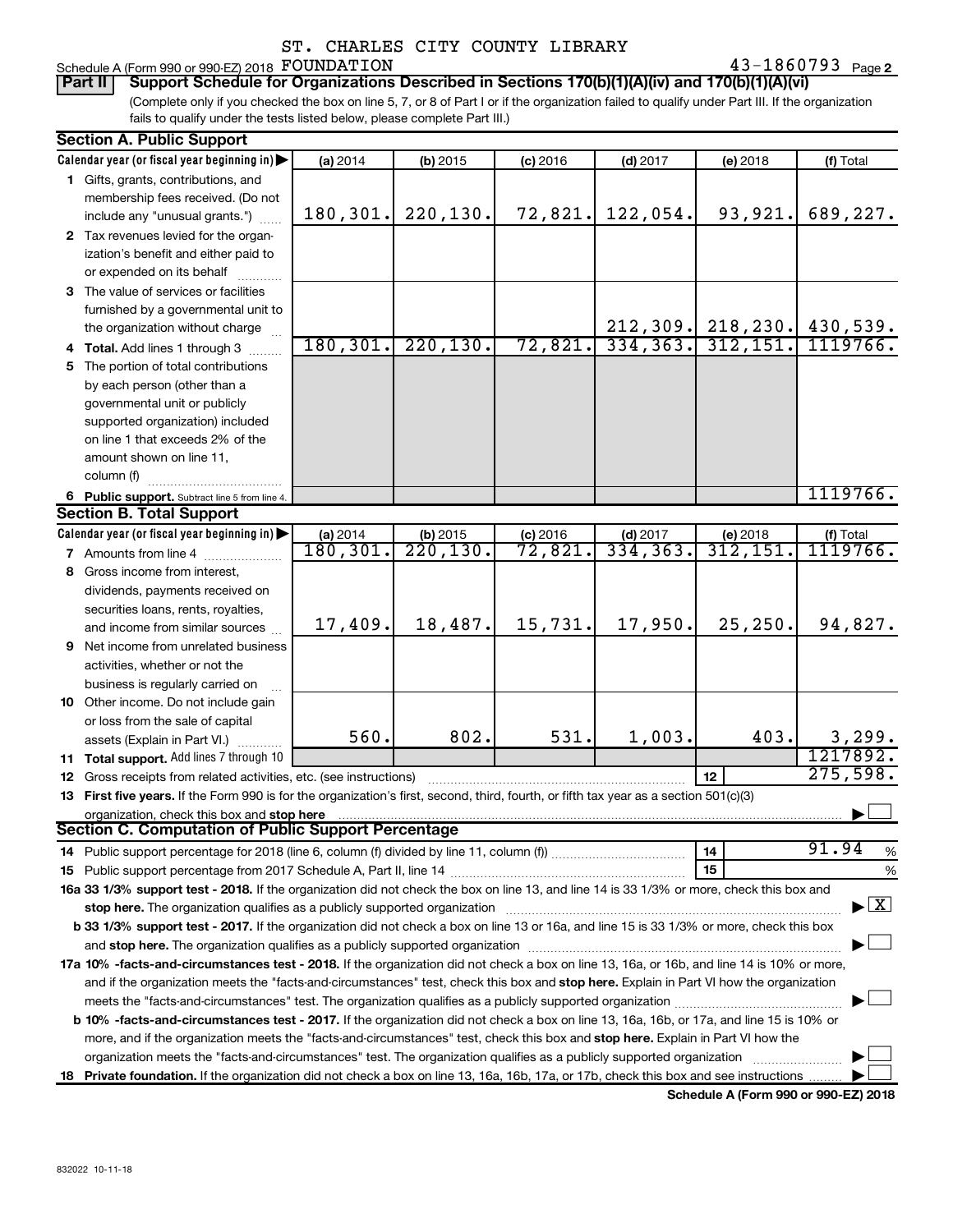## Schedule A (Form 990 or 990-EZ) 2018 FOUNDATION

#### **Part III Support Schedule for Organizations Described in Section 509(a)(2)**

(Complete only if you checked the box on line 10 of Part I or if the organization failed to qualify under Part II. If the organization fails to qualify under the tests listed below, please complete Part II.)

| <b>Section A. Public Support</b>                                                                                                                    |          |          |            |            |          |            |
|-----------------------------------------------------------------------------------------------------------------------------------------------------|----------|----------|------------|------------|----------|------------|
| Calendar year (or fiscal year beginning in)                                                                                                         | (a) 2014 | (b) 2015 | $(c)$ 2016 | $(d)$ 2017 | (e) 2018 | (f) Total  |
| 1 Gifts, grants, contributions, and                                                                                                                 |          |          |            |            |          |            |
| membership fees received. (Do not                                                                                                                   |          |          |            |            |          |            |
| include any "unusual grants.")                                                                                                                      |          |          |            |            |          |            |
| 2 Gross receipts from admissions,                                                                                                                   |          |          |            |            |          |            |
| merchandise sold or services per-                                                                                                                   |          |          |            |            |          |            |
| formed, or facilities furnished in                                                                                                                  |          |          |            |            |          |            |
| any activity that is related to the<br>organization's tax-exempt purpose                                                                            |          |          |            |            |          |            |
| 3 Gross receipts from activities that                                                                                                               |          |          |            |            |          |            |
| are not an unrelated trade or bus-                                                                                                                  |          |          |            |            |          |            |
| iness under section 513                                                                                                                             |          |          |            |            |          |            |
| 4 Tax revenues levied for the organ-                                                                                                                |          |          |            |            |          |            |
| ization's benefit and either paid to                                                                                                                |          |          |            |            |          |            |
| or expended on its behalf                                                                                                                           |          |          |            |            |          |            |
| 5 The value of services or facilities                                                                                                               |          |          |            |            |          |            |
| furnished by a governmental unit to                                                                                                                 |          |          |            |            |          |            |
| the organization without charge                                                                                                                     |          |          |            |            |          |            |
| <b>6 Total.</b> Add lines 1 through 5                                                                                                               |          |          |            |            |          |            |
| 7a Amounts included on lines 1, 2, and                                                                                                              |          |          |            |            |          |            |
| 3 received from disqualified persons                                                                                                                |          |          |            |            |          |            |
| <b>b</b> Amounts included on lines 2 and 3 received                                                                                                 |          |          |            |            |          |            |
| from other than disqualified persons that                                                                                                           |          |          |            |            |          |            |
| exceed the greater of \$5,000 or 1% of the                                                                                                          |          |          |            |            |          |            |
| amount on line 13 for the year                                                                                                                      |          |          |            |            |          |            |
| c Add lines 7a and 7b                                                                                                                               |          |          |            |            |          |            |
| 8 Public support. (Subtract line 7c from line 6.)                                                                                                   |          |          |            |            |          |            |
| <b>Section B. Total Support</b>                                                                                                                     |          |          |            |            |          |            |
| Calendar year (or fiscal year beginning in)                                                                                                         | (a) 2014 | (b) 2015 | (c) 2016   | $(d)$ 2017 | (e) 2018 | (f) Total  |
| <b>9</b> Amounts from line 6                                                                                                                        |          |          |            |            |          |            |
| <b>10a</b> Gross income from interest,<br>dividends, payments received on                                                                           |          |          |            |            |          |            |
| securities loans, rents, royalties,                                                                                                                 |          |          |            |            |          |            |
| and income from similar sources                                                                                                                     |          |          |            |            |          |            |
| <b>b</b> Unrelated business taxable income                                                                                                          |          |          |            |            |          |            |
| (less section 511 taxes) from businesses                                                                                                            |          |          |            |            |          |            |
| acquired after June 30, 1975<br>$\frac{1}{2}$                                                                                                       |          |          |            |            |          |            |
| c Add lines 10a and 10b                                                                                                                             |          |          |            |            |          |            |
| 11 Net income from unrelated business                                                                                                               |          |          |            |            |          |            |
| activities not included in line 10b.<br>whether or not the business is                                                                              |          |          |            |            |          |            |
| regularly carried on                                                                                                                                |          |          |            |            |          |            |
| <b>12</b> Other income. Do not include gain                                                                                                         |          |          |            |            |          |            |
| or loss from the sale of capital<br>assets (Explain in Part VI.)                                                                                    |          |          |            |            |          |            |
| <b>13</b> Total support. (Add lines 9, 10c, 11, and 12.)                                                                                            |          |          |            |            |          |            |
| 14 First five years. If the Form 990 is for the organization's first, second, third, fourth, or fifth tax year as a section 501(c)(3) organization, |          |          |            |            |          |            |
|                                                                                                                                                     |          |          |            |            |          |            |
| Section C. Computation of Public Support Percentage                                                                                                 |          |          |            |            |          |            |
|                                                                                                                                                     |          |          |            |            | 15       | %          |
| 16 Public support percentage from 2017 Schedule A, Part III, line 15                                                                                |          |          |            |            | 16       | 91.62<br>% |
| Section D. Computation of Investment Income Percentage                                                                                              |          |          |            |            |          |            |
|                                                                                                                                                     |          |          |            |            | 17       | %          |
| 18 Investment income percentage from 2017 Schedule A, Part III, line 17                                                                             |          |          |            |            | 18       | 8.07<br>%  |
| 19a 33 1/3% support tests - 2018. If the organization did not check the box on line 14, and line 15 is more than 33 1/3%, and line 17 is not        |          |          |            |            |          |            |
| more than 33 1/3%, check this box and stop here. The organization qualifies as a publicly supported organization                                    |          |          |            |            |          |            |
| b 33 1/3% support tests - 2017. If the organization did not check a box on line 14 or line 19a, and line 16 is more than 33 1/3%, and               |          |          |            |            |          |            |
| line 18 is not more than 33 1/3%, check this box and stop here. The organization qualifies as a publicly supported organization                     |          |          |            |            |          |            |
|                                                                                                                                                     |          |          |            |            |          |            |
|                                                                                                                                                     |          |          |            |            |          |            |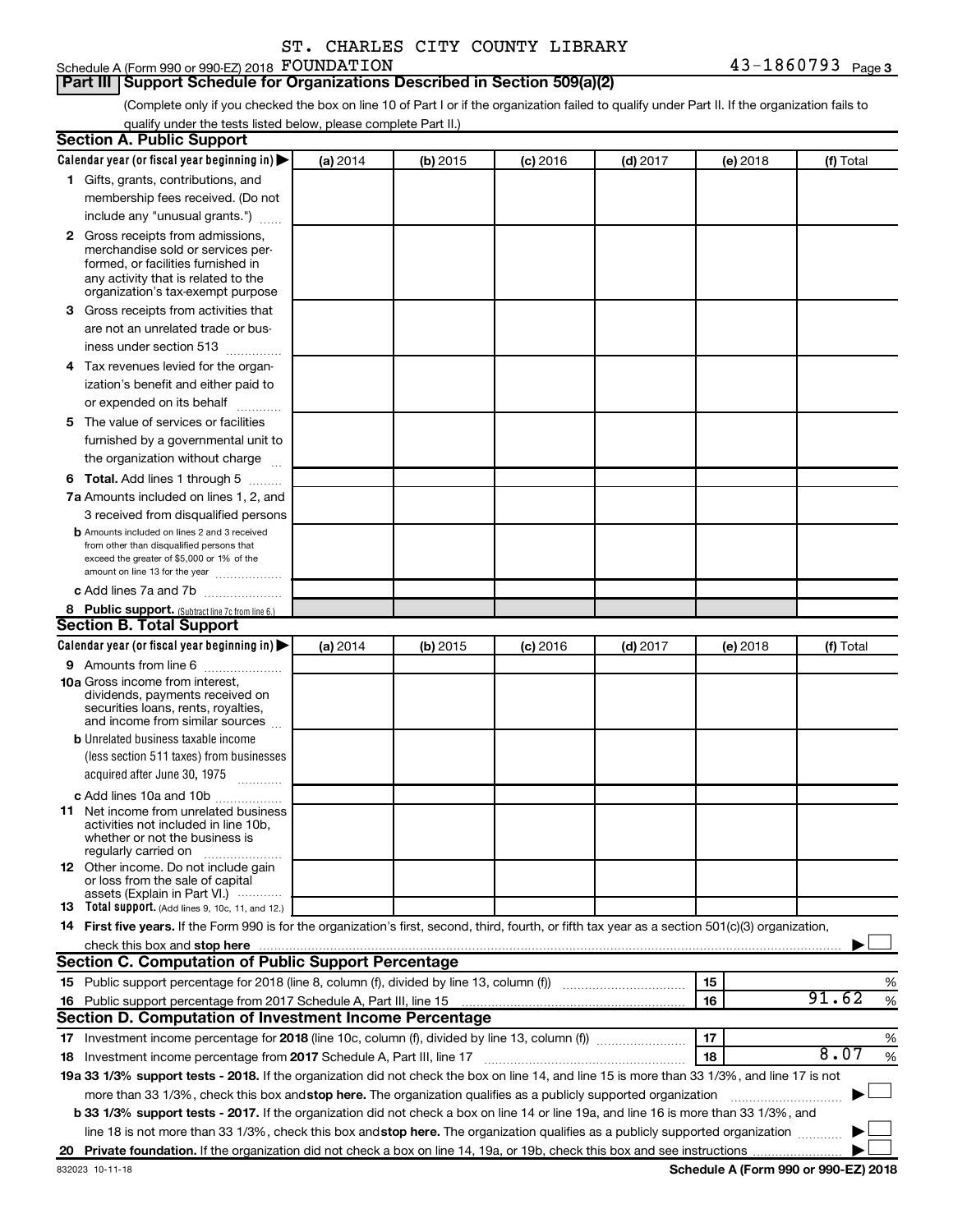#### Schedule A (Form 990 or 990-EZ) 2018 Page FOUNDATION 43-1860793**Part IV Supporting Organizations**

(Complete only if you checked a box in line 12 on Part I. If you checked 12a of Part I, complete Sections A and B. If you checked 12b of Part I, complete Sections A and C. If you checked 12c of Part I, complete Sections A, D, and E. If you checked 12d of Part I, complete Sections A and D, and complete Part V.)

#### **Section A. All Supporting Organizations**

- **1** Are all of the organization's supported organizations listed by name in the organization's governing documents? If "No," describe in Part VI how the supported organizations are designated. If designated by *class or purpose, describe the designation. If historic and continuing relationship, explain.*
- **2** Did the organization have any supported organization that does not have an IRS determination of status under section 509(a)(1) or (2)? If "Yes," explain in Part **VI** how the organization determined that the supported *organization was described in section 509(a)(1) or (2).*
- **3a** Did the organization have a supported organization described in section 501(c)(4), (5), or (6)? If "Yes," answer *(b) and (c) below.*
- **b** Did the organization confirm that each supported organization qualified under section 501(c)(4), (5), or (6) and satisfied the public support tests under section 509(a)(2)? If "Yes," describe in Part VI when and how the *organization made the determination.*
- **c** Did the organization ensure that all support to such organizations was used exclusively for section 170(c)(2)(B) purposes? If "Yes," explain in Part VI what controls the organization put in place to ensure such use.
- **4 a** *If* Was any supported organization not organized in the United States ("foreign supported organization")? *"Yes," and if you checked 12a or 12b in Part I, answer (b) and (c) below.*
- **b** Did the organization have ultimate control and discretion in deciding whether to make grants to the foreign supported organization? If "Yes," describe in Part VI how the organization had such control and discretion *despite being controlled or supervised by or in connection with its supported organizations.*
- **c** Did the organization support any foreign supported organization that does not have an IRS determination under sections 501(c)(3) and 509(a)(1) or (2)? If "Yes," explain in Part VI what controls the organization used *to ensure that all support to the foreign supported organization was used exclusively for section 170(c)(2)(B) purposes.*
- **5a** Did the organization add, substitute, or remove any supported organizations during the tax year? If "Yes," answer (b) and (c) below (if applicable). Also, provide detail in **Part VI,** including (i) the names and EIN *numbers of the supported organizations added, substituted, or removed; (ii) the reasons for each such action; (iii) the authority under the organization's organizing document authorizing such action; and (iv) how the action was accomplished (such as by amendment to the organizing document).*
- **b** Type I or Type II only. Was any added or substituted supported organization part of a class already designated in the organization's organizing document?
- **c Substitutions only.**  Was the substitution the result of an event beyond the organization's control?
- **6** Did the organization provide support (whether in the form of grants or the provision of services or facilities) to **Part VI.** support or benefit one or more of the filing organization's supported organizations? If "Yes," provide detail in anyone other than (i) its supported organizations, (ii) individuals that are part of the charitable class benefited by one or more of its supported organizations, or (iii) other supporting organizations that also
- **7** Did the organization provide a grant, loan, compensation, or other similar payment to a substantial contributor regard to a substantial contributor? If "Yes," complete Part I of Schedule L (Form 990 or 990-EZ). (as defined in section 4958(c)(3)(C)), a family member of a substantial contributor, or a 35% controlled entity with
- **8** Did the organization make a loan to a disqualified person (as defined in section 4958) not described in line 7? *If "Yes," complete Part I of Schedule L (Form 990 or 990-EZ).*
- **9 a** Was the organization controlled directly or indirectly at any time during the tax year by one or more in section 509(a)(1) or (2))? If "Yes," provide detail in **Part VI.** disqualified persons as defined in section 4946 (other than foundation managers and organizations described
- **b** Did one or more disqualified persons (as defined in line 9a) hold a controlling interest in any entity in which the supporting organization had an interest? If "Yes," provide detail in Part VI.
- **c** Did a disqualified person (as defined in line 9a) have an ownership interest in, or derive any personal benefit from, assets in which the supporting organization also had an interest? If "Yes," provide detail in Part VI.
- **10 a** Was the organization subject to the excess business holdings rules of section 4943 because of section supporting organizations)? If "Yes," answer 10b below. 4943(f) (regarding certain Type II supporting organizations, and all Type III non-functionally integrated
	- **b** Did the organization have any excess business holdings in the tax year? (Use Schedule C, Form 4720, to *determine whether the organization had excess business holdings.)*

**1 2 3a 3b 3c 4a 4b 4c 5a 5b 5c 6 7 8 9a 9b 9c 10a**

**10b**

**Yes No**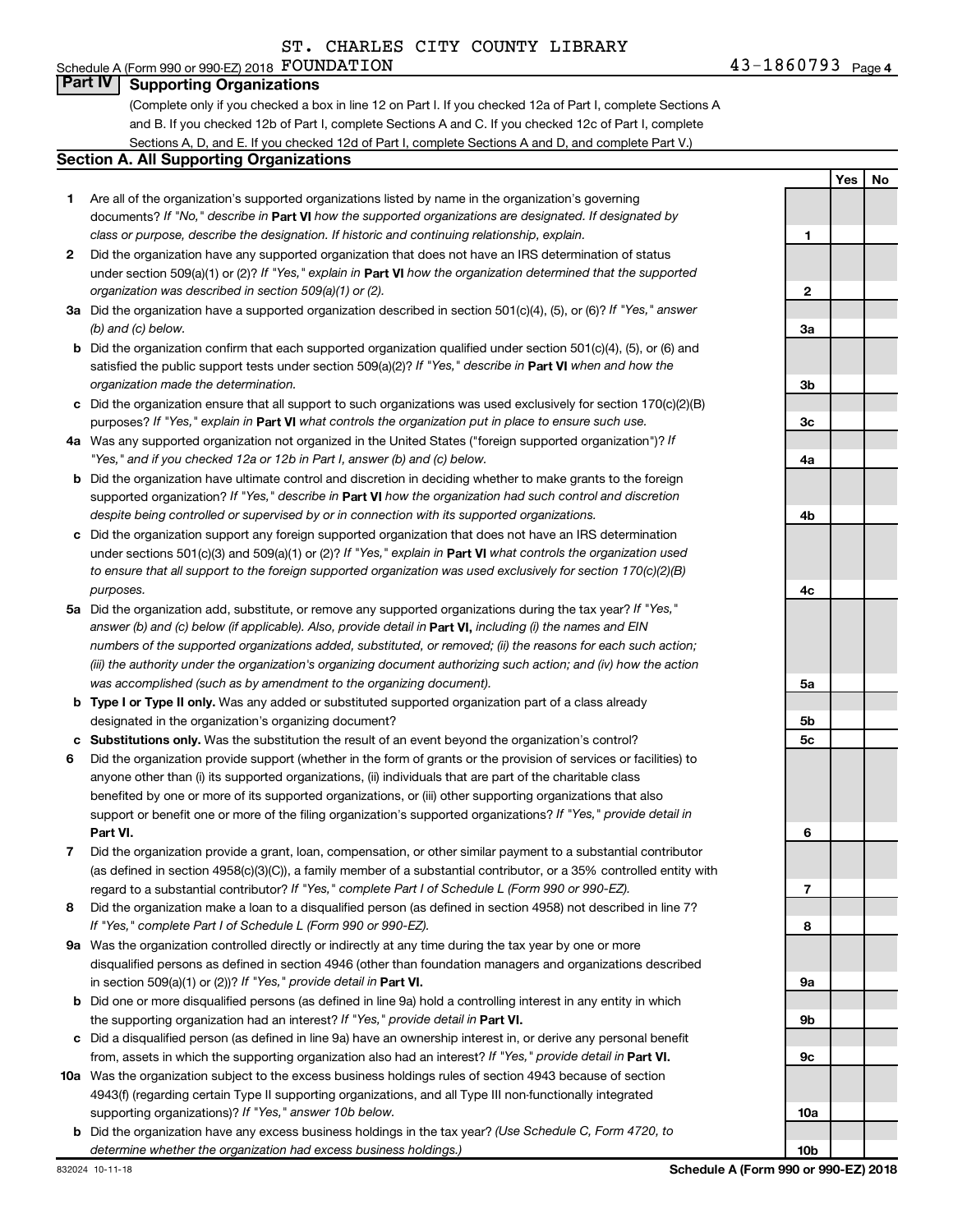Schedule A (Form 990 or 990-EZ) 2018 PUUNDATION Noted that the state of the state of the state of the state of the state of the state of the state of the state of the state of the state of the state of the state of the sta FOUNDATION 43-1860793

43-1860793 Page 5

|    | Part IV<br><b>Supporting Organizations (continued)</b>                                                                                                                                                                            |                 |            |    |
|----|-----------------------------------------------------------------------------------------------------------------------------------------------------------------------------------------------------------------------------------|-----------------|------------|----|
|    |                                                                                                                                                                                                                                   |                 | Yes        | No |
| 11 | Has the organization accepted a gift or contribution from any of the following persons?                                                                                                                                           |                 |            |    |
|    | a A person who directly or indirectly controls, either alone or together with persons described in (b) and (c)                                                                                                                    |                 |            |    |
|    | below, the governing body of a supported organization?                                                                                                                                                                            | 11a             |            |    |
|    | <b>b</b> A family member of a person described in (a) above?                                                                                                                                                                      | 11 <sub>b</sub> |            |    |
|    | c A 35% controlled entity of a person described in (a) or (b) above? If "Yes" to a, b, or c, provide detail in Part VI.                                                                                                           | 11c             |            |    |
|    | <b>Section B. Type I Supporting Organizations</b>                                                                                                                                                                                 |                 |            |    |
|    |                                                                                                                                                                                                                                   |                 | Yes        | No |
| 1  | Did the directors, trustees, or membership of one or more supported organizations have the power to                                                                                                                               |                 |            |    |
|    | regularly appoint or elect at least a majority of the organization's directors or trustees at all times during the                                                                                                                |                 |            |    |
|    | tax year? If "No," describe in Part VI how the supported organization(s) effectively operated, supervised, or                                                                                                                     |                 |            |    |
|    | controlled the organization's activities. If the organization had more than one supported organization,                                                                                                                           |                 |            |    |
|    | describe how the powers to appoint and/or remove directors or trustees were allocated among the supported                                                                                                                         |                 |            |    |
|    | organizations and what conditions or restrictions, if any, applied to such powers during the tax year.                                                                                                                            | 1               |            |    |
| 2  | Did the organization operate for the benefit of any supported organization other than the supported                                                                                                                               |                 |            |    |
|    | organization(s) that operated, supervised, or controlled the supporting organization? If "Yes," explain in                                                                                                                        |                 |            |    |
|    | Part VI how providing such benefit carried out the purposes of the supported organization(s) that operated,                                                                                                                       |                 |            |    |
|    | supervised, or controlled the supporting organization.                                                                                                                                                                            | 2               |            |    |
|    | <b>Section C. Type II Supporting Organizations</b>                                                                                                                                                                                |                 |            |    |
|    |                                                                                                                                                                                                                                   |                 | Yes        | No |
|    |                                                                                                                                                                                                                                   |                 |            |    |
| 1. | Were a majority of the organization's directors or trustees during the tax year also a majority of the directors<br>or trustees of each of the organization's supported organization(s)? If "No," describe in Part VI how control |                 |            |    |
|    |                                                                                                                                                                                                                                   |                 |            |    |
|    | or management of the supporting organization was vested in the same persons that controlled or managed                                                                                                                            |                 |            |    |
|    | the supported organization(s).<br><b>Section D. All Type III Supporting Organizations</b>                                                                                                                                         | 1               |            |    |
|    |                                                                                                                                                                                                                                   |                 | Yes        |    |
|    |                                                                                                                                                                                                                                   |                 |            | No |
| 1  | Did the organization provide to each of its supported organizations, by the last day of the fifth month of the                                                                                                                    |                 |            |    |
|    | organization's tax year, (i) a written notice describing the type and amount of support provided during the prior tax                                                                                                             |                 |            |    |
|    | year, (ii) a copy of the Form 990 that was most recently filed as of the date of notification, and (iii) copies of the                                                                                                            |                 |            |    |
|    | organization's governing documents in effect on the date of notification, to the extent not previously provided?                                                                                                                  | 1               |            |    |
| 2  | Were any of the organization's officers, directors, or trustees either (i) appointed or elected by the supported                                                                                                                  |                 |            |    |
|    | organization(s) or (ii) serving on the governing body of a supported organization? If "No," explain in Part VI how                                                                                                                |                 |            |    |
|    | the organization maintained a close and continuous working relationship with the supported organization(s).                                                                                                                       | 2               |            |    |
| 3  | By reason of the relationship described in (2), did the organization's supported organizations have a                                                                                                                             |                 |            |    |
|    | significant voice in the organization's investment policies and in directing the use of the organization's                                                                                                                        |                 |            |    |
|    | income or assets at all times during the tax year? If "Yes," describe in Part VI the role the organization's                                                                                                                      |                 |            |    |
|    | supported organizations played in this regard.                                                                                                                                                                                    | з               |            |    |
|    | Section E. Type III Functionally Integrated Supporting Organizations                                                                                                                                                              |                 |            |    |
| 1  | Check the box next to the method that the organization used to satisfy the Integral Part Test during the yealsee instructions).                                                                                                   |                 |            |    |
| a  | The organization satisfied the Activities Test. Complete line 2 below.                                                                                                                                                            |                 |            |    |
| b  | The organization is the parent of each of its supported organizations. Complete line 3 below.                                                                                                                                     |                 |            |    |
| с  | The organization supported a governmental entity. Describe in Part VI how you supported a government entity (see instructions).                                                                                                   |                 |            |    |
| 2  | Activities Test. Answer (a) and (b) below.                                                                                                                                                                                        |                 | <b>Yes</b> | No |
| а  | Did substantially all of the organization's activities during the tax year directly further the exempt purposes of                                                                                                                |                 |            |    |
|    | the supported organization(s) to which the organization was responsive? If "Yes," then in Part VI identify                                                                                                                        |                 |            |    |
|    | those supported organizations and explain how these activities directly furthered their exempt purposes,                                                                                                                          |                 |            |    |
|    | how the organization was responsive to those supported organizations, and how the organization determined                                                                                                                         |                 |            |    |
|    | that these activities constituted substantially all of its activities.                                                                                                                                                            | 2a              |            |    |
|    | b Did the activities described in (a) constitute activities that, but for the organization's involvement, one or more                                                                                                             |                 |            |    |
|    | of the organization's supported organization(s) would have been engaged in? If "Yes," explain in Part VI the                                                                                                                      |                 |            |    |
|    | reasons for the organization's position that its supported organization(s) would have engaged in these                                                                                                                            |                 |            |    |
|    | activities but for the organization's involvement.                                                                                                                                                                                | 2b              |            |    |
| З  | Parent of Supported Organizations. Answer (a) and (b) below.                                                                                                                                                                      |                 |            |    |
| а  | Did the organization have the power to regularly appoint or elect a majority of the officers, directors, or                                                                                                                       |                 |            |    |
|    | trustees of each of the supported organizations? Provide details in Part VI.                                                                                                                                                      | За              |            |    |
|    | <b>b</b> Did the organization exercise a substantial degree of direction over the policies, programs, and activities of each                                                                                                      |                 |            |    |
|    | of its supported organizations? If "Yes," describe in Part VI the role played by the organization in this regard.                                                                                                                 | 3b              |            |    |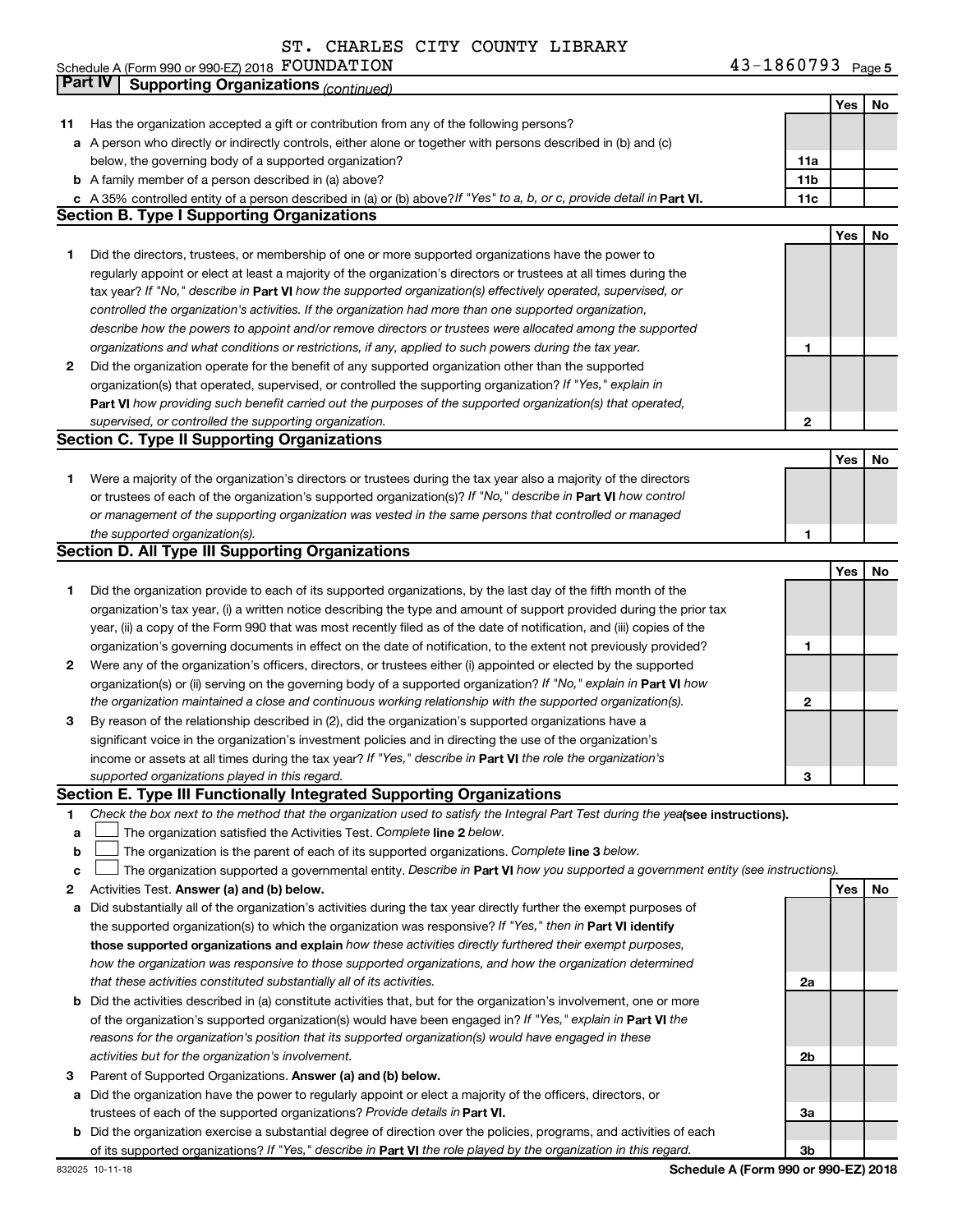#### **1 Letter or if the organization satisfied the Integral Part Test as a qualifying trust on Nov. 20, 1970 (explain in Part VI.) See instructions. All Section A - Adjusted Net Income 1 2 3 4 5 6 7 1 2 3 4 5 6 7** Schedule A (Form 990 or 990-EZ) 2018 Page FOUNDATION 43-1860793other Type III non-functionally integrated supporting organizations must complete Sections A through E. (B) Current Year (A) Prior Year Net short-term capital gain Recoveries of prior-year distributions Other gross income (see instructions) Add lines 1 through 3 Depreciation and depletion Portion of operating expenses paid or incurred for production or collection of gross income or for management, conservation, or maintenance of property held for production of income (see instructions) Other expenses (see instructions) **Part V Type III Non-Functionally Integrated 509(a)(3) Supporting Organizations**   $\Box$

| 8            | Adjusted Net Income (subtract lines 5, 6, and 7 from line 4)                 | 8              |                |                                |
|--------------|------------------------------------------------------------------------------|----------------|----------------|--------------------------------|
|              | <b>Section B - Minimum Asset Amount</b>                                      |                | (A) Prior Year | (B) Current Year<br>(optional) |
| 1            | Aggregate fair market value of all non-exempt-use assets (see                |                |                |                                |
|              | instructions for short tax year or assets held for part of year):            |                |                |                                |
|              | a Average monthly value of securities                                        | 1a             |                |                                |
|              | <b>b</b> Average monthly cash balances                                       | 1 <sub>b</sub> |                |                                |
|              | c Fair market value of other non-exempt-use assets                           | 1 <sub>c</sub> |                |                                |
|              | d Total (add lines 1a, 1b, and 1c)                                           | 1d             |                |                                |
|              | e Discount claimed for blockage or other                                     |                |                |                                |
|              | factors (explain in detail in Part VI):                                      |                |                |                                |
| 2            | Acquisition indebtedness applicable to non-exempt-use assets                 | 2              |                |                                |
| З            | Subtract line 2 from line 1d                                                 | 3              |                |                                |
| 4            | Cash deemed held for exempt use. Enter 1-1/2% of line 3 (for greater amount, |                |                |                                |
|              | see instructions)                                                            | 4              |                |                                |
| 5            | Net value of non-exempt-use assets (subtract line 4 from line 3)             | 5              |                |                                |
| 6            | Multiply line 5 by .035                                                      | 6              |                |                                |
| 7            | Recoveries of prior-year distributions                                       | 7              |                |                                |
| -8           | Minimum Asset Amount (add line 7 to line 6)                                  | 8              |                |                                |
|              | <b>Section C - Distributable Amount</b>                                      |                |                | <b>Current Year</b>            |
| 1            | Adjusted net income for prior year (from Section A, line 8, Column A)        | 1              |                |                                |
| $\mathbf{2}$ | Enter 85% of line 1                                                          | $\overline{2}$ |                |                                |
| 3            | Minimum asset amount for prior year (from Section B, line 8, Column A)       | 3              |                |                                |
| 4            | Enter greater of line 2 or line 3                                            | 4              |                |                                |
| 5            | Income tax imposed in prior year                                             | 5              |                |                                |
| 6            | <b>Distributable Amount.</b> Subtract line 5 from line 4, unless subject to  |                |                |                                |
|              | emergency temporary reduction (see instructions)                             | 6              |                |                                |

**7** Let Check here if the current year is the organization's first as a non-functionally integrated Type III supporting organization (see instructions).

**Schedule A (Form 990 or 990-EZ) 2018**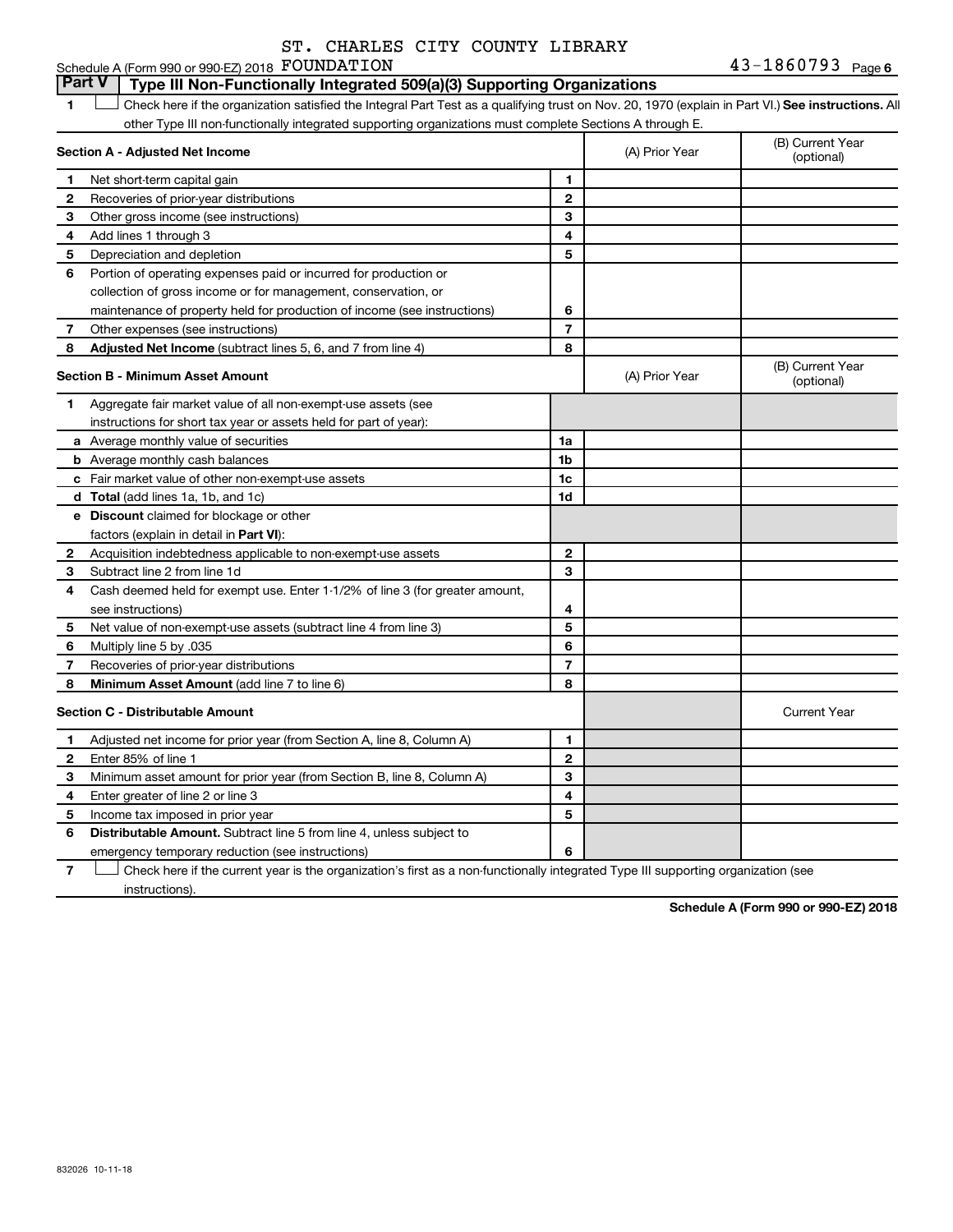Schedule A (Form 990 or 990-EZ) 2018 FOUNDATION

| <b>Part V</b><br>Type III Non-Functionally Integrated 509(a)(3) Supporting Organizations (continued) |                                                                                            |                             |                                       |                                                |  |
|------------------------------------------------------------------------------------------------------|--------------------------------------------------------------------------------------------|-----------------------------|---------------------------------------|------------------------------------------------|--|
|                                                                                                      | <b>Section D - Distributions</b>                                                           |                             |                                       | <b>Current Year</b>                            |  |
| 1                                                                                                    | Amounts paid to supported organizations to accomplish exempt purposes                      |                             |                                       |                                                |  |
| $\mathbf{2}$                                                                                         | Amounts paid to perform activity that directly furthers exempt purposes of supported       |                             |                                       |                                                |  |
|                                                                                                      | organizations, in excess of income from activity                                           |                             |                                       |                                                |  |
| 3                                                                                                    | Administrative expenses paid to accomplish exempt purposes of supported organizations      |                             |                                       |                                                |  |
| 4                                                                                                    | Amounts paid to acquire exempt-use assets                                                  |                             |                                       |                                                |  |
| 5                                                                                                    | Qualified set-aside amounts (prior IRS approval required)                                  |                             |                                       |                                                |  |
| 6                                                                                                    | Other distributions (describe in Part VI). See instructions.                               |                             |                                       |                                                |  |
| 7                                                                                                    | Total annual distributions. Add lines 1 through 6.                                         |                             |                                       |                                                |  |
| 8                                                                                                    | Distributions to attentive supported organizations to which the organization is responsive |                             |                                       |                                                |  |
|                                                                                                      | (provide details in Part VI). See instructions.                                            |                             |                                       |                                                |  |
| 9                                                                                                    | Distributable amount for 2018 from Section C, line 6                                       |                             |                                       |                                                |  |
| 10                                                                                                   | Line 8 amount divided by line 9 amount                                                     |                             |                                       |                                                |  |
|                                                                                                      |                                                                                            | (i)                         | (ii)                                  | (iii)                                          |  |
|                                                                                                      | <b>Section E - Distribution Allocations (see instructions)</b>                             | <b>Excess Distributions</b> | <b>Underdistributions</b><br>Pre-2018 | <b>Distributable</b><br><b>Amount for 2018</b> |  |
| 1                                                                                                    | Distributable amount for 2018 from Section C, line 6                                       |                             |                                       |                                                |  |
| $\mathbf{2}$                                                                                         | Underdistributions, if any, for years prior to 2018 (reason-                               |                             |                                       |                                                |  |
|                                                                                                      | able cause required- explain in Part VI). See instructions.                                |                             |                                       |                                                |  |
| 3                                                                                                    | Excess distributions carryover, if any, to 2018                                            |                             |                                       |                                                |  |
|                                                                                                      | a From 2013                                                                                |                             |                                       |                                                |  |
|                                                                                                      | <b>b</b> From 2014                                                                         |                             |                                       |                                                |  |
|                                                                                                      | c From 2015                                                                                |                             |                                       |                                                |  |
|                                                                                                      | d From 2016                                                                                |                             |                                       |                                                |  |
|                                                                                                      | e From 2017                                                                                |                             |                                       |                                                |  |
|                                                                                                      | f Total of lines 3a through e                                                              |                             |                                       |                                                |  |
|                                                                                                      | <b>g</b> Applied to underdistributions of prior years                                      |                             |                                       |                                                |  |
|                                                                                                      | h Applied to 2018 distributable amount                                                     |                             |                                       |                                                |  |
| Ť.                                                                                                   | Carryover from 2013 not applied (see instructions)                                         |                             |                                       |                                                |  |
|                                                                                                      | Remainder. Subtract lines 3g, 3h, and 3i from 3f.                                          |                             |                                       |                                                |  |
| 4                                                                                                    | Distributions for 2018 from Section D,                                                     |                             |                                       |                                                |  |
|                                                                                                      | line $7:$                                                                                  |                             |                                       |                                                |  |
|                                                                                                      | a Applied to underdistributions of prior years                                             |                             |                                       |                                                |  |
|                                                                                                      | <b>b</b> Applied to 2018 distributable amount                                              |                             |                                       |                                                |  |
| с                                                                                                    | Remainder. Subtract lines 4a and 4b from 4.                                                |                             |                                       |                                                |  |
| 5                                                                                                    | Remaining underdistributions for years prior to 2018, if                                   |                             |                                       |                                                |  |
|                                                                                                      | any. Subtract lines 3g and 4a from line 2. For result greater                              |                             |                                       |                                                |  |
|                                                                                                      | than zero, explain in Part VI. See instructions.                                           |                             |                                       |                                                |  |
| 6                                                                                                    | Remaining underdistributions for 2018. Subtract lines 3h                                   |                             |                                       |                                                |  |
|                                                                                                      | and 4b from line 1. For result greater than zero, explain in                               |                             |                                       |                                                |  |
|                                                                                                      | <b>Part VI.</b> See instructions.                                                          |                             |                                       |                                                |  |
| $\overline{7}$                                                                                       | Excess distributions carryover to 2019. Add lines 3j                                       |                             |                                       |                                                |  |
|                                                                                                      | and 4c.                                                                                    |                             |                                       |                                                |  |
| 8                                                                                                    | Breakdown of line 7:                                                                       |                             |                                       |                                                |  |
|                                                                                                      | a Excess from 2014                                                                         |                             |                                       |                                                |  |
|                                                                                                      | <b>b</b> Excess from 2015                                                                  |                             |                                       |                                                |  |
|                                                                                                      | c Excess from 2016                                                                         |                             |                                       |                                                |  |
|                                                                                                      | d Excess from 2017                                                                         |                             |                                       |                                                |  |
|                                                                                                      | e Excess from 2018                                                                         |                             |                                       |                                                |  |

**Schedule A (Form 990 or 990-EZ) 2018**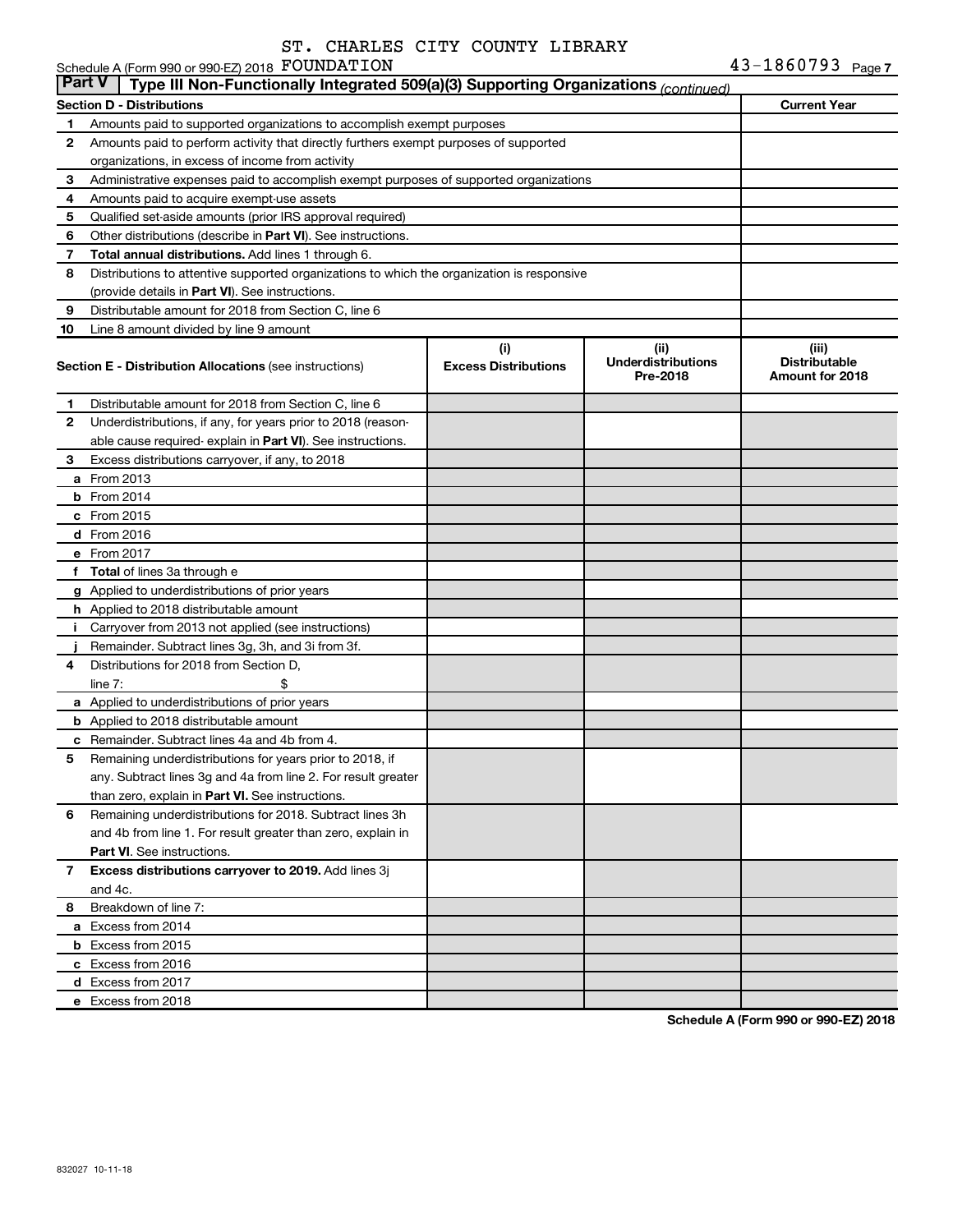|                |                                                 | ST. CHARLES CITY COUNTY LIBRARY |                                                                                                                                                                                                                                                                                                                                                                                                                                                                                                                                                                      |                   |
|----------------|-------------------------------------------------|---------------------------------|----------------------------------------------------------------------------------------------------------------------------------------------------------------------------------------------------------------------------------------------------------------------------------------------------------------------------------------------------------------------------------------------------------------------------------------------------------------------------------------------------------------------------------------------------------------------|-------------------|
|                | Schedule A (Form 990 or 990-EZ) 2018 FOUNDATION |                                 |                                                                                                                                                                                                                                                                                                                                                                                                                                                                                                                                                                      | 43-1860793 Page 8 |
| <b>Part VI</b> | (See instructions.)                             |                                 | Supplemental Information. Provide the explanations required by Part II, line 10; Part II, line 17a or 17b; Part III, line 12;<br>Part IV, Section A, lines 1, 2, 3b, 3c, 4b, 4c, 5a, 6, 9a, 9b, 9c, 11a, 11b, and 11c; Part IV, Section B, lines 1 and 2; Part IV, Section C,<br>line 1; Part IV, Section D, lines 2 and 3; Part IV, Section E, lines 1c, 2a, 2b, 3a, and 3b; Part V, line 1; Part V, Section B, line 1e; Part V,<br>Section D, lines 5, 6, and 8; and Part V, Section E, lines 2, 5, and 6. Also complete this part for any additional information. |                   |
|                |                                                 |                                 |                                                                                                                                                                                                                                                                                                                                                                                                                                                                                                                                                                      |                   |
|                |                                                 |                                 |                                                                                                                                                                                                                                                                                                                                                                                                                                                                                                                                                                      |                   |
|                |                                                 |                                 |                                                                                                                                                                                                                                                                                                                                                                                                                                                                                                                                                                      |                   |
|                |                                                 |                                 |                                                                                                                                                                                                                                                                                                                                                                                                                                                                                                                                                                      |                   |
|                |                                                 |                                 |                                                                                                                                                                                                                                                                                                                                                                                                                                                                                                                                                                      |                   |
|                |                                                 |                                 |                                                                                                                                                                                                                                                                                                                                                                                                                                                                                                                                                                      |                   |
|                |                                                 |                                 |                                                                                                                                                                                                                                                                                                                                                                                                                                                                                                                                                                      |                   |
|                |                                                 |                                 |                                                                                                                                                                                                                                                                                                                                                                                                                                                                                                                                                                      |                   |
|                |                                                 |                                 |                                                                                                                                                                                                                                                                                                                                                                                                                                                                                                                                                                      |                   |
|                |                                                 |                                 |                                                                                                                                                                                                                                                                                                                                                                                                                                                                                                                                                                      |                   |
|                |                                                 |                                 |                                                                                                                                                                                                                                                                                                                                                                                                                                                                                                                                                                      |                   |
|                |                                                 |                                 |                                                                                                                                                                                                                                                                                                                                                                                                                                                                                                                                                                      |                   |
|                |                                                 |                                 |                                                                                                                                                                                                                                                                                                                                                                                                                                                                                                                                                                      |                   |
|                |                                                 |                                 |                                                                                                                                                                                                                                                                                                                                                                                                                                                                                                                                                                      |                   |
|                |                                                 |                                 |                                                                                                                                                                                                                                                                                                                                                                                                                                                                                                                                                                      |                   |
|                |                                                 |                                 |                                                                                                                                                                                                                                                                                                                                                                                                                                                                                                                                                                      |                   |
|                |                                                 |                                 |                                                                                                                                                                                                                                                                                                                                                                                                                                                                                                                                                                      |                   |
|                |                                                 |                                 |                                                                                                                                                                                                                                                                                                                                                                                                                                                                                                                                                                      |                   |
|                |                                                 |                                 |                                                                                                                                                                                                                                                                                                                                                                                                                                                                                                                                                                      |                   |
|                |                                                 |                                 |                                                                                                                                                                                                                                                                                                                                                                                                                                                                                                                                                                      |                   |
|                |                                                 |                                 |                                                                                                                                                                                                                                                                                                                                                                                                                                                                                                                                                                      |                   |
|                |                                                 |                                 |                                                                                                                                                                                                                                                                                                                                                                                                                                                                                                                                                                      |                   |
|                |                                                 |                                 |                                                                                                                                                                                                                                                                                                                                                                                                                                                                                                                                                                      |                   |
|                |                                                 |                                 |                                                                                                                                                                                                                                                                                                                                                                                                                                                                                                                                                                      |                   |
|                |                                                 |                                 |                                                                                                                                                                                                                                                                                                                                                                                                                                                                                                                                                                      |                   |
|                |                                                 |                                 |                                                                                                                                                                                                                                                                                                                                                                                                                                                                                                                                                                      |                   |
|                |                                                 |                                 |                                                                                                                                                                                                                                                                                                                                                                                                                                                                                                                                                                      |                   |
|                |                                                 |                                 |                                                                                                                                                                                                                                                                                                                                                                                                                                                                                                                                                                      |                   |
|                |                                                 |                                 |                                                                                                                                                                                                                                                                                                                                                                                                                                                                                                                                                                      |                   |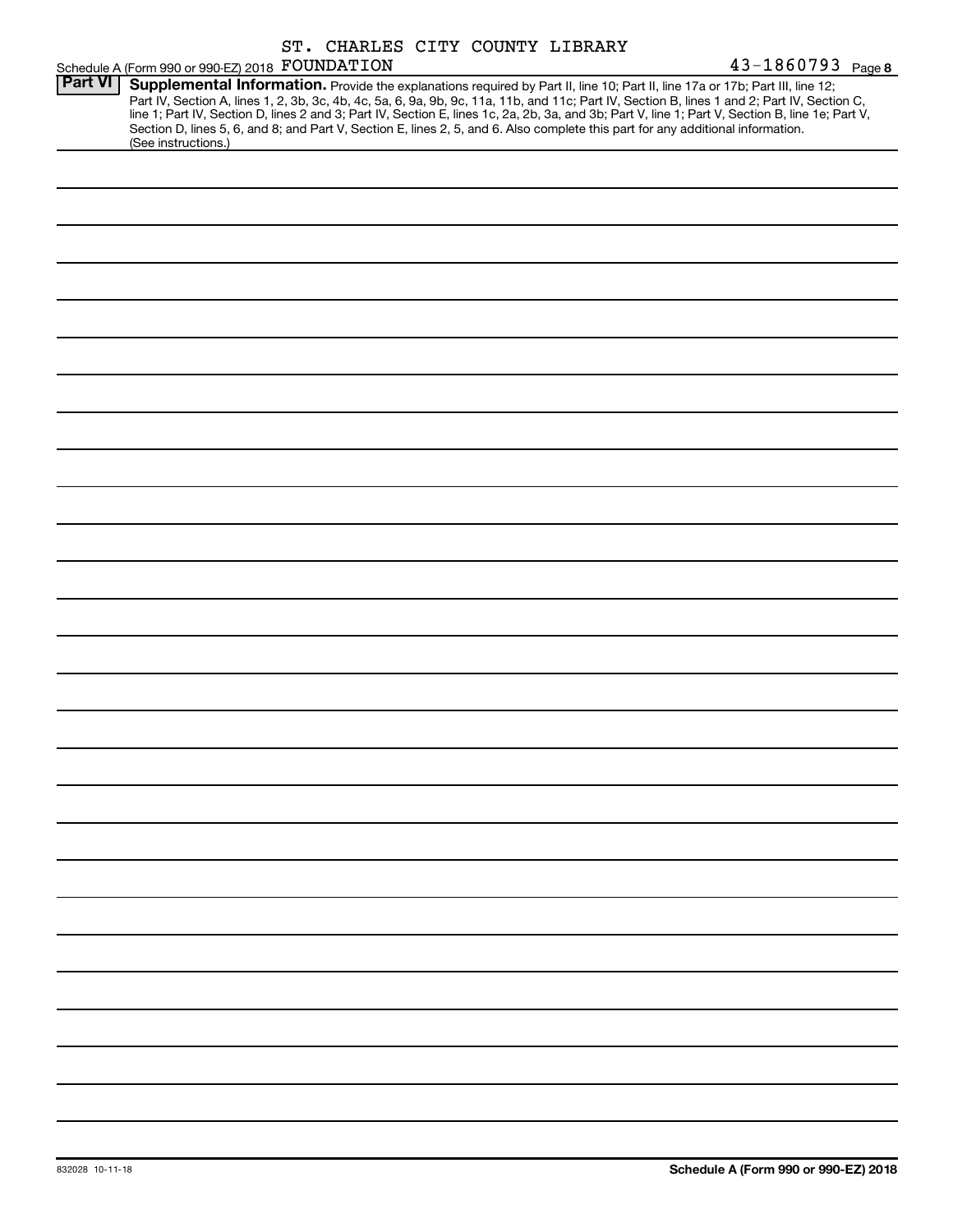Department of the Treasury Internal Revenue Service **(Form 990, 990-EZ,**

## **Schedule B Schedule of Contributors**

**or 990-PF) | Attach to Form 990, Form 990-EZ, or Form 990-PF. | Go to www.irs.gov/Form990 for the latest information.** OMB No. 1545-0047

**2018**

**Employer identification number**

|  | Name of the organization |
|--|--------------------------|
|--|--------------------------|

# ST. CHARLES CITY COUNTY LIBRARY

| <b>FOUNDATION</b> |  |                                        | 1860793 |
|-------------------|--|----------------------------------------|---------|
|                   |  | <u>UIT CHANNUM CIII COONII MIDIMAT</u> |         |

| <b>Organization type (check one):</b> |                                                                           |  |  |  |  |
|---------------------------------------|---------------------------------------------------------------------------|--|--|--|--|
| Filers of:                            | <b>Section:</b>                                                           |  |  |  |  |
| Form 990 or 990-EZ                    | $\underline{X}$ 501(c)( 3) (enter number) organization                    |  |  |  |  |
|                                       | 4947(a)(1) nonexempt charitable trust not treated as a private foundation |  |  |  |  |
|                                       | 527 political organization                                                |  |  |  |  |
| Form 990-PF                           | 501(c)(3) exempt private foundation                                       |  |  |  |  |
|                                       | 4947(a)(1) nonexempt charitable trust treated as a private foundation     |  |  |  |  |
|                                       | 501(c)(3) taxable private foundation                                      |  |  |  |  |

Check if your organization is covered by the General Rule or a Special Rule.

**Note:**  Only a section 501(c)(7), (8), or (10) organization can check boxes for both the General Rule and a Special Rule. See instructions.

#### **General Rule**

 $\Box$ 

For an organization filing Form 990, 990-EZ, or 990-PF that received, during the year, contributions totaling \$5,000 or more (in money or property) from any one contributor. Complete Parts I and II. See instructions for determining a contributor's total contributions.

#### **Special Rules**

any one contributor, during the year, total contributions of the greater of (1) \$5,000; or (2) 2% of the amount on (i) Form 990, Part VIII, line 1h;  $\boxed{\text{X}}$  For an organization described in section 501(c)(3) filing Form 990 or 990-EZ that met the 33 1/3% support test of the regulations under sections 509(a)(1) and 170(b)(1)(A)(vi), that checked Schedule A (Form 990 or 990-EZ), Part II, line 13, 16a, or 16b, and that received from or (ii) Form 990-EZ, line 1. Complete Parts I and II.

year, total contributions of more than \$1,000 *exclusively* for religious, charitable, scientific, literary, or educational purposes, or for the For an organization described in section 501(c)(7), (8), or (10) filing Form 990 or 990-EZ that received from any one contributor, during the prevention of cruelty to children or animals. Complete Parts I (entering "N/A" in column (b) instead of the contributor name and address), II, and III.  $\Box$ 

purpose. Don't complete any of the parts unless the General Rule applies to this organization because it received nonexclusively year, contributions exclusively for religious, charitable, etc., purposes, but no such contributions totaled more than \$1,000. If this box is checked, enter here the total contributions that were received during the year for an exclusively religious, charitable, etc., For an organization described in section 501(c)(7), (8), or (10) filing Form 990 or 990-EZ that received from any one contributor, during the religious, charitable, etc., contributions totaling \$5,000 or more during the year  $~\ldots\ldots\ldots\ldots\ldots\ldots\ldots\ldots\ldots\blacktriangleright~$ \$  $\Box$ 

**Caution:**  An organization that isn't covered by the General Rule and/or the Special Rules doesn't file Schedule B (Form 990, 990-EZ, or 990-PF),  **must** but it answer "No" on Part IV, line 2, of its Form 990; or check the box on line H of its Form 990-EZ or on its Form 990-PF, Part I, line 2, to certify that it doesn't meet the filing requirements of Schedule B (Form 990, 990-EZ, or 990-PF).

**For Paperwork Reduction Act Notice, see the instructions for Form 990, 990-EZ, or 990-PF. Schedule B (Form 990, 990-EZ, or 990-PF) (2018)** LHA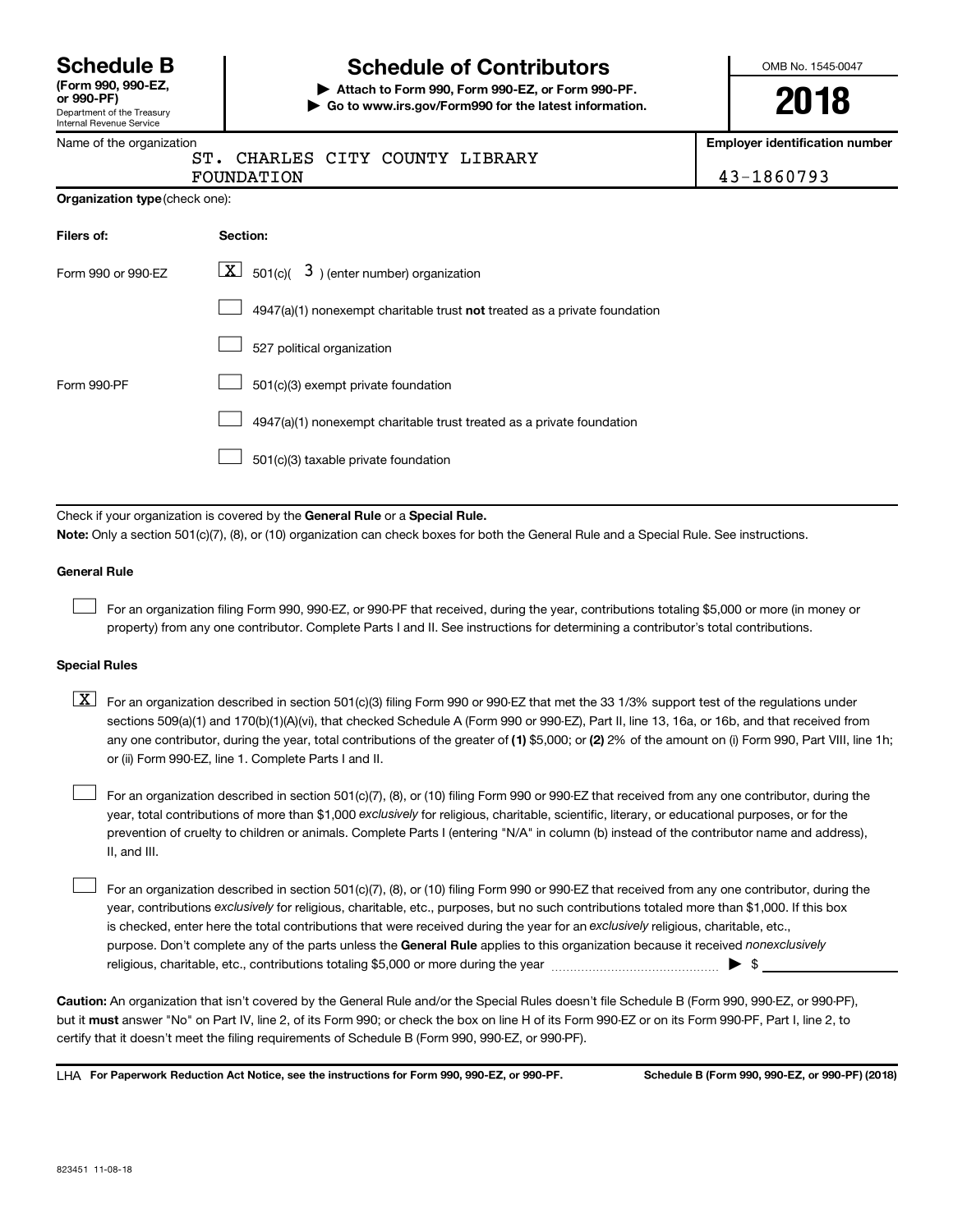#### Schedule B (Form 990, 990-EZ, or 990-PF) (2018)

Name of organization

ST. CHARLES CITY COUNTY LIBRARY FOUNDATION 43-1860793

| Part I     | <b>Contributors</b> (see instructions). Use duplicate copies of Part I if additional space is needed.              |                                            |                                                                                                                                         |
|------------|--------------------------------------------------------------------------------------------------------------------|--------------------------------------------|-----------------------------------------------------------------------------------------------------------------------------------------|
| (a)        | (b)                                                                                                                | (c)                                        | (d)                                                                                                                                     |
| No.        | Name, address, and ZIP + 4                                                                                         | <b>Total contributions</b>                 | Type of contribution                                                                                                                    |
| 1          | MERCY KIDS<br>300 WINDING WOODS DRIVE, SUITE 210<br>O'FALLON, MO 63368                                             | 10,500.<br>\$                              | $\lfloor x \rfloor$<br>Person<br>Payroll<br>Noncash<br>(Complete Part II for<br>noncash contributions.)                                 |
| (a)<br>No. | (b)<br>Name, address, and ZIP + 4                                                                                  | (c)<br><b>Total contributions</b>          | (d)<br>Type of contribution                                                                                                             |
| 2          | TANIA AND WILLIAM HILLMER<br>1422 LUCERNE PL<br>WELDON SPRING, MO 63304                                            | 6,160.<br>\$                               | $\lfloor x \rfloor$<br>Person<br>Payroll<br>Noncash<br>(Complete Part II for<br>noncash contributions.)                                 |
| (a)        | (b)                                                                                                                | (c)                                        | (d)                                                                                                                                     |
| No.        | Name, address, and ZIP + 4                                                                                         | <b>Total contributions</b>                 | Type of contribution                                                                                                                    |
| 3          | LAURIE ST. LAURENT AND KURT JOHNSON<br>1742 OSAGE RIDGE ROAD<br>AUGUSTA, MO 63332                                  | 7,107.<br>\$                               | $\boxed{\textbf{X}}$<br>Person<br>Payroll<br>Noncash<br>(Complete Part II for<br>noncash contributions.)                                |
| (a)        | (b)                                                                                                                | (c)                                        | (d)                                                                                                                                     |
| No.<br>4   | Name, address, and ZIP + 4<br>EMPLOYEES COMMUNITY FUND OF BOEING ST.<br>LOUIS<br>PO BOX 516<br>ST. LOUIS, MO 63166 | <b>Total contributions</b><br>9,994.<br>\$ | Type of contribution<br>$\lfloor x \rfloor$<br>Person<br>Payroll<br>Noncash<br>(Complete Part II for<br>noncash contributions.)         |
| (a)        | (b)                                                                                                                | (c)<br><b>Total contributions</b>          | (d)                                                                                                                                     |
| No.<br>5   | Name, address, and ZIP + 4<br>LOUIS RUSSO<br>15201 OLIVE BLVD, APT. 126<br>CHESTERFIELD, MO 63017                  | 22,854.<br>\$                              | Type of contribution<br>$\boxed{\textbf{X}}$<br>Person<br>Payroll<br><b>Noncash</b><br>(Complete Part II for<br>noncash contributions.) |
| (a)<br>No. | (b)<br>Name, address, and ZIP + 4                                                                                  | (c)<br><b>Total contributions</b>          | (d)<br>Type of contribution                                                                                                             |
|            |                                                                                                                    | \$                                         | Person<br>Payroll<br>Noncash<br>(Complete Part II for<br>noncash contributions.)                                                        |

823452 11-08-18 **Schedule B (Form 990, 990-EZ, or 990-PF) (2018)**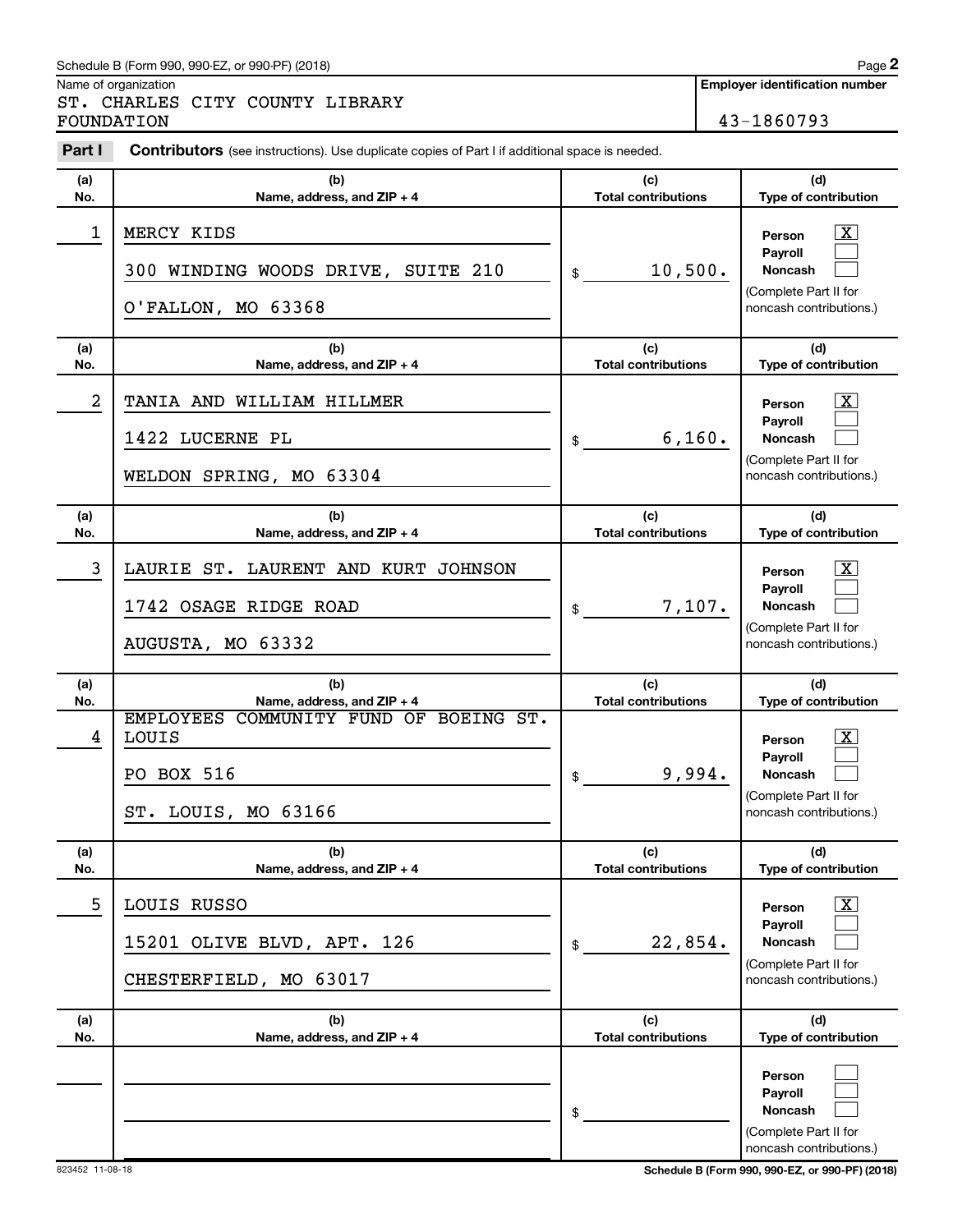|                              |                                              | Noncash Property (see instructions). Use duplicate copies of Part II if additional space is needed. |                      |
|------------------------------|----------------------------------------------|-----------------------------------------------------------------------------------------------------|----------------------|
| (a)<br>No.<br>from<br>Part I | (b)<br>Description of noncash property given | (c)<br>FMV (or estimate)<br>(See instructions.)                                                     | (d)<br>Date received |
|                              |                                              | \$                                                                                                  |                      |
| (a)<br>No.<br>from<br>Part I | (b)<br>Description of noncash property given | (c)<br>FMV (or estimate)<br>(See instructions.)                                                     | (d)<br>Date received |
|                              |                                              | \$                                                                                                  |                      |
| (a)<br>No.<br>from<br>Part I | (b)<br>Description of noncash property given | (c)<br>FMV (or estimate)<br>(See instructions.)                                                     | (d)<br>Date received |
|                              |                                              | \$                                                                                                  |                      |
| (a)<br>No.<br>from<br>Part I | (b)<br>Description of noncash property given | (c)<br>FMV (or estimate)<br>(See instructions.)                                                     | (d)<br>Date received |
|                              |                                              | \$                                                                                                  |                      |
| (a)<br>No.<br>from<br>Part I | (b)<br>Description of noncash property given | (c)<br>FMV (or estimate)<br>(See instructions.)                                                     | (d)<br>Date received |
|                              |                                              | \$                                                                                                  |                      |
| (a)<br>No.<br>from<br>Part I | (b)<br>Description of noncash property given | (c)<br>FMV (or estimate)<br>(See instructions.)                                                     | (d)<br>Date received |
|                              |                                              |                                                                                                     |                      |

#### Schedule B (Form 990, 990-EZ, or 990-PF) (2018)

Name of organization

ST. CHARLES CITY COUNTY LIBRARY FOUNDATION 43-1860793

**Employer identification number**

**3**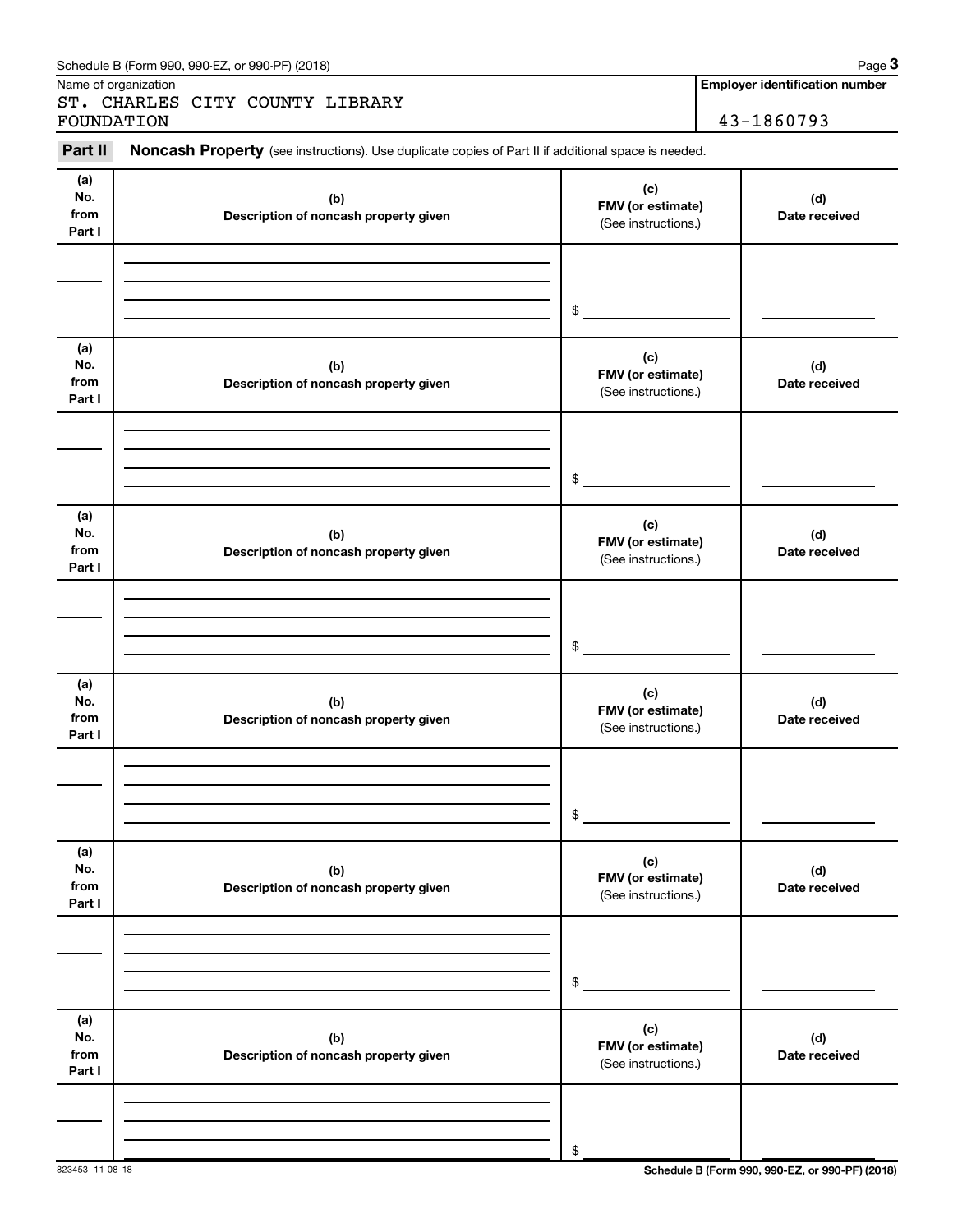|                 | Schedule B (Form 990, 990-EZ, or 990-PF) (2018)                                                                                                                                                                                                                              |                      |  |  | Page 4                                   |  |  |
|-----------------|------------------------------------------------------------------------------------------------------------------------------------------------------------------------------------------------------------------------------------------------------------------------------|----------------------|--|--|------------------------------------------|--|--|
|                 | Name of organization                                                                                                                                                                                                                                                         |                      |  |  | <b>Employer identification number</b>    |  |  |
|                 | ST. CHARLES CITY COUNTY LIBRARY                                                                                                                                                                                                                                              |                      |  |  |                                          |  |  |
| FOUNDATION      |                                                                                                                                                                                                                                                                              |                      |  |  | 43-1860793                               |  |  |
| Part III        | Exclusively religious, charitable, etc., contributions to organizations described in section 501(c)(7), (8), or (10) that total more than \$1,000 for the year<br>from any one contributor. Complete columns (a) through (e) and the following line entry. For organizations |                      |  |  |                                          |  |  |
|                 | completing Part III, enter the total of exclusively religious, charitable, etc., contributions of \$1,000 or less for the year. (Enter this info. once.) $\blacktriangleright$ \$                                                                                            |                      |  |  |                                          |  |  |
| $(a)$ No.       | Use duplicate copies of Part III if additional space is needed.                                                                                                                                                                                                              |                      |  |  |                                          |  |  |
| from            | (b) Purpose of gift                                                                                                                                                                                                                                                          | (c) Use of gift      |  |  | (d) Description of how gift is held      |  |  |
| Part I          |                                                                                                                                                                                                                                                                              |                      |  |  |                                          |  |  |
|                 |                                                                                                                                                                                                                                                                              |                      |  |  |                                          |  |  |
|                 |                                                                                                                                                                                                                                                                              |                      |  |  |                                          |  |  |
|                 |                                                                                                                                                                                                                                                                              |                      |  |  |                                          |  |  |
|                 |                                                                                                                                                                                                                                                                              | (e) Transfer of gift |  |  |                                          |  |  |
|                 |                                                                                                                                                                                                                                                                              |                      |  |  |                                          |  |  |
|                 | Transferee's name, address, and ZIP + 4                                                                                                                                                                                                                                      |                      |  |  | Relationship of transferor to transferee |  |  |
|                 |                                                                                                                                                                                                                                                                              |                      |  |  |                                          |  |  |
|                 |                                                                                                                                                                                                                                                                              |                      |  |  |                                          |  |  |
|                 |                                                                                                                                                                                                                                                                              |                      |  |  |                                          |  |  |
| (a) No.         |                                                                                                                                                                                                                                                                              |                      |  |  |                                          |  |  |
| from<br>Part I  | (b) Purpose of gift                                                                                                                                                                                                                                                          | (c) Use of gift      |  |  | (d) Description of how gift is held      |  |  |
|                 |                                                                                                                                                                                                                                                                              |                      |  |  |                                          |  |  |
|                 |                                                                                                                                                                                                                                                                              |                      |  |  |                                          |  |  |
|                 |                                                                                                                                                                                                                                                                              |                      |  |  |                                          |  |  |
|                 | (e) Transfer of gift                                                                                                                                                                                                                                                         |                      |  |  |                                          |  |  |
|                 |                                                                                                                                                                                                                                                                              |                      |  |  |                                          |  |  |
|                 | Transferee's name, address, and ZIP + 4                                                                                                                                                                                                                                      |                      |  |  | Relationship of transferor to transferee |  |  |
|                 |                                                                                                                                                                                                                                                                              |                      |  |  |                                          |  |  |
|                 |                                                                                                                                                                                                                                                                              |                      |  |  |                                          |  |  |
|                 |                                                                                                                                                                                                                                                                              |                      |  |  |                                          |  |  |
| $(a)$ No.       |                                                                                                                                                                                                                                                                              |                      |  |  |                                          |  |  |
| from<br>Part I  | (b) Purpose of gift                                                                                                                                                                                                                                                          | (c) Use of gift      |  |  | (d) Description of how gift is held      |  |  |
|                 |                                                                                                                                                                                                                                                                              |                      |  |  |                                          |  |  |
|                 |                                                                                                                                                                                                                                                                              |                      |  |  |                                          |  |  |
|                 |                                                                                                                                                                                                                                                                              |                      |  |  |                                          |  |  |
|                 |                                                                                                                                                                                                                                                                              |                      |  |  |                                          |  |  |
|                 | (e) Transfer of gift                                                                                                                                                                                                                                                         |                      |  |  |                                          |  |  |
|                 |                                                                                                                                                                                                                                                                              |                      |  |  |                                          |  |  |
|                 | Transferee's name, address, and ZIP + 4                                                                                                                                                                                                                                      |                      |  |  | Relationship of transferor to transferee |  |  |
|                 |                                                                                                                                                                                                                                                                              |                      |  |  |                                          |  |  |
|                 |                                                                                                                                                                                                                                                                              |                      |  |  |                                          |  |  |
|                 |                                                                                                                                                                                                                                                                              |                      |  |  |                                          |  |  |
| (a) No.<br>from | (b) Purpose of gift                                                                                                                                                                                                                                                          | (c) Use of gift      |  |  | (d) Description of how gift is held      |  |  |
| Part I          |                                                                                                                                                                                                                                                                              |                      |  |  |                                          |  |  |
|                 |                                                                                                                                                                                                                                                                              |                      |  |  |                                          |  |  |
|                 |                                                                                                                                                                                                                                                                              |                      |  |  |                                          |  |  |
|                 |                                                                                                                                                                                                                                                                              |                      |  |  |                                          |  |  |
|                 |                                                                                                                                                                                                                                                                              | (e) Transfer of gift |  |  |                                          |  |  |
|                 |                                                                                                                                                                                                                                                                              |                      |  |  |                                          |  |  |
|                 | Transferee's name, address, and ZIP + 4                                                                                                                                                                                                                                      |                      |  |  | Relationship of transferor to transferee |  |  |
|                 |                                                                                                                                                                                                                                                                              |                      |  |  |                                          |  |  |
|                 |                                                                                                                                                                                                                                                                              |                      |  |  |                                          |  |  |
|                 |                                                                                                                                                                                                                                                                              |                      |  |  |                                          |  |  |
|                 |                                                                                                                                                                                                                                                                              |                      |  |  |                                          |  |  |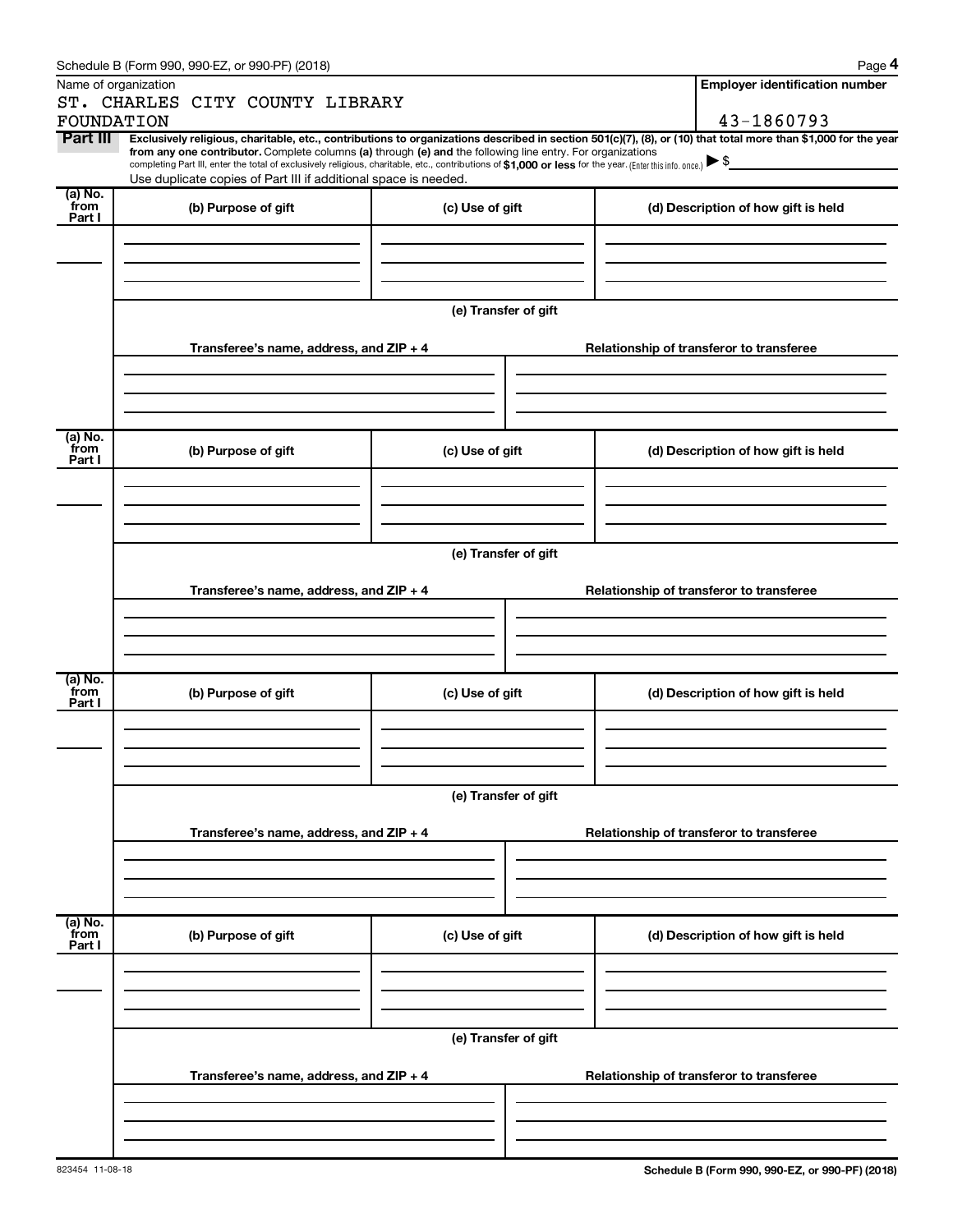|         |                                                        |                                                                                                                                                                               |                     |                                                                                                                                      |                | OMB No. 1545-0047                     |
|---------|--------------------------------------------------------|-------------------------------------------------------------------------------------------------------------------------------------------------------------------------------|---------------------|--------------------------------------------------------------------------------------------------------------------------------------|----------------|---------------------------------------|
|         | <b>SCHEDULE D</b>                                      |                                                                                                                                                                               |                     | <b>Supplemental Financial Statements</b>                                                                                             |                |                                       |
|         | (Form 990)                                             |                                                                                                                                                                               |                     | Complete if the organization answered "Yes" on Form 990,<br>Part IV, line 6, 7, 8, 9, 10, 11a, 11b, 11c, 11d, 11e, 11f, 12a, or 12b. |                |                                       |
|         | Department of the Treasury<br>Internal Revenue Service | Go to www.irs.gov/Form990 for instructions and the latest information.                                                                                                        | Attach to Form 990. |                                                                                                                                      |                | <b>Open to Public</b><br>Inspection   |
|         | Name of the organization                               | ST. CHARLES CITY COUNTY LIBRARY                                                                                                                                               |                     |                                                                                                                                      |                | <b>Employer identification number</b> |
|         |                                                        | FOUNDATION                                                                                                                                                                    |                     |                                                                                                                                      |                | 43-1860793                            |
| Part I  |                                                        | Organizations Maintaining Donor Advised Funds or Other Similar Funds or Accounts. Complete if the                                                                             |                     |                                                                                                                                      |                |                                       |
|         |                                                        | organization answered "Yes" on Form 990, Part IV, line 6.                                                                                                                     |                     | (a) Donor advised funds                                                                                                              |                | (b) Funds and other accounts          |
|         |                                                        |                                                                                                                                                                               |                     |                                                                                                                                      |                |                                       |
| 1<br>2  |                                                        | Aggregate value of contributions to (during year)                                                                                                                             |                     |                                                                                                                                      |                |                                       |
| з       |                                                        |                                                                                                                                                                               |                     |                                                                                                                                      |                |                                       |
| 4       |                                                        |                                                                                                                                                                               |                     | the control of the control of the control of the control of                                                                          |                |                                       |
| 5       |                                                        | Did the organization inform all donors and donor advisors in writing that the assets held in donor advised funds                                                              |                     |                                                                                                                                      |                |                                       |
|         |                                                        |                                                                                                                                                                               |                     |                                                                                                                                      |                | Yes<br><b>No</b>                      |
| 6       |                                                        | Did the organization inform all grantees, donors, and donor advisors in writing that grant funds can be used only                                                             |                     |                                                                                                                                      |                |                                       |
|         |                                                        | for charitable purposes and not for the benefit of the donor or donor advisor, or for any other purpose conferring                                                            |                     |                                                                                                                                      |                |                                       |
|         | impermissible private benefit?                         |                                                                                                                                                                               |                     |                                                                                                                                      |                | Yes<br>No                             |
| Part II |                                                        | Conservation Easements. Complete if the organization answered "Yes" on Form 990, Part IV, line 7.                                                                             |                     |                                                                                                                                      |                |                                       |
| 1       |                                                        | Purpose(s) of conservation easements held by the organization (check all that apply).                                                                                         |                     |                                                                                                                                      |                |                                       |
|         |                                                        | Preservation of land for public use (e.g., recreation or education)                                                                                                           |                     | Preservation of a historically important land area                                                                                   |                |                                       |
|         |                                                        | Protection of natural habitat                                                                                                                                                 |                     | Preservation of a certified historic structure                                                                                       |                |                                       |
| 2       |                                                        | Preservation of open space<br>Complete lines 2a through 2d if the organization held a qualified conservation contribution in the form of a conservation easement on the last  |                     |                                                                                                                                      |                |                                       |
|         | day of the tax year.                                   |                                                                                                                                                                               |                     |                                                                                                                                      |                | Held at the End of the Tax Year       |
|         |                                                        |                                                                                                                                                                               |                     |                                                                                                                                      | 2a             |                                       |
| b       |                                                        | Total acreage restricted by conservation easements                                                                                                                            |                     |                                                                                                                                      | 2 <sub>b</sub> |                                       |
|         |                                                        |                                                                                                                                                                               |                     |                                                                                                                                      | 2c             |                                       |
|         |                                                        | d Number of conservation easements included in (c) acquired after 7/25/06, and not on a historic structure                                                                    |                     |                                                                                                                                      |                |                                       |
|         |                                                        |                                                                                                                                                                               |                     |                                                                                                                                      | 2d             |                                       |
| 3       |                                                        | Number of conservation easements modified, transferred, released, extinguished, or terminated by the organization during the tax                                              |                     |                                                                                                                                      |                |                                       |
|         | $year \blacktriangleright$                             |                                                                                                                                                                               |                     |                                                                                                                                      |                |                                       |
| 4       |                                                        | Number of states where property subject to conservation easement is located $\blacktriangleright$                                                                             |                     |                                                                                                                                      |                |                                       |
| 5       |                                                        | Does the organization have a written policy regarding the periodic monitoring, inspection, handling of<br>violations, and enforcement of the conservation easements it holds? |                     |                                                                                                                                      |                | Yes<br>No                             |
| 6       |                                                        | Staff and volunteer hours devoted to monitoring, inspecting, handling of violations, and enforcing conservation easements during the year                                     |                     |                                                                                                                                      |                |                                       |
|         |                                                        |                                                                                                                                                                               |                     |                                                                                                                                      |                |                                       |
| 7       |                                                        | Amount of expenses incurred in monitoring, inspecting, handling of violations, and enforcing conservation easements during the year                                           |                     |                                                                                                                                      |                |                                       |
|         | $\blacktriangleright$ \$                               |                                                                                                                                                                               |                     |                                                                                                                                      |                |                                       |
| 8       |                                                        | Does each conservation easement reported on line 2(d) above satisfy the requirements of section 170(h)(4)(B)(i)                                                               |                     |                                                                                                                                      |                |                                       |
|         |                                                        |                                                                                                                                                                               |                     |                                                                                                                                      |                | Yes<br>No                             |
| 9       |                                                        | In Part XIII, describe how the organization reports conservation easements in its revenue and expense statement, and balance sheet, and                                       |                     |                                                                                                                                      |                |                                       |
|         |                                                        | include, if applicable, the text of the footnote to the organization's financial statements that describes the organization's accounting for                                  |                     |                                                                                                                                      |                |                                       |
|         | conservation easements.                                |                                                                                                                                                                               |                     |                                                                                                                                      |                |                                       |
|         | Part III                                               | Organizations Maintaining Collections of Art, Historical Treasures, or Other Similar Assets.<br>Complete if the organization answered "Yes" on Form 990, Part IV, line 8.     |                     |                                                                                                                                      |                |                                       |
|         |                                                        | 1a If the organization elected, as permitted under SFAS 116 (ASC 958), not to report in its revenue statement and balance sheet works of art,                                 |                     |                                                                                                                                      |                |                                       |
|         |                                                        | historical treasures, or other similar assets held for public exhibition, education, or research in furtherance of public service, provide, in Part XIII,                     |                     |                                                                                                                                      |                |                                       |
|         |                                                        | the text of the footnote to its financial statements that describes these items.                                                                                              |                     |                                                                                                                                      |                |                                       |
|         |                                                        | <b>b</b> If the organization elected, as permitted under SFAS 116 (ASC 958), to report in its revenue statement and balance sheet works of art, historical                    |                     |                                                                                                                                      |                |                                       |
|         |                                                        | treasures, or other similar assets held for public exhibition, education, or research in furtherance of public service, provide the following amounts                         |                     |                                                                                                                                      |                |                                       |
|         | relating to these items:                               |                                                                                                                                                                               |                     |                                                                                                                                      |                |                                       |
|         |                                                        |                                                                                                                                                                               |                     |                                                                                                                                      |                |                                       |
|         |                                                        | (ii) Assets included in Form 990, Part X                                                                                                                                      |                     |                                                                                                                                      |                |                                       |
| 2       |                                                        | If the organization received or held works of art, historical treasures, or other similar assets for financial gain, provide                                                  |                     |                                                                                                                                      |                |                                       |
|         |                                                        | the following amounts required to be reported under SFAS 116 (ASC 958) relating to these items:                                                                               |                     |                                                                                                                                      |                |                                       |

| <b>b</b> Assets included in Form 990. Part X                               | æ |
|----------------------------------------------------------------------------|---|
| LHA For Paperwork Reduction Act Notice, see the Instructions for Form 990. |   |
| 832051 10-29-18                                                            |   |

**a** Revenue included on Form 990, Part VIII, line 1 ~~~~~~~~~~~~~~~~~~~~~~~~~~~~~~ | \$

**Schedule D (Form 990) 2018**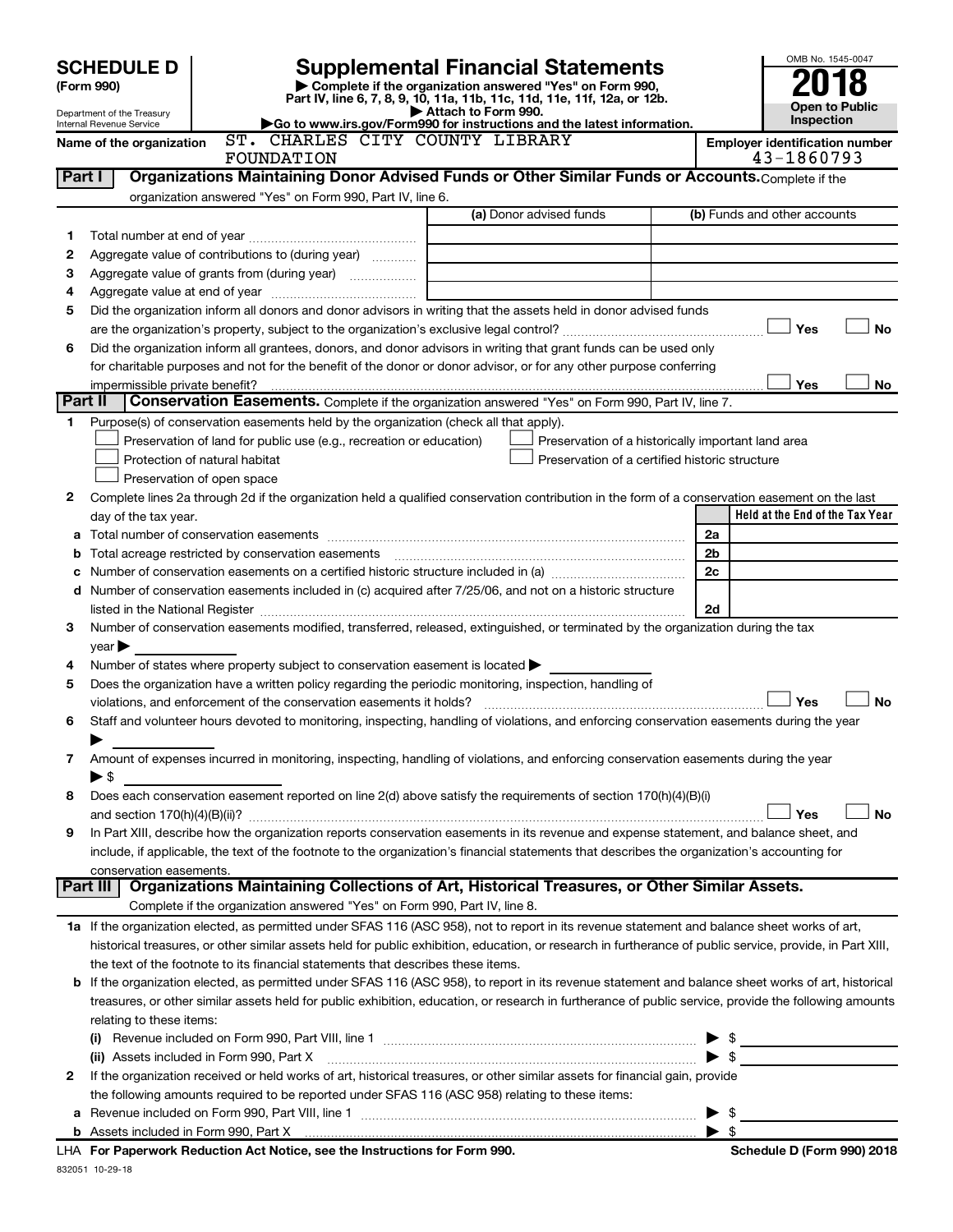|        | FOUNDATION<br>Schedule D (Form 990) 2018                                                                                                                                                                                      | ST. CHARLES CITY COUNTY LIBRARY |                |                           |                 |              |                | 43-1860793 Page 2                            |
|--------|-------------------------------------------------------------------------------------------------------------------------------------------------------------------------------------------------------------------------------|---------------------------------|----------------|---------------------------|-----------------|--------------|----------------|----------------------------------------------|
|        | Part III<br>Organizations Maintaining Collections of Art, Historical Treasures, or Other Similar Assets (continued)                                                                                                           |                                 |                |                           |                 |              |                |                                              |
| 3      | Using the organization's acquisition, accession, and other records, check any of the following that are a significant use of its collection items                                                                             |                                 |                |                           |                 |              |                |                                              |
|        | (check all that apply):                                                                                                                                                                                                       |                                 |                |                           |                 |              |                |                                              |
| a      | Public exhibition                                                                                                                                                                                                             |                                 |                | Loan or exchange programs |                 |              |                |                                              |
| b      | Scholarly research                                                                                                                                                                                                            |                                 | Other<br>e     |                           |                 |              |                |                                              |
| C      | Preservation for future generations                                                                                                                                                                                           |                                 |                |                           |                 |              |                |                                              |
| 4      | Provide a description of the organization's collections and explain how they further the organization's exempt purpose in Part XIII.                                                                                          |                                 |                |                           |                 |              |                |                                              |
| 5      | During the year, did the organization solicit or receive donations of art, historical treasures, or other similar assets                                                                                                      |                                 |                |                           |                 |              |                |                                              |
|        |                                                                                                                                                                                                                               |                                 |                |                           |                 |              | Yes            | No                                           |
|        | Part IV<br>Escrow and Custodial Arrangements. Complete if the organization answered "Yes" on Form 990, Part IV, line 9, or                                                                                                    |                                 |                |                           |                 |              |                |                                              |
|        | reported an amount on Form 990, Part X, line 21.                                                                                                                                                                              |                                 |                |                           |                 |              |                |                                              |
|        |                                                                                                                                                                                                                               |                                 |                |                           |                 |              |                |                                              |
|        | 1a Is the organization an agent, trustee, custodian or other intermediary for contributions or other assets not included                                                                                                      |                                 |                |                           |                 |              | Yes            | No                                           |
|        | b If "Yes," explain the arrangement in Part XIII and complete the following table:                                                                                                                                            |                                 |                |                           |                 |              |                |                                              |
|        |                                                                                                                                                                                                                               |                                 |                |                           |                 |              |                |                                              |
|        |                                                                                                                                                                                                                               |                                 |                |                           |                 |              | Amount         |                                              |
|        |                                                                                                                                                                                                                               |                                 |                |                           |                 | 1c           |                |                                              |
|        |                                                                                                                                                                                                                               |                                 |                |                           |                 | 1d           |                |                                              |
|        | e Distributions during the year manufactured and an account of the year manufactured and account of the year manufactured and account of the USA of the USA of the USA of the USA of the USA of the USA of the USA of the USA |                                 |                |                           |                 | 1e           |                |                                              |
| f      |                                                                                                                                                                                                                               |                                 |                |                           |                 | 1f           |                |                                              |
|        | 2a Did the organization include an amount on Form 990, Part X, line 21, for escrow or custodial account liability?                                                                                                            |                                 |                |                           |                 |              | Yes            | No                                           |
|        | <b>b</b> If "Yes," explain the arrangement in Part XIII. Check here if the explanation has been provided on Part XIII                                                                                                         |                                 |                |                           |                 |              |                |                                              |
| Part V | Endowment Funds. Complete if the organization answered "Yes" on Form 990, Part IV, line 10.                                                                                                                                   |                                 |                |                           |                 |              |                |                                              |
|        |                                                                                                                                                                                                                               | (a) Current year                | (b) Prior year | (c) Two years back        |                 |              |                | (d) Three years back $ $ (e) Four years back |
|        | 1a Beginning of year balance                                                                                                                                                                                                  |                                 |                |                           |                 |              |                |                                              |
| b      |                                                                                                                                                                                                                               |                                 |                |                           |                 |              |                |                                              |
| с      | Net investment earnings, gains, and losses                                                                                                                                                                                    |                                 |                |                           |                 |              |                |                                              |
|        | d Grants or scholarships                                                                                                                                                                                                      |                                 |                |                           |                 |              |                |                                              |
|        | <b>e</b> Other expenditures for facilities                                                                                                                                                                                    |                                 |                |                           |                 |              |                |                                              |
|        | and programs                                                                                                                                                                                                                  |                                 |                |                           |                 |              |                |                                              |
|        |                                                                                                                                                                                                                               |                                 |                |                           |                 |              |                |                                              |
| g      |                                                                                                                                                                                                                               |                                 |                |                           |                 |              |                |                                              |
| 2      | Provide the estimated percentage of the current year end balance (line 1g, column (a)) held as:                                                                                                                               |                                 |                |                           |                 |              |                |                                              |
| a      | Board designated or quasi-endowment                                                                                                                                                                                           |                                 | %              |                           |                 |              |                |                                              |
| b      | Permanent endowment                                                                                                                                                                                                           | %                               |                |                           |                 |              |                |                                              |
|        | <b>c</b> Temporarily restricted endowment $\blacktriangleright$                                                                                                                                                               | %                               |                |                           |                 |              |                |                                              |
|        | The percentages on lines 2a, 2b, and 2c should equal 100%.                                                                                                                                                                    |                                 |                |                           |                 |              |                |                                              |
|        | 3a Are there endowment funds not in the possession of the organization that are held and administered for the organization                                                                                                    |                                 |                |                           |                 |              |                |                                              |
|        | by:                                                                                                                                                                                                                           |                                 |                |                           |                 |              |                | Yes<br>No.                                   |
|        | (i)                                                                                                                                                                                                                           |                                 |                |                           |                 |              | 3a(i)          |                                              |
|        |                                                                                                                                                                                                                               |                                 |                |                           |                 |              | 3a(ii)         |                                              |
| b      |                                                                                                                                                                                                                               |                                 |                |                           |                 |              | 3b             |                                              |
| 4      | Describe in Part XIII the intended uses of the organization's endowment funds.                                                                                                                                                |                                 |                |                           |                 |              |                |                                              |
|        | <b>Part VI</b><br>Land, Buildings, and Equipment.                                                                                                                                                                             |                                 |                |                           |                 |              |                |                                              |
|        | Complete if the organization answered "Yes" on Form 990, Part IV, line 11a. See Form 990, Part X, line 10.                                                                                                                    |                                 |                |                           |                 |              |                |                                              |
|        | Description of property                                                                                                                                                                                                       | (a) Cost or other               |                | (b) Cost or other         | (c) Accumulated |              | (d) Book value |                                              |
|        |                                                                                                                                                                                                                               | basis (investment)              |                | basis (other)             |                 | depreciation |                |                                              |
|        |                                                                                                                                                                                                                               |                                 |                |                           |                 |              |                |                                              |
| b      |                                                                                                                                                                                                                               |                                 |                |                           |                 |              |                |                                              |
|        | Leasehold improvements                                                                                                                                                                                                        |                                 |                |                           |                 |              |                |                                              |
|        |                                                                                                                                                                                                                               |                                 |                |                           |                 |              |                |                                              |
|        |                                                                                                                                                                                                                               |                                 |                |                           |                 |              |                |                                              |
|        | Total. Add lines 1a through 1e. (Column (d) must equal Form 990, Part X, column (B), line 10c.)                                                                                                                               |                                 |                |                           |                 |              |                | 0.                                           |
|        |                                                                                                                                                                                                                               |                                 |                |                           |                 |              |                | $div16$ D (Ferma 000) 0040                   |

**Schedule D (Form 990) 2018**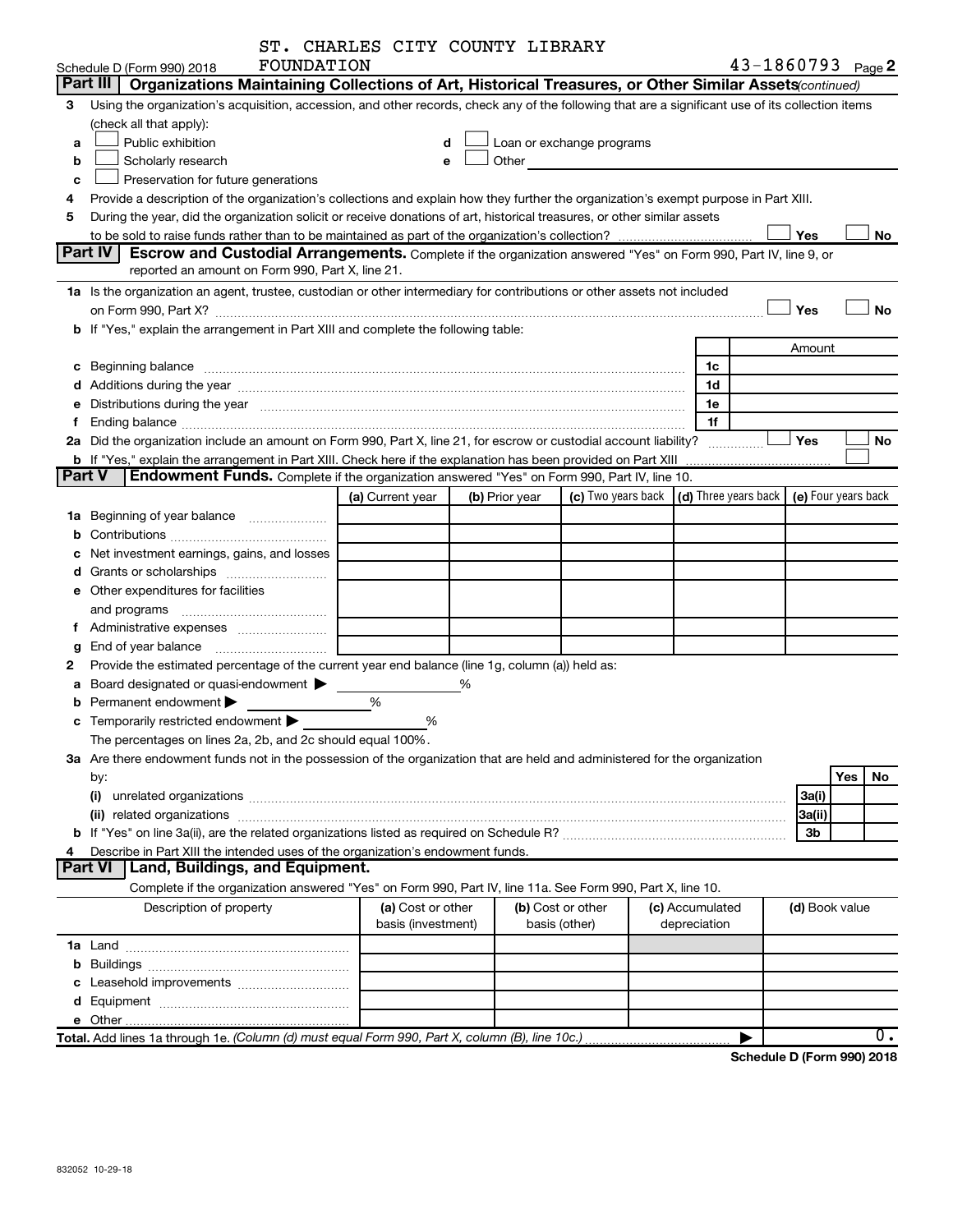| ST. CHARLES CITY COUNTY LIBRARY |  |  |
|---------------------------------|--|--|
|                                 |  |  |

|             | Schedule D (Form 990) 2018               | FOUNDATION                                                                                                                                           |                 |                | $43 - 1860793$ Page 3                                     |
|-------------|------------------------------------------|------------------------------------------------------------------------------------------------------------------------------------------------------|-----------------|----------------|-----------------------------------------------------------|
|             | Part VII Investments - Other Securities. |                                                                                                                                                      |                 |                |                                                           |
|             |                                          | Complete if the organization answered "Yes" on Form 990, Part IV, line 11b. See Form 990, Part X, line 12.                                           |                 |                |                                                           |
|             |                                          | (a) Description of security or category (including name of security)                                                                                 | (b) Book value  |                | (c) Method of valuation: Cost or end-of-year market value |
|             |                                          |                                                                                                                                                      |                 |                |                                                           |
|             |                                          |                                                                                                                                                      |                 |                |                                                           |
| $(3)$ Other |                                          |                                                                                                                                                      |                 |                |                                                           |
| (A)         |                                          |                                                                                                                                                      |                 |                |                                                           |
| (B)         |                                          |                                                                                                                                                      |                 |                |                                                           |
| (C)         |                                          |                                                                                                                                                      |                 |                |                                                           |
| (D)         |                                          |                                                                                                                                                      |                 |                |                                                           |
|             |                                          |                                                                                                                                                      |                 |                |                                                           |
| (E)         |                                          |                                                                                                                                                      |                 |                |                                                           |
| (F)         |                                          |                                                                                                                                                      |                 |                |                                                           |
| (G)         |                                          |                                                                                                                                                      |                 |                |                                                           |
| (H)         |                                          |                                                                                                                                                      |                 |                |                                                           |
|             |                                          | Total. (Col. (b) must equal Form 990, Part X, col. (B) line 12.)                                                                                     |                 |                |                                                           |
|             |                                          | Part VIII Investments - Program Related.                                                                                                             |                 |                |                                                           |
|             |                                          | Complete if the organization answered "Yes" on Form 990, Part IV, line 11c. See Form 990, Part X, line 13.                                           |                 |                |                                                           |
|             | (a) Description of investment            |                                                                                                                                                      | (b) Book value  |                | (c) Method of valuation: Cost or end-of-year market value |
| (1)         |                                          |                                                                                                                                                      |                 |                |                                                           |
| (2)         |                                          |                                                                                                                                                      |                 |                |                                                           |
| (3)         |                                          |                                                                                                                                                      |                 |                |                                                           |
| (4)         |                                          |                                                                                                                                                      |                 |                |                                                           |
| (5)         |                                          |                                                                                                                                                      |                 |                |                                                           |
| (6)         |                                          |                                                                                                                                                      |                 |                |                                                           |
| (7)         |                                          |                                                                                                                                                      |                 |                |                                                           |
| (8)         |                                          |                                                                                                                                                      |                 |                |                                                           |
| (9)         |                                          |                                                                                                                                                      |                 |                |                                                           |
|             |                                          | Total. (Col. (b) must equal Form 990, Part X, col. (B) line 13.) $\blacktriangleright$                                                               |                 |                |                                                           |
| Part IX     | <b>Other Assets.</b>                     |                                                                                                                                                      |                 |                |                                                           |
|             |                                          | Complete if the organization answered "Yes" on Form 990, Part IV, line 11d. See Form 990, Part X, line 15.                                           |                 |                |                                                           |
|             |                                          |                                                                                                                                                      | (a) Description |                | (b) Book value                                            |
| (1)         |                                          |                                                                                                                                                      |                 |                |                                                           |
| (2)         |                                          |                                                                                                                                                      |                 |                |                                                           |
|             |                                          |                                                                                                                                                      |                 |                |                                                           |
| (3)         |                                          |                                                                                                                                                      |                 |                |                                                           |
| (4)         |                                          |                                                                                                                                                      |                 |                |                                                           |
| (5)         |                                          |                                                                                                                                                      |                 |                |                                                           |
| (6)         |                                          |                                                                                                                                                      |                 |                |                                                           |
| (7)         |                                          |                                                                                                                                                      |                 |                |                                                           |
| (8)         |                                          |                                                                                                                                                      |                 |                |                                                           |
| (9)         |                                          |                                                                                                                                                      |                 |                |                                                           |
|             |                                          | Total. (Column (b) must equal Form 990, Part X, col. (B) line 15.)                                                                                   |                 |                |                                                           |
| Part X      | <b>Other Liabilities.</b>                |                                                                                                                                                      |                 |                |                                                           |
|             |                                          | Complete if the organization answered "Yes" on Form 990, Part IV, line 11e or 11f. See Form 990, Part X, line 25.                                    |                 |                |                                                           |
| 1.          |                                          | (a) Description of liability                                                                                                                         |                 | (b) Book value |                                                           |
| (1)         | Federal income taxes                     |                                                                                                                                                      |                 |                |                                                           |
| (2)         |                                          |                                                                                                                                                      |                 |                |                                                           |
| (3)         |                                          |                                                                                                                                                      |                 |                |                                                           |
| (4)         |                                          |                                                                                                                                                      |                 |                |                                                           |
| (5)         |                                          |                                                                                                                                                      |                 |                |                                                           |
| (6)         |                                          |                                                                                                                                                      |                 |                |                                                           |
|             |                                          |                                                                                                                                                      |                 |                |                                                           |
| (7)         |                                          |                                                                                                                                                      |                 |                |                                                           |
| (8)         |                                          |                                                                                                                                                      |                 |                |                                                           |
| (9)         |                                          |                                                                                                                                                      |                 |                |                                                           |
|             |                                          | Total. (Column (b) must equal Form 990, Part X, col. (B) line 25.)                                                                                   |                 |                |                                                           |
|             |                                          | 2. Liability for uncertain tax positions. In Part XIII, provide the text of the footnote to the organization's financial statements that reports the |                 |                |                                                           |

organization's liability for uncertain tax positions under FIN 48 (ASC 740). Check here if the text of the footnote has been provided in Part XIII  $\boxed{\text{X}}$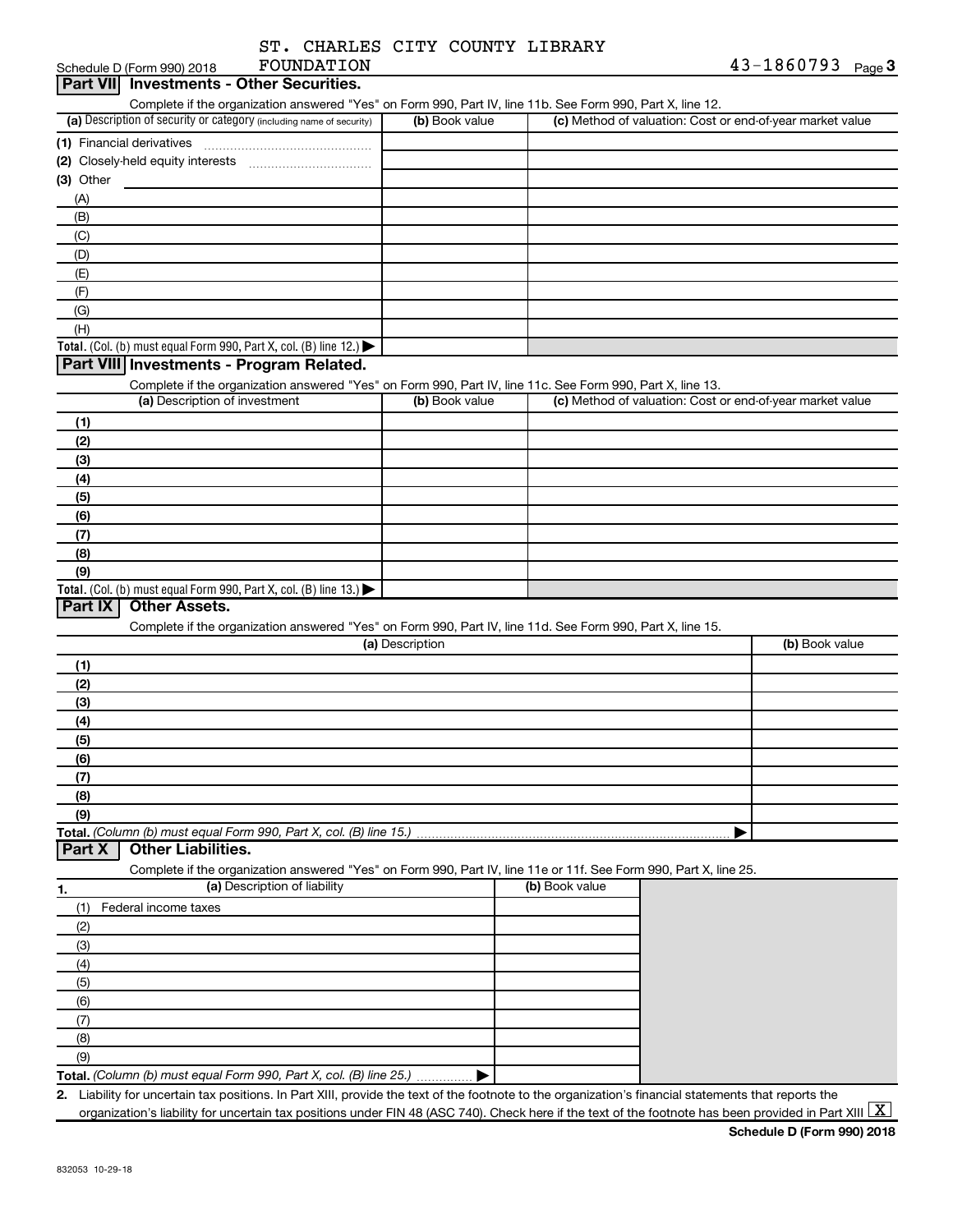|   | ST. CHARLES CITY COUNTY LIBRARY                                                                                                                                                                                                      |                |           |                |                   |
|---|--------------------------------------------------------------------------------------------------------------------------------------------------------------------------------------------------------------------------------------|----------------|-----------|----------------|-------------------|
|   | FOUNDATION<br>Schedule D (Form 990) 2018                                                                                                                                                                                             |                |           |                | 43-1860793 Page 4 |
|   | Reconciliation of Revenue per Audited Financial Statements With Revenue per Return.<br><b>Part XI</b>                                                                                                                                |                |           |                |                   |
|   | Complete if the organization answered "Yes" on Form 990, Part IV, line 12a.                                                                                                                                                          |                |           |                |                   |
| 1 | Total revenue, gains, and other support per audited financial statements                                                                                                                                                             |                |           | $\blacksquare$ | 433,535.          |
| 2 | Amounts included on line 1 but not on Form 990, Part VIII, line 12:                                                                                                                                                                  |                |           |                |                   |
| a |                                                                                                                                                                                                                                      | 2a             | $-3,721.$ |                |                   |
| b |                                                                                                                                                                                                                                      | 2 <sub>b</sub> | 218,230.  |                |                   |
|   |                                                                                                                                                                                                                                      | 2c             |           |                |                   |
| d |                                                                                                                                                                                                                                      | 2d             | 32,310.   |                |                   |
| е | Add lines 2a through 2d                                                                                                                                                                                                              |                |           | 2e             | 246,819.          |
| 3 |                                                                                                                                                                                                                                      |                |           | 3              | 186, 716.         |
| 4 | Amounts included on Form 990, Part VIII, line 12, but not on line 1:                                                                                                                                                                 |                |           |                |                   |
| a |                                                                                                                                                                                                                                      | 4a             |           |                |                   |
| b | Other (Describe in Part XIII.) <b>2000</b> 2000 2010 2010 2010 2010 2011 2012 2013 2014 2015 2016 2017 2018 2019 2016 2016 2017 2018 2019 2016 2017 2018 2019 2016 2017 2018 2019 2018 2019 2019 2016 2017 2018 2019 2019 2018 2019  | 4b             |           |                |                   |
| c | Add lines 4a and 4b                                                                                                                                                                                                                  |                |           | 4c             | 0.                |
|   |                                                                                                                                                                                                                                      | 5              | 186, 716. |                |                   |
|   | Part XII   Reconciliation of Expenses per Audited Financial Statements With Expenses per Return.                                                                                                                                     |                |           |                |                   |
|   | Complete if the organization answered "Yes" on Form 990, Part IV, line 12a.                                                                                                                                                          |                |           |                |                   |
| 1 |                                                                                                                                                                                                                                      |                |           | 1              | 450, 472.         |
| 2 | Amounts included on line 1 but not on Form 990, Part IX, line 25:                                                                                                                                                                    |                |           |                |                   |
| а |                                                                                                                                                                                                                                      | 2a             | 218, 230. |                |                   |
| b |                                                                                                                                                                                                                                      | 2 <sub>b</sub> |           |                |                   |
| c |                                                                                                                                                                                                                                      | 2c             |           |                |                   |
|   |                                                                                                                                                                                                                                      | 2d             | 32,310.   |                |                   |
| е | Add lines 2a through 2d <b>contract and the contract of the contract of the contract of the contract of the contract of the contract of the contract of the contract of the contract of the contract of the contract of the cont</b> |                |           | 2е             | 250,540.          |
| 3 |                                                                                                                                                                                                                                      |                |           | 3              | 199,932.          |
| 4 | Amounts included on Form 990, Part IX, line 25, but not on line 1:                                                                                                                                                                   |                |           |                |                   |
| a |                                                                                                                                                                                                                                      | 4a             |           |                |                   |
| b |                                                                                                                                                                                                                                      | 4b             |           |                |                   |
| c | Add lines 4a and 4b                                                                                                                                                                                                                  |                |           | 4с             | ο.                |
| 5 |                                                                                                                                                                                                                                      |                |           | 5              | <u>199,932.</u>   |
|   | Part XIII Supplemental Information.                                                                                                                                                                                                  |                |           |                |                   |

Provide the descriptions required for Part II, lines 3, 5, and 9; Part III, lines 1a and 4; Part IV, lines 1b and 2b; Part V, line 4; Part X, line 2; Part XI, lines 2d and 4b; and Part XII, lines 2d and 4b. Also complete this part to provide any additional information.

PART X, LINE 2:

| THE FASB ACCOUNTING STANDARDS CODIFICATION TOPIC 740, INCOME TAXES,       |
|---------------------------------------------------------------------------|
| PROVIDES FOR THE RECOGNITION OF TAX BENEFITS RELATED TO UNCERTAIN TAX     |
| POSITIONS. FOR THE YEAR ENDED JUNE 30, 2019, MANAGEMENT BELIEVES THERE    |
| ARE NO MATERIAL UNCERTAIN TAX POSITIONS. THE FOUNDATION FILES FORM 990    |
| RETURN OF ORGANIZATION EXEMPT FROM INCOME TAX.  RETURNS PRIOR TO 2015 ARE |
| CLOSED.                                                                   |
|                                                                           |

#### PART XI, LINE 2D - OTHER ADJUSTMENTS:

#### OTHER SPECIAL EVENT EXPENSES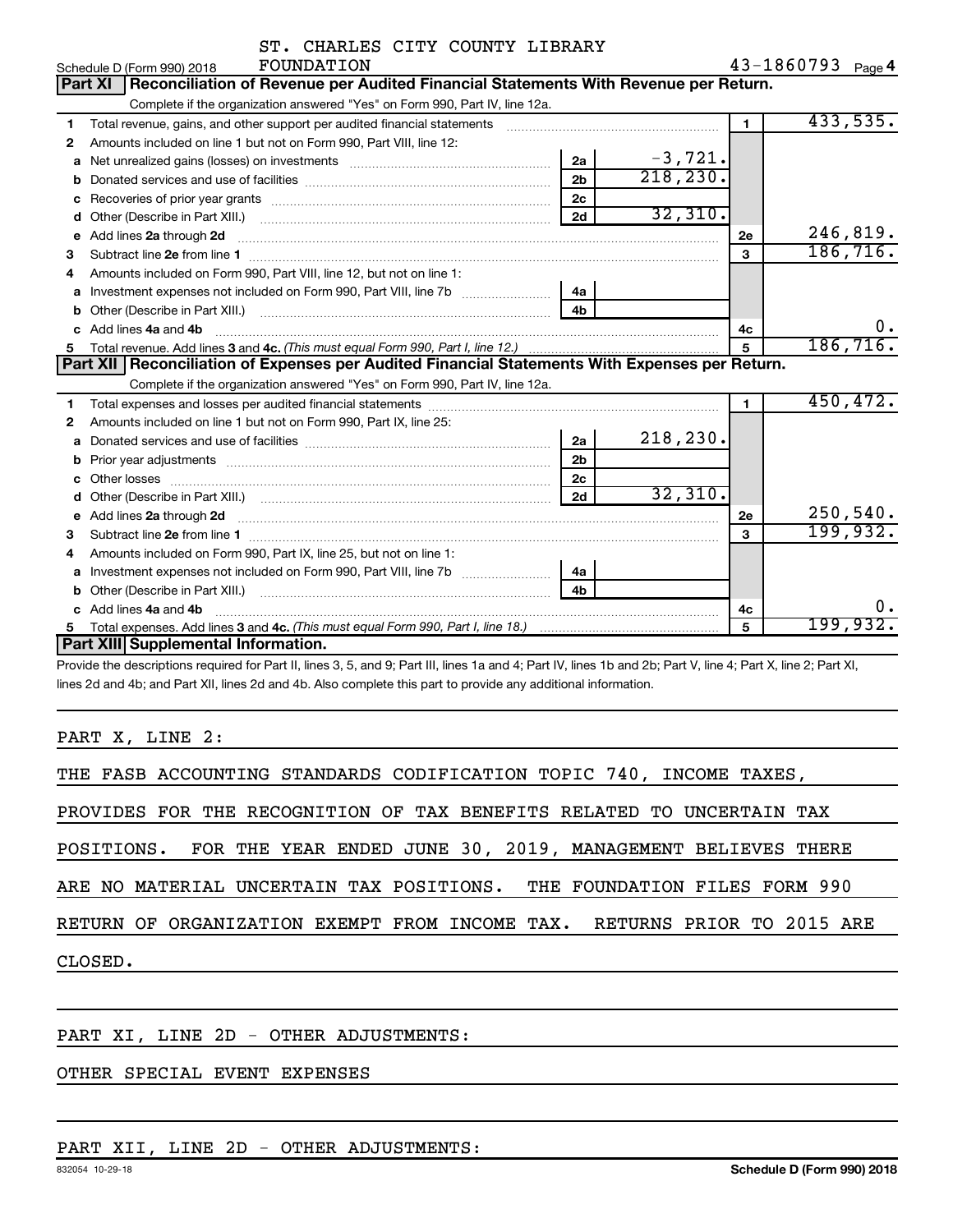| Schedule D (Form 990) 2018 FOUNDATION<br>  <b>Part XIII   Supplemental Information</b> (continued) |                              |  | ST. CHARLES CITY COUNTY LIBRARY<br>FOUNDATION |  |  | 43-1860793 Page 5 |  |
|----------------------------------------------------------------------------------------------------|------------------------------|--|-----------------------------------------------|--|--|-------------------|--|
|                                                                                                    | OTHER SPECIAL EVENT EXPENSES |  |                                               |  |  |                   |  |
|                                                                                                    |                              |  |                                               |  |  |                   |  |
|                                                                                                    |                              |  |                                               |  |  |                   |  |
|                                                                                                    |                              |  |                                               |  |  |                   |  |
|                                                                                                    |                              |  |                                               |  |  |                   |  |
|                                                                                                    |                              |  |                                               |  |  |                   |  |
|                                                                                                    |                              |  |                                               |  |  |                   |  |
|                                                                                                    |                              |  |                                               |  |  |                   |  |
|                                                                                                    |                              |  |                                               |  |  |                   |  |
|                                                                                                    |                              |  |                                               |  |  |                   |  |
|                                                                                                    |                              |  |                                               |  |  |                   |  |
|                                                                                                    |                              |  |                                               |  |  |                   |  |
|                                                                                                    |                              |  |                                               |  |  |                   |  |
|                                                                                                    |                              |  |                                               |  |  |                   |  |
|                                                                                                    |                              |  |                                               |  |  |                   |  |
|                                                                                                    |                              |  |                                               |  |  |                   |  |

 $\overline{\phantom{0}}$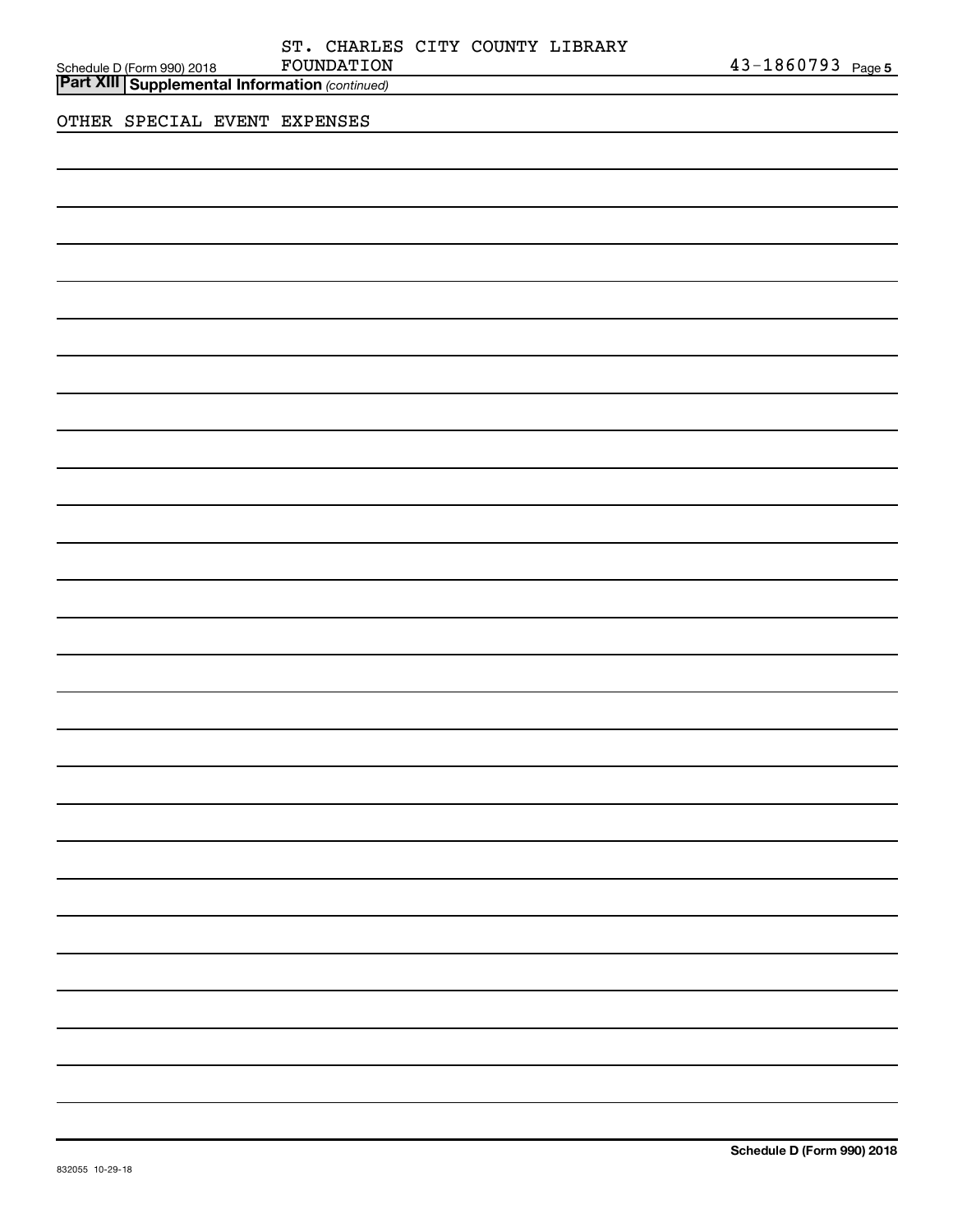| <b>SCHEDULE G</b>                                                                                                                             |                                  | <b>Supplemental Information Regarding Fundraising or Gaming Activities</b>                                                                                                                                                                                                                                                                                                                                                                                                                                                                         |                                                                            |     |                                                                            |                                                                            | OMB No. 1545-0047                                       |
|-----------------------------------------------------------------------------------------------------------------------------------------------|----------------------------------|----------------------------------------------------------------------------------------------------------------------------------------------------------------------------------------------------------------------------------------------------------------------------------------------------------------------------------------------------------------------------------------------------------------------------------------------------------------------------------------------------------------------------------------------------|----------------------------------------------------------------------------|-----|----------------------------------------------------------------------------|----------------------------------------------------------------------------|---------------------------------------------------------|
| (Form 990 or 990-EZ)                                                                                                                          |                                  | Complete if the organization answered "Yes" on Form 990, Part IV, line 17, 18, or 19, or if the<br>organization entered more than \$15,000 on Form 990-EZ, line 6a.                                                                                                                                                                                                                                                                                                                                                                                |                                                                            |     |                                                                            |                                                                            |                                                         |
| Department of the Treasury                                                                                                                    |                                  | Attach to Form 990 or Form 990-EZ.                                                                                                                                                                                                                                                                                                                                                                                                                                                                                                                 |                                                                            |     |                                                                            |                                                                            | <b>Open to Public</b>                                   |
| <b>Internal Revenue Service</b>                                                                                                               |                                  | Go to www.irs.gov/Form990 for instructions and the latest information.                                                                                                                                                                                                                                                                                                                                                                                                                                                                             |                                                                            |     |                                                                            |                                                                            | Inspection                                              |
| Name of the organization                                                                                                                      |                                  | ST. CHARLES CITY COUNTY LIBRARY                                                                                                                                                                                                                                                                                                                                                                                                                                                                                                                    |                                                                            |     |                                                                            |                                                                            | <b>Employer identification number</b>                   |
|                                                                                                                                               | FOUNDATION                       |                                                                                                                                                                                                                                                                                                                                                                                                                                                                                                                                                    |                                                                            |     |                                                                            | 43-1860793                                                                 |                                                         |
| Part I                                                                                                                                        | required to complete this part.  | Fundraising Activities. Complete if the organization answered "Yes" on Form 990, Part IV, line 17. Form 990-EZ filers are not                                                                                                                                                                                                                                                                                                                                                                                                                      |                                                                            |     |                                                                            |                                                                            |                                                         |
| Mail solicitations<br>a<br>b<br>Phone solicitations<br>с<br>In-person solicitations<br>d<br>compensated at least \$5,000 by the organization. | Internet and email solicitations | 1 Indicate whether the organization raised funds through any of the following activities. Check all that apply.<br>e<br>f<br>Special fundraising events<br>g<br>2 a Did the organization have a written or oral agreement with any individual (including officers, directors, trustees, or<br>key employees listed in Form 990, Part VII) or entity in connection with professional fundraising services?<br>b If "Yes," list the 10 highest paid individuals or entities (fundraisers) pursuant to agreements under which the fundraiser is to be |                                                                            |     | Solicitation of non-government grants<br>Solicitation of government grants |                                                                            | Yes<br><b>No</b>                                        |
| (i) Name and address of individual<br>or entity (fundraiser)                                                                                  |                                  | (ii) Activity                                                                                                                                                                                                                                                                                                                                                                                                                                                                                                                                      | (iii) Did<br>fundraiser<br>have custody<br>or control of<br>contributions? |     | (iv) Gross receipts<br>from activity                                       | (v) Amount paid<br>to (or retained by)<br>fundraiser<br>listed in col. (i) | (vi) Amount paid<br>to (or retained by)<br>organization |
|                                                                                                                                               |                                  |                                                                                                                                                                                                                                                                                                                                                                                                                                                                                                                                                    | <b>Yes</b>                                                                 | No. |                                                                            |                                                                            |                                                         |
|                                                                                                                                               |                                  |                                                                                                                                                                                                                                                                                                                                                                                                                                                                                                                                                    |                                                                            |     |                                                                            |                                                                            |                                                         |
|                                                                                                                                               |                                  |                                                                                                                                                                                                                                                                                                                                                                                                                                                                                                                                                    |                                                                            |     |                                                                            |                                                                            |                                                         |
|                                                                                                                                               |                                  |                                                                                                                                                                                                                                                                                                                                                                                                                                                                                                                                                    |                                                                            |     |                                                                            |                                                                            |                                                         |
|                                                                                                                                               |                                  |                                                                                                                                                                                                                                                                                                                                                                                                                                                                                                                                                    |                                                                            |     |                                                                            |                                                                            |                                                         |
|                                                                                                                                               |                                  |                                                                                                                                                                                                                                                                                                                                                                                                                                                                                                                                                    |                                                                            |     |                                                                            |                                                                            |                                                         |
|                                                                                                                                               |                                  |                                                                                                                                                                                                                                                                                                                                                                                                                                                                                                                                                    |                                                                            |     |                                                                            |                                                                            |                                                         |
|                                                                                                                                               |                                  |                                                                                                                                                                                                                                                                                                                                                                                                                                                                                                                                                    |                                                                            |     |                                                                            |                                                                            |                                                         |
|                                                                                                                                               |                                  |                                                                                                                                                                                                                                                                                                                                                                                                                                                                                                                                                    |                                                                            |     |                                                                            |                                                                            |                                                         |
|                                                                                                                                               |                                  |                                                                                                                                                                                                                                                                                                                                                                                                                                                                                                                                                    |                                                                            |     |                                                                            |                                                                            |                                                         |
| Total                                                                                                                                         |                                  |                                                                                                                                                                                                                                                                                                                                                                                                                                                                                                                                                    |                                                                            |     |                                                                            |                                                                            |                                                         |
| or licensing.                                                                                                                                 |                                  | 3 List all states in which the organization is registered or licensed to solicit contributions or has been notified it is exempt from registration                                                                                                                                                                                                                                                                                                                                                                                                 |                                                                            |     |                                                                            |                                                                            |                                                         |
|                                                                                                                                               |                                  |                                                                                                                                                                                                                                                                                                                                                                                                                                                                                                                                                    |                                                                            |     |                                                                            |                                                                            |                                                         |

**For Paperwork Reduction Act Notice, see the Instructions for Form 990 or 990-EZ. Schedule G (Form 990 or 990-EZ) 2018** LHA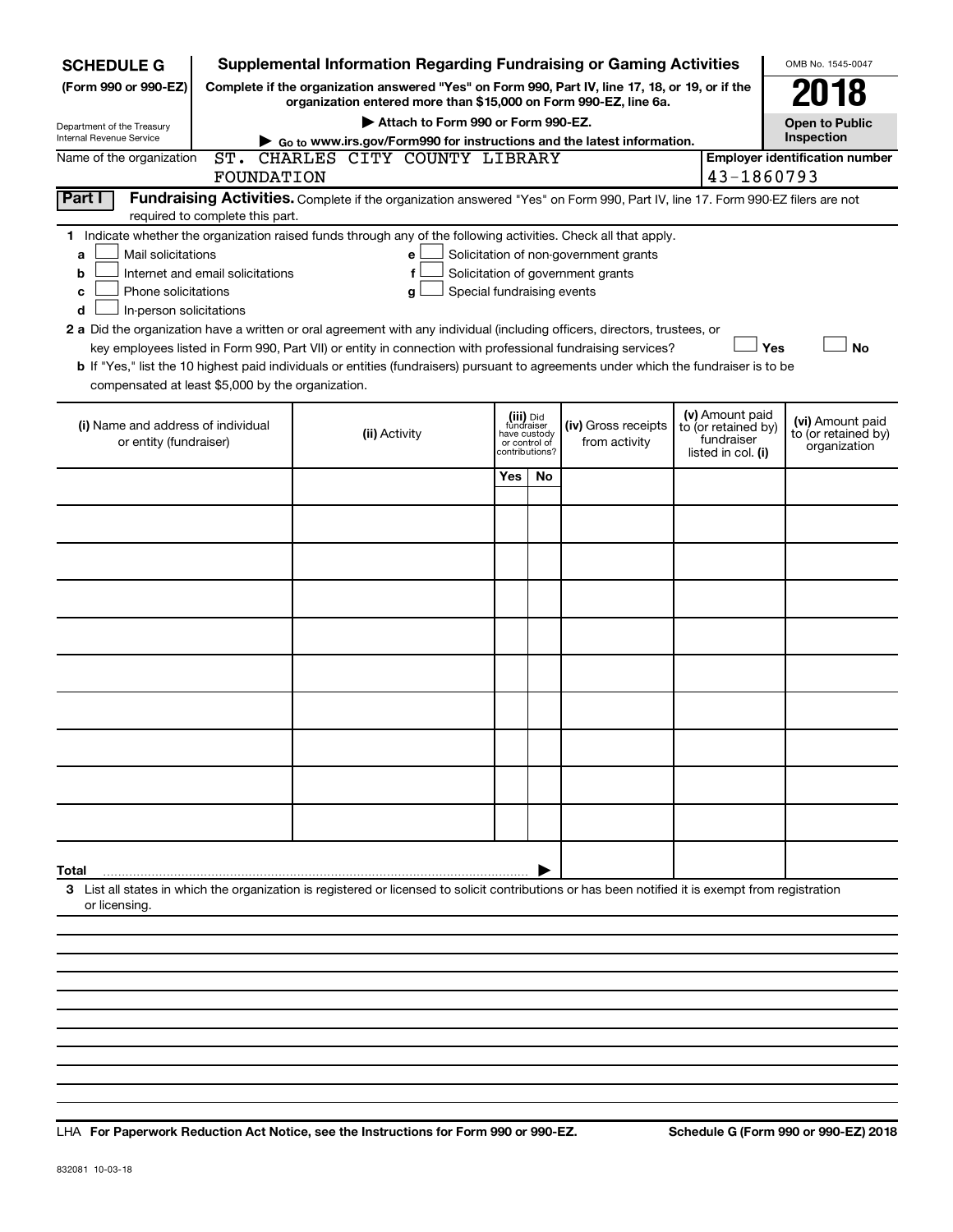#### Schedule G (Form 990 or 990-EZ) 2018  ${\rm \bf FOUNDATION} \hspace{2cm} 43-1860793$  Page ST. CHARLES CITY COUNTY LIBRARY

Part II | Fundraising Events. Complete if the organization answered "Yes" on Form 990, Part IV, line 18, or reported more than \$15,000 of fundraising event contributions and gross income on Form 990-EZ, lines 1 and 6b. List events with gross receipts greater than \$5,000. **(a)** Event  $#1$  **(b)** Event  $#2$ (c) Other events **(d)**  Total events (add col. (a) through IMAGINE GALATRIVIA 1 col. **(c)**) (event type) (event type) (total number) Revenue 132,606. 21,610. 1,934. 156,150. **1** Gross receipts ~~~~~~~~~~~~~~ 35,553. 10,235. 1,839. 47,627. **2** Less: Contributions ~~~~~~~~~~~ 97,053. 11,375. 95. 108,523. **3** Gross income (line 1 minus line 2) . . . . . . . . . . . . 480. 480. **4** Cash prizes ~~~~~~~~~~~~~~~  $2,790.$  558. 3,348. **5** Noncash prizes ~~~~~~~~~~~~~ Direct Expenses Direct Expenses  $2,053.$  3,037. 1 5,090. **6** Rent/facility costs ~~~~~~~~~~~~ 20,559. 1,174. 21,733. **7** Food and beverages **with the Strateger 7** 250. 250. **8** Entertainment ~~~~~~~~~~~~~~  $22,250.$  388. 504. 23,142. **9** Other direct expenses  $\ldots$  **............................** 54,043. **10** Direct expense summary. Add lines 4 through 9 in column (d) ~~~~~~~~~~~~~~~~~~~~~~~~ | 54,480.**11** Net income summary. Subtract line 10 from line 3, column (d) | Part III Gaming. Complete if the organization answered "Yes" on Form 990, Part IV, line 19, or reported more than \$15,000 on Form 990-EZ, line 6a. (b) Pull tabs/instant (d) Total gaming (add **(a)** Bingo hingo/programs/with  $\begin{bmatrix} 0 & 0 \\ 0 & 0 \end{bmatrix}$  **(c)** Other gaming Revenue bingo/progressive bingo col. (a) through col. (c)) **1** Gross revenue .. **2** Cash prizes ~~~~~~~~~~~~~~~ Direct Expenses Direct Expenses **3** Noncash prizes ~~~~~~~~~~~~~ **4** Rent/facility costs ~~~~~~~~~~~~ **5** Other direct expenses  $|\Box$  Yes  $\qquad \%$   $|\Box$  Yes  $\qquad \%$   $|\Box$ **Yes Yes Yes** % % %  $|\Box$  No  $|\Box$  No  $|\Box$ **6** Volunteer labor ~~~~~~~~~~~~~ **No No No 7** Direct expense summary. Add lines 2 through 5 in column (d) ~~~~~~~~~~~~~~~~~~~~~~~~ | **8** Net gaming income summary. Subtract line 7 from line 1, column (d) | **9** Enter the state(s) in which the organization conducts gaming activities:  $|$  Yes **Yes No a** Is the organization licensed to conduct gaming activities in each of these states? ~~~~~~~~~~~~~~~~~~~~ **b** If "No," explain: **10 a** Were any of the organization's gaming licenses revoked, suspended, or terminated during the tax year? ~~~~~~~~~ † † **Yes No b** If "Yes," explain:

**Schedule G (Form 990 or 990-EZ) 2018**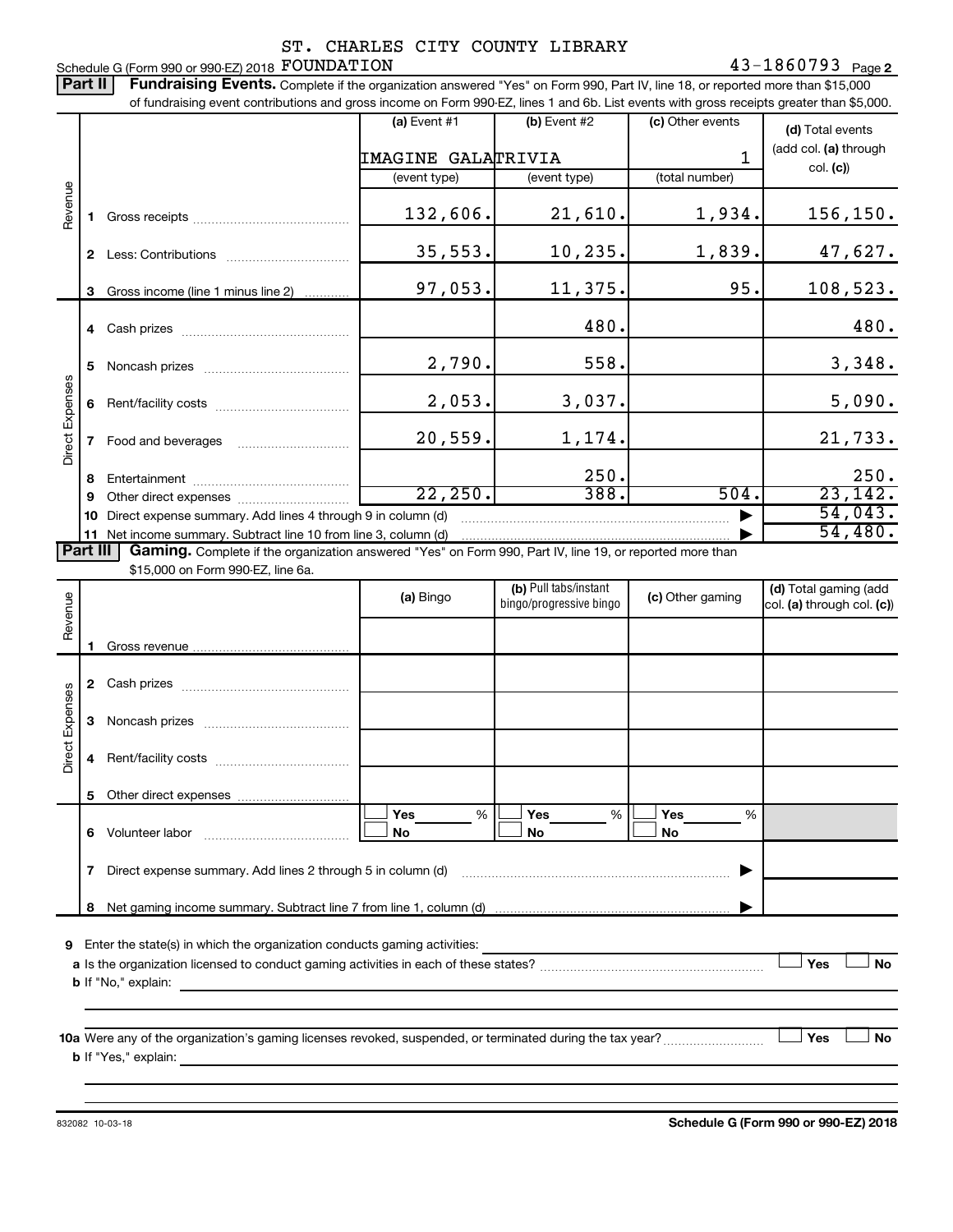| SI. CHARLES CITY COUNTY LIBRARY                                                                                                                                                                                                |                 |     |           |
|--------------------------------------------------------------------------------------------------------------------------------------------------------------------------------------------------------------------------------|-----------------|-----|-----------|
| 43-1860793<br>Schedule G (Form 990 or 990-EZ) 2018 FOUNDATION<br><u> 1980 - Jan Barnett, fransk politik (d. 1980)</u>                                                                                                          |                 |     | Page 3    |
|                                                                                                                                                                                                                                |                 | Yes | No        |
| 12 Is the organization a grantor, beneficiary or trustee of a trust, or a member of a partnership or other entity formed                                                                                                       |                 |     |           |
|                                                                                                                                                                                                                                |                 | Yes | <b>No</b> |
| 13 Indicate the percentage of gaming activity conducted in:                                                                                                                                                                    |                 |     |           |
| a The organization's facility (1,000) contraction and the contract of the contract of the contract of the contract of the contract of the contract of the contract of the contract of the contract of the contract of the cont | 13a             |     | %         |
| <b>b</b> An outside facility <i>www.communicality www.communicality.communicality www.communicality www.communicality.communicality www.communicality.com</i>                                                                  | 13 <sub>b</sub> |     | %         |
| 14 Enter the name and address of the person who prepares the organization's gaming/special events books and records:                                                                                                           |                 |     |           |
|                                                                                                                                                                                                                                |                 |     |           |
| Name $\blacktriangleright$<br><u>and the contract of the contract of the contract of the contract of the contract of the contract of</u>                                                                                       |                 |     |           |
| Address $\blacktriangleright$                                                                                                                                                                                                  |                 |     |           |
| <u> 1980 - Johann Stein, marwolaethau a bhann an t-Amhair ann an t-Amhair an t-Amhair an t-Amhair an t-Amhair an</u>                                                                                                           |                 |     |           |
| 15a Does the organization have a contract with a third party from whom the organization receives gaming revenue?                                                                                                               |                 | Yes | No        |
|                                                                                                                                                                                                                                |                 |     |           |
| of gaming revenue retained by the third party $\triangleright$ \$                                                                                                                                                              |                 |     |           |
| c If "Yes," enter name and address of the third party:                                                                                                                                                                         |                 |     |           |
|                                                                                                                                                                                                                                |                 |     |           |
| Name $\blacktriangleright$                                                                                                                                                                                                     |                 |     |           |
|                                                                                                                                                                                                                                |                 |     |           |
| Address $\blacktriangleright$<br><u> 1980 - Jan James James, margolar fizikar (h. 1980).</u>                                                                                                                                   |                 |     |           |
|                                                                                                                                                                                                                                |                 |     |           |
| <b>16</b> Gaming manager information:                                                                                                                                                                                          |                 |     |           |
|                                                                                                                                                                                                                                |                 |     |           |
| Name $\blacktriangleright$                                                                                                                                                                                                     |                 |     |           |
|                                                                                                                                                                                                                                |                 |     |           |
| Gaming manager compensation > \$                                                                                                                                                                                               |                 |     |           |
|                                                                                                                                                                                                                                |                 |     |           |
| Description of services provided >                                                                                                                                                                                             |                 |     |           |
|                                                                                                                                                                                                                                |                 |     |           |
|                                                                                                                                                                                                                                |                 |     |           |
|                                                                                                                                                                                                                                |                 |     |           |
| Director/officer<br>Employee<br>Independent contractor                                                                                                                                                                         |                 |     |           |
|                                                                                                                                                                                                                                |                 |     |           |
| <b>17</b> Mandatory distributions:                                                                                                                                                                                             |                 |     |           |
| a Is the organization required under state law to make charitable distributions from the gaming proceeds to                                                                                                                    |                 | Yes | No        |
| <b>b</b> Enter the amount of distributions required under state law to be distributed to other exempt organizations or spent in the                                                                                            |                 |     |           |
| organization's own exempt activities during the tax year $\triangleright$ \$                                                                                                                                                   |                 |     |           |
| <b>Part IV</b><br>Supplemental Information. Provide the explanations required by Part I, line 2b, columns (iii) and (v); and Part III, lines 9, 9b, 10b,                                                                       |                 |     |           |
| 15b, 15c, 16, and 17b, as applicable. Also provide any additional information. See instructions.                                                                                                                               |                 |     |           |
|                                                                                                                                                                                                                                |                 |     |           |
|                                                                                                                                                                                                                                |                 |     |           |
|                                                                                                                                                                                                                                |                 |     |           |
|                                                                                                                                                                                                                                |                 |     |           |
|                                                                                                                                                                                                                                |                 |     |           |
|                                                                                                                                                                                                                                |                 |     |           |
|                                                                                                                                                                                                                                |                 |     |           |
|                                                                                                                                                                                                                                |                 |     |           |
|                                                                                                                                                                                                                                |                 |     |           |
|                                                                                                                                                                                                                                |                 |     |           |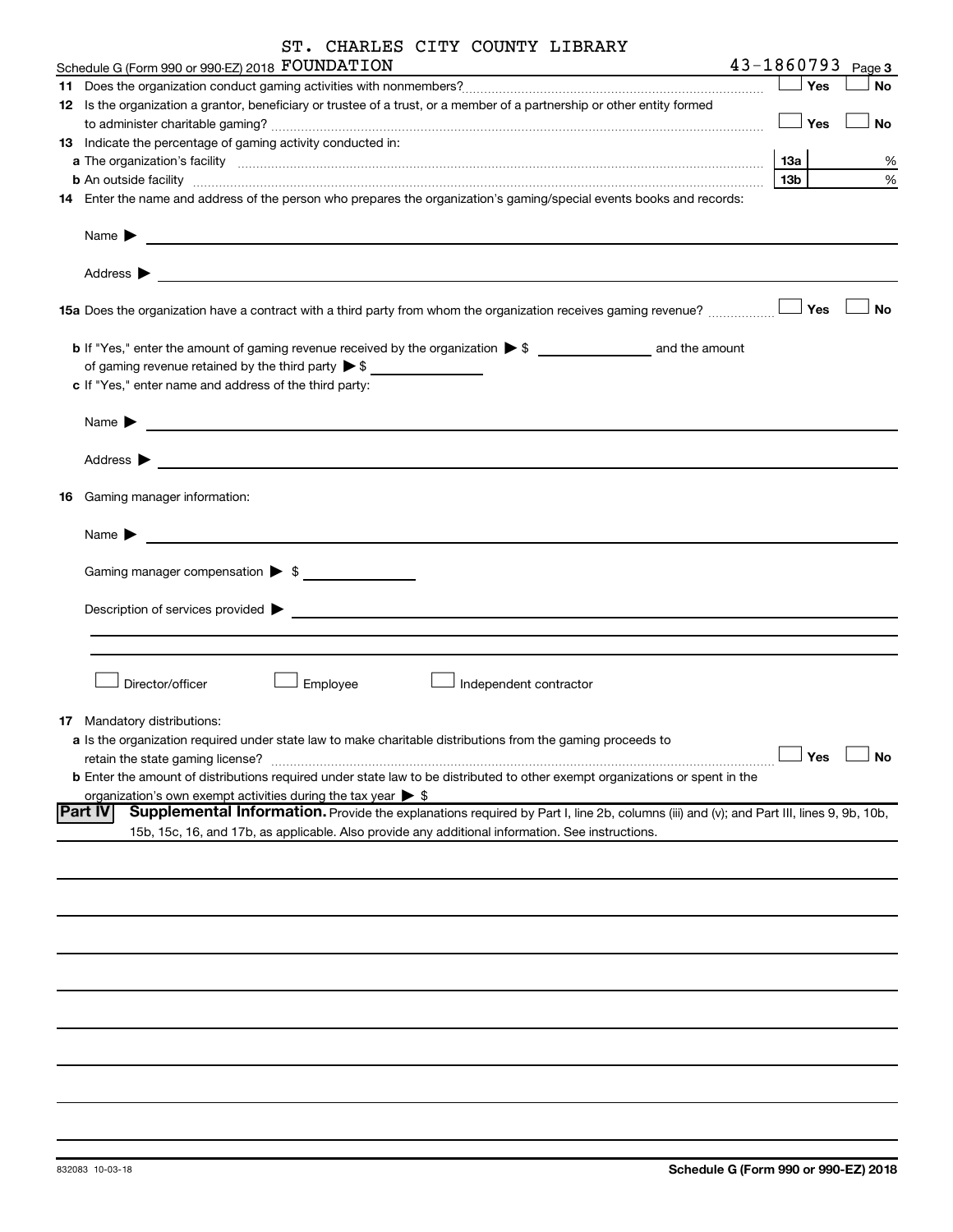|                                                                                                     | ST. CHARLES CITY COUNTY LIBRARY |  |                   |
|-----------------------------------------------------------------------------------------------------|---------------------------------|--|-------------------|
| Schedule G (Form 990 or 990-EZ) FOUNDATION<br><b>Part IV   Supplemental Information</b> (continued) | FOUNDATION                      |  | 43-1860793 Page 4 |
|                                                                                                     |                                 |  |                   |
|                                                                                                     |                                 |  |                   |
|                                                                                                     |                                 |  |                   |
|                                                                                                     |                                 |  |                   |
|                                                                                                     |                                 |  |                   |
|                                                                                                     |                                 |  |                   |
|                                                                                                     |                                 |  |                   |
|                                                                                                     |                                 |  |                   |
|                                                                                                     |                                 |  |                   |
|                                                                                                     |                                 |  |                   |
|                                                                                                     |                                 |  |                   |
|                                                                                                     |                                 |  |                   |
|                                                                                                     |                                 |  |                   |
|                                                                                                     |                                 |  |                   |
|                                                                                                     |                                 |  |                   |
|                                                                                                     |                                 |  |                   |
|                                                                                                     |                                 |  |                   |
|                                                                                                     |                                 |  |                   |
|                                                                                                     |                                 |  |                   |
|                                                                                                     |                                 |  |                   |
|                                                                                                     |                                 |  |                   |
|                                                                                                     |                                 |  |                   |
|                                                                                                     |                                 |  |                   |
|                                                                                                     |                                 |  |                   |
|                                                                                                     |                                 |  |                   |
|                                                                                                     |                                 |  |                   |
|                                                                                                     |                                 |  |                   |
|                                                                                                     |                                 |  |                   |
|                                                                                                     |                                 |  |                   |
|                                                                                                     |                                 |  |                   |
|                                                                                                     |                                 |  |                   |
|                                                                                                     |                                 |  |                   |
|                                                                                                     |                                 |  |                   |
|                                                                                                     |                                 |  |                   |
|                                                                                                     |                                 |  |                   |
|                                                                                                     |                                 |  |                   |
|                                                                                                     |                                 |  |                   |
|                                                                                                     |                                 |  |                   |
|                                                                                                     |                                 |  |                   |
|                                                                                                     |                                 |  |                   |
|                                                                                                     |                                 |  |                   |
|                                                                                                     |                                 |  |                   |
|                                                                                                     |                                 |  |                   |
|                                                                                                     |                                 |  |                   |
|                                                                                                     |                                 |  |                   |
|                                                                                                     |                                 |  |                   |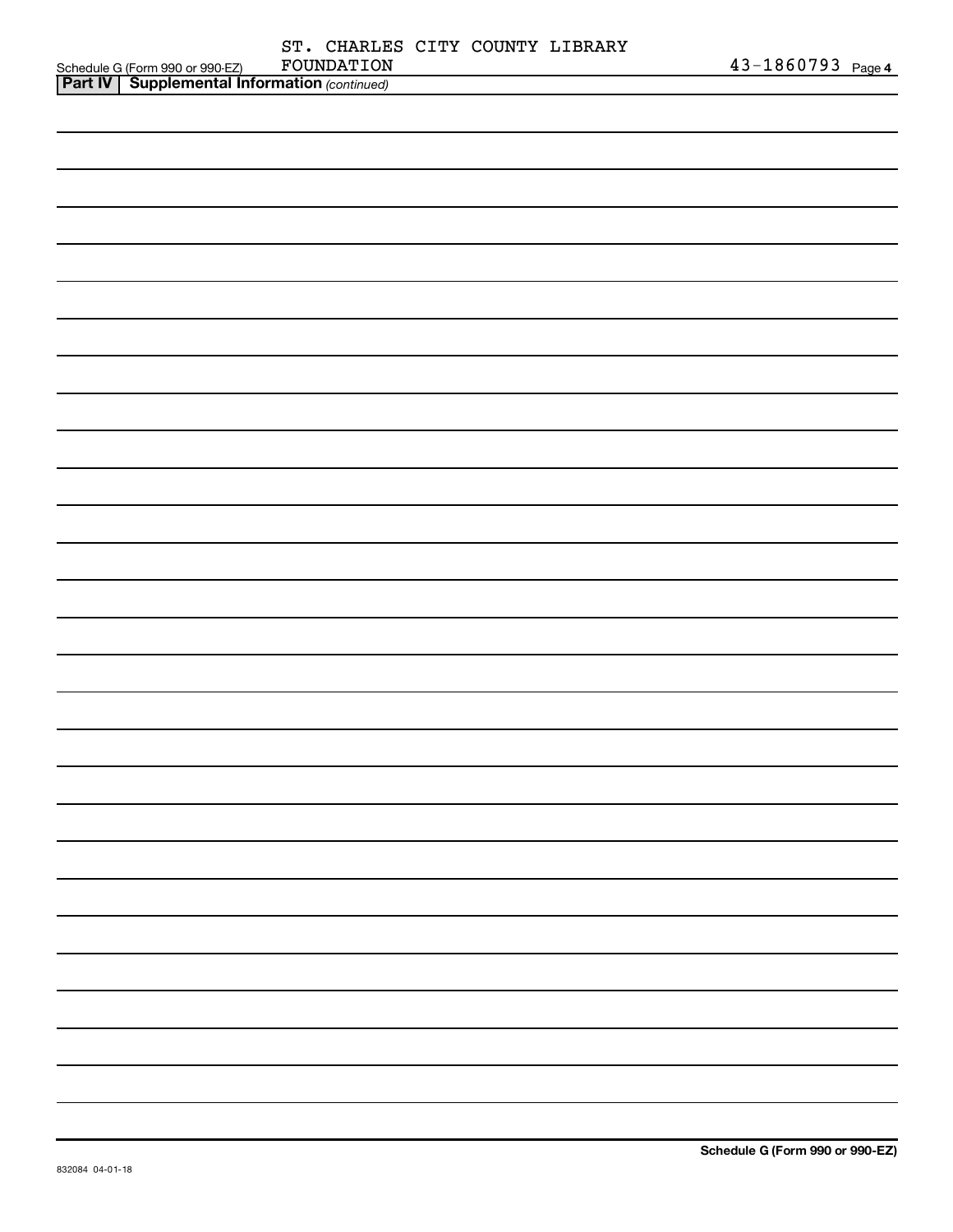| <b>SCHEDULE I</b><br>(Form 990)<br>Department of the Treasury<br>Internal Revenue Service    |                                                                                                                                                                                                                                                                                                                                                    |            | <b>Grants and Other Assistance to Organizations,</b><br>Governments, and Individuals in the United States<br>Complete if the organization answered "Yes" on Form 990, Part IV, line 21 or 22. | Attach to Form 990.<br>Go to www.irs.gov/Form990 for the latest information. |                                         |                                                                |                                          | OMB No. 1545-0047<br>2018<br><b>Open to Public</b><br>Inspection |
|----------------------------------------------------------------------------------------------|----------------------------------------------------------------------------------------------------------------------------------------------------------------------------------------------------------------------------------------------------------------------------------------------------------------------------------------------------|------------|-----------------------------------------------------------------------------------------------------------------------------------------------------------------------------------------------|------------------------------------------------------------------------------|-----------------------------------------|----------------------------------------------------------------|------------------------------------------|------------------------------------------------------------------|
| Name of the organization                                                                     | FOUNDATION                                                                                                                                                                                                                                                                                                                                         |            | ST. CHARLES CITY COUNTY LIBRARY                                                                                                                                                               |                                                                              |                                         |                                                                |                                          | <b>Employer identification number</b><br>43-1860793              |
| Part I<br>$\mathbf{2}$                                                                       | <b>General Information on Grants and Assistance</b><br>1 Does the organization maintain records to substantiate the amount of the grants or assistance, the grantees' eligibility for the grants or assistance, and the selection<br>Describe in Part IV the organization's procedures for monitoring the use of grant funds in the United States. |            |                                                                                                                                                                                               |                                                                              |                                         |                                                                |                                          | $\boxed{\text{X}}$ No<br><b>Yes</b>                              |
| Part II                                                                                      | Grants and Other Assistance to Domestic Organizations and Domestic Governments. Complete if the organization answered "Yes" on Form 990, Part IV, line 21, for any                                                                                                                                                                                 |            |                                                                                                                                                                                               |                                                                              |                                         |                                                                |                                          |                                                                  |
|                                                                                              | recipient that received more than \$5,000. Part II can be duplicated if additional space is needed.<br>1 (a) Name and address of organization<br>or government                                                                                                                                                                                     | $(b)$ EIN  | (c) IRC section<br>(if applicable)                                                                                                                                                            | (d) Amount of<br>cash grant                                                  | (e) Amount of<br>non-cash<br>assistance | (f) Method of<br>valuation (book,<br>FMV, appraisal,<br>other) | (g) Description of<br>noncash assistance | (h) Purpose of grant<br>or assistance                            |
| ST. CHARLES CITY-COUNTY LIBRARY<br>DISTRICT - 77 BOONE HILLS DRIVE -<br>ST. PETERS, MO 63385 |                                                                                                                                                                                                                                                                                                                                                    | 43-1011304 |                                                                                                                                                                                               | 52,015.                                                                      | 0.                                      |                                                                |                                          | TO PROVIDE EARLY LITERACY<br>SPACES IN THE BRANCHES              |
|                                                                                              |                                                                                                                                                                                                                                                                                                                                                    |            |                                                                                                                                                                                               |                                                                              |                                         |                                                                |                                          |                                                                  |
|                                                                                              |                                                                                                                                                                                                                                                                                                                                                    |            |                                                                                                                                                                                               |                                                                              |                                         |                                                                |                                          |                                                                  |
|                                                                                              |                                                                                                                                                                                                                                                                                                                                                    |            |                                                                                                                                                                                               |                                                                              |                                         |                                                                |                                          |                                                                  |
|                                                                                              |                                                                                                                                                                                                                                                                                                                                                    |            |                                                                                                                                                                                               |                                                                              |                                         |                                                                |                                          |                                                                  |
|                                                                                              |                                                                                                                                                                                                                                                                                                                                                    |            |                                                                                                                                                                                               |                                                                              |                                         |                                                                |                                          |                                                                  |
| $\mathbf{2}$<br>3                                                                            |                                                                                                                                                                                                                                                                                                                                                    |            |                                                                                                                                                                                               |                                                                              |                                         |                                                                |                                          | ▶                                                                |

**For Paperwork Reduction Act Notice, see the Instructions for Form 990. Schedule I (Form 990) (2018)** LHA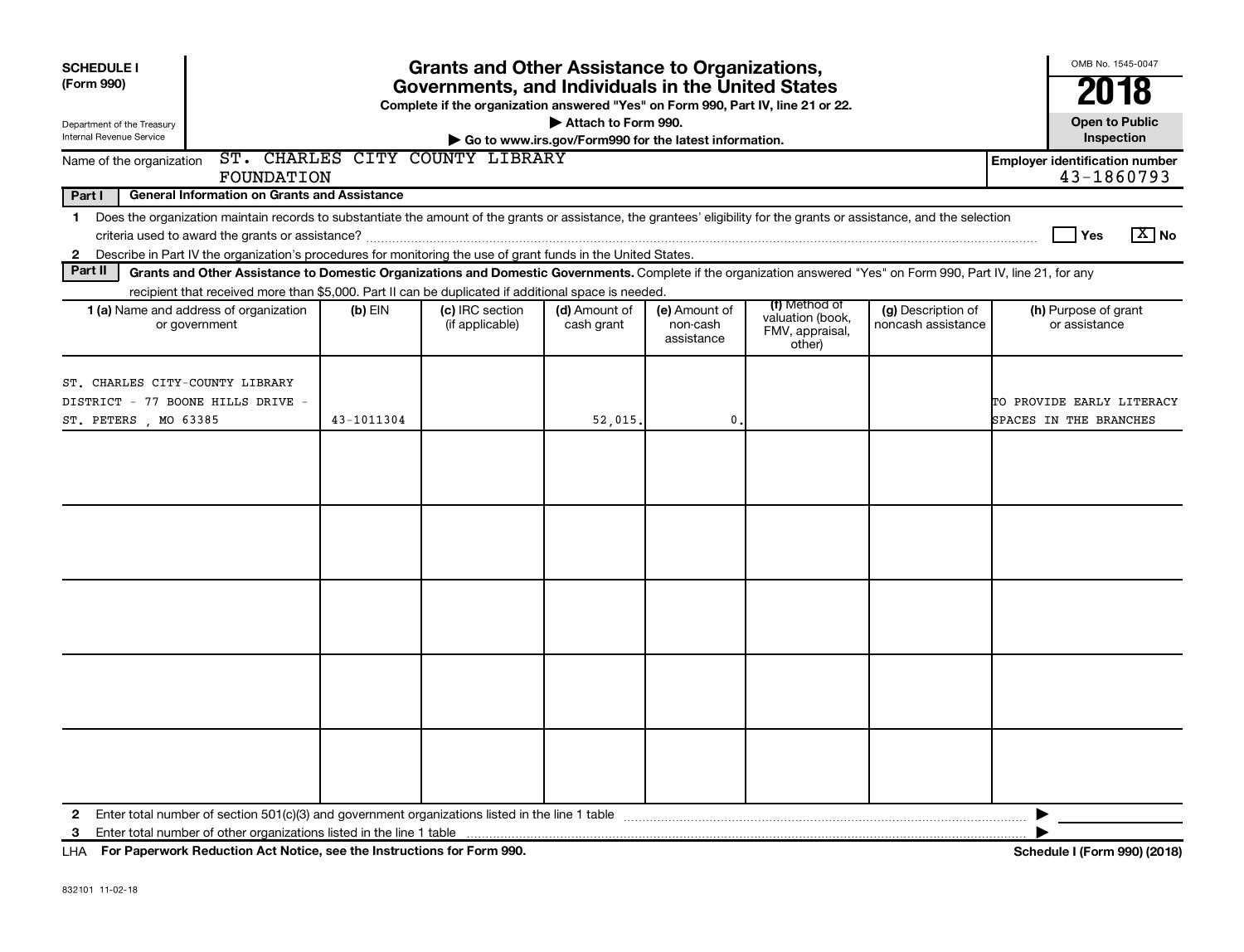Schedule I (Form 990) (2018) FOUNDATION

FOUNDATION 43-1860793

**2**

Part III | Grants and Other Assistance to Domestic Individuals. Complete if the organization answered "Yes" on Form 990, Part IV, line 22. Part III can be duplicated if additional space is needed.

| (a) Type of grant or assistance | (b) Number of<br>recipients | (c) Amount of<br>cash grant | (d) Amount of non-<br>cash assistance | (e) Method of valuation<br>(book, FMV, appraisal, other) | (f) Description of noncash assistance |
|---------------------------------|-----------------------------|-----------------------------|---------------------------------------|----------------------------------------------------------|---------------------------------------|
|                                 |                             |                             |                                       |                                                          |                                       |
|                                 |                             |                             |                                       |                                                          |                                       |
|                                 |                             |                             |                                       |                                                          |                                       |
|                                 |                             |                             |                                       |                                                          |                                       |
|                                 |                             |                             |                                       |                                                          |                                       |
|                                 |                             |                             |                                       |                                                          |                                       |
|                                 |                             |                             |                                       |                                                          |                                       |
|                                 |                             |                             |                                       |                                                          |                                       |
|                                 |                             |                             |                                       |                                                          |                                       |
|                                 |                             |                             |                                       |                                                          |                                       |

Part IV | Supplemental Information. Provide the information required in Part I, line 2; Part III, column (b); and any other additional information.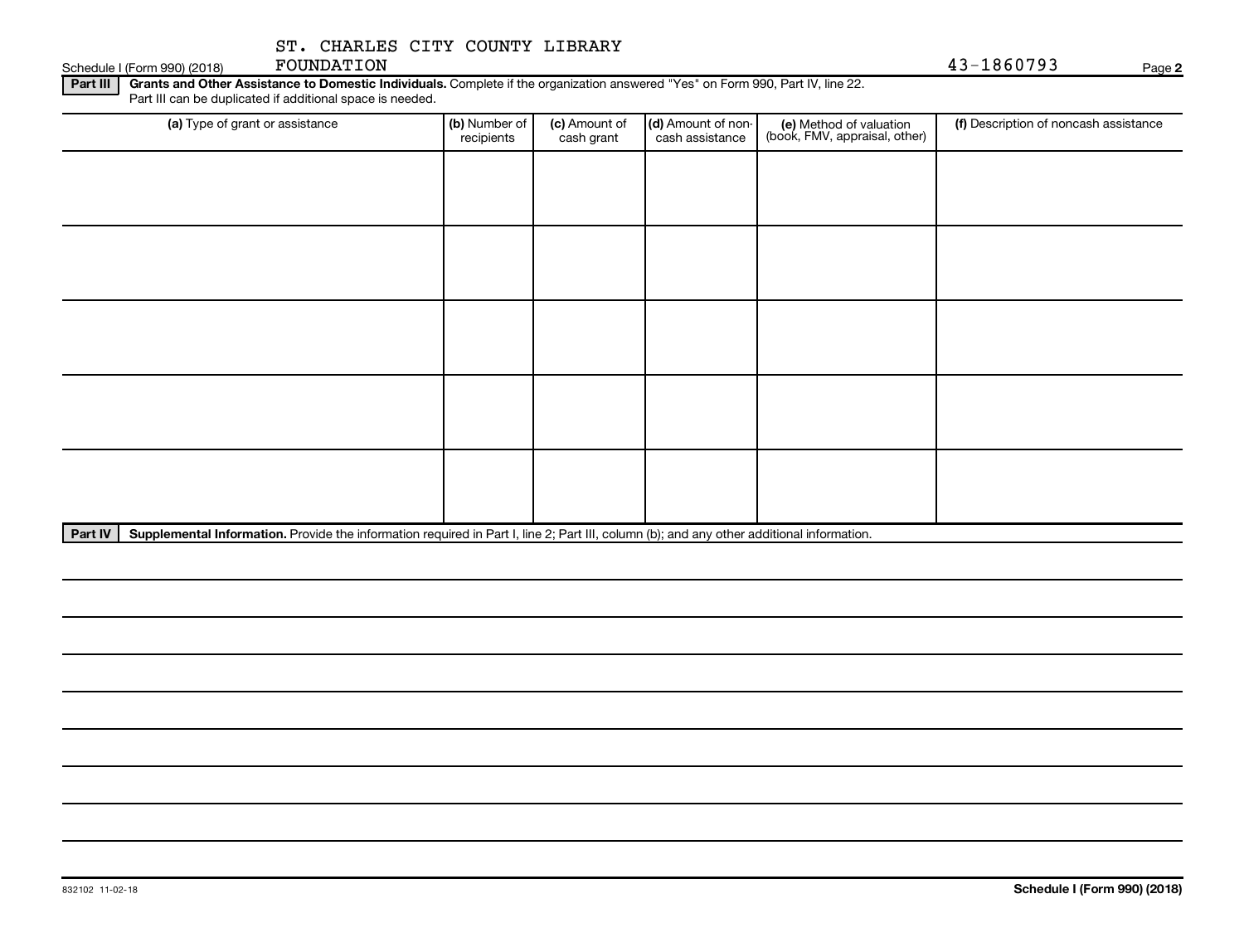**(Form 990 or 990-EZ)**

Department of the Treasury Internal Revenue Service Name of the organization

**Complete to provide information for responses to specific questions on Form 990 or 990-EZ or to provide any additional information.** SCHEDULE O **Supplemental Information to Form 990 or 990-EZ 2018**<br>(Form 990 or 990-EZ) **2018** 

**| Attach to Form 990 or 990-EZ.**

**| Go to www.irs.gov/Form990 for the latest information.** ST. CHARLES CITY COUNTY LIBRARY

FOUNDATION 43-1860793

FORM 990, PART I, LINE 1, DESCRIPTION OF ORGANIZATION MISSION:

CONTINUALLY WORKING TOGETHER TO ENGAGE THE COMMUNITY THROUGH CHARITABLE

GIVING.

FORM 990, PART VI, SECTION B, LINE 11B:

A PRELIMINARY COPY OF THE FORM 990 WAS PROVIDED FOR REVIEW AND APPROVAL

BEFORE A FINAL COPY WAS PROCESSED.

FORM 990, PART VI, SECTION B, LINE 12C:

ALL CONFLICTS OF INTEREST ARE DISCUSSED AND ADDRESSED WITH THE BOARD OF

DIRECTORS ANNUALLY OR AS THEY ARISE.

FORM 990, PART VI, SECTION C, LINE 19:

ALL GOVERNING DOCUMENTS, POLICIES, AND FINANCIAL DATA IS PROVIDED TO THE

PUBLIC UPON REQUEST.

FORM 990, PART XII, LINE 2C:

THE ORGANIZATION UNDERGOES AN AUDIT. THE BOARD OF DIRECTORS ASSUME

RESPONSIBILITY FOR THE AUDIT.

OMB No. 1545-0047

**Open to Public Inspection Employer identification number**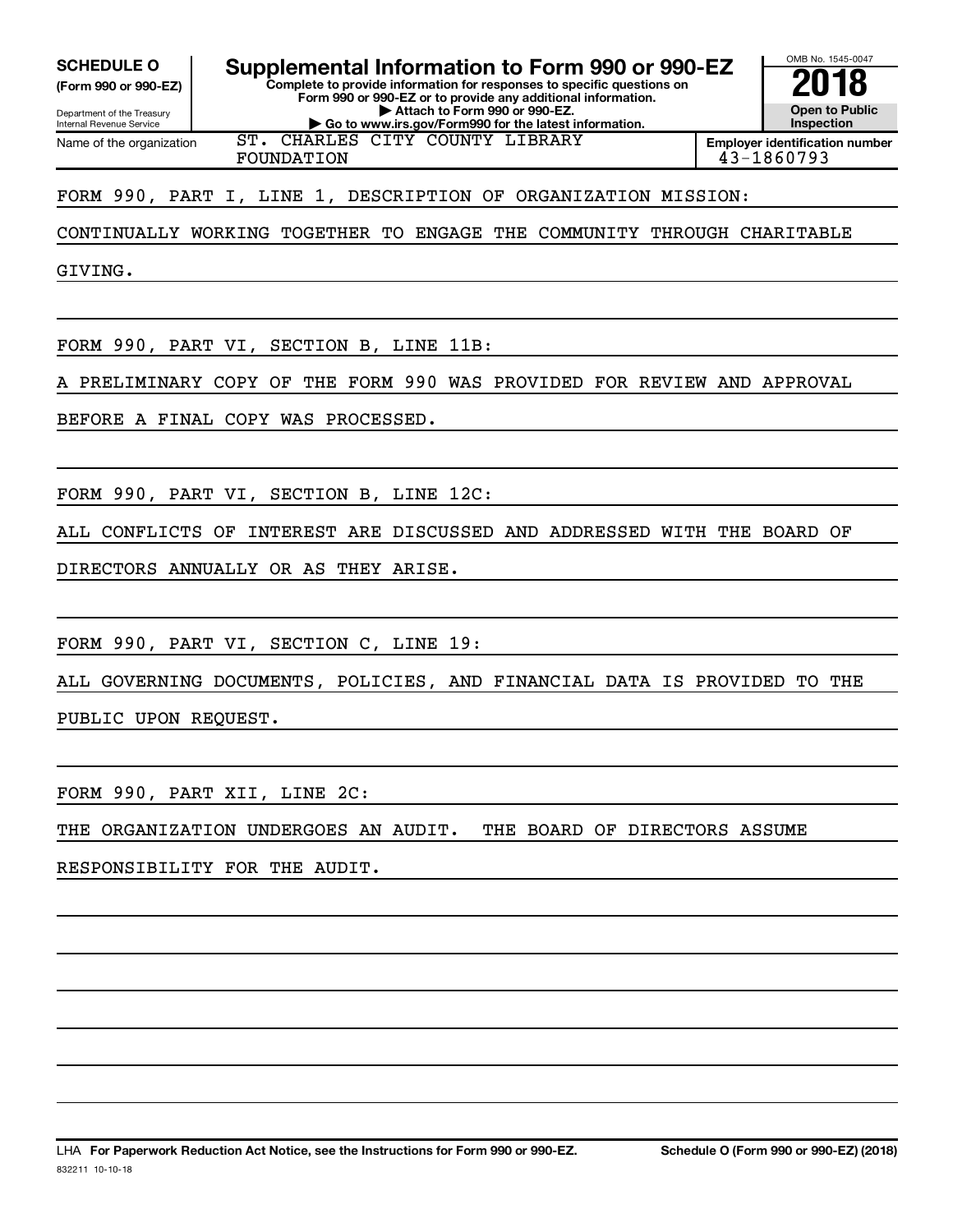| <b>SCHEDULE R</b><br>(Form 990)<br>Department of the Treasury<br>Internal Revenue Service                                                                                                                                     |                                 | <b>Related Organizations and Unrelated Partnerships</b><br>> Complete if the organization answered "Yes" on Form 990, Part IV, line 33, 34, 35b, 36, or 37.<br>Attach to Form 990.<br>Go to www.irs.gov/Form990 for instructions and the latest information. |                                      |                                                          |                                     |                                                     |                                                      |  |  |
|-------------------------------------------------------------------------------------------------------------------------------------------------------------------------------------------------------------------------------|---------------------------------|--------------------------------------------------------------------------------------------------------------------------------------------------------------------------------------------------------------------------------------------------------------|--------------------------------------|----------------------------------------------------------|-------------------------------------|-----------------------------------------------------|------------------------------------------------------|--|--|
| Name of the organization<br>FOUNDATION                                                                                                                                                                                        | ST. CHARLES CITY COUNTY LIBRARY |                                                                                                                                                                                                                                                              |                                      |                                                          |                                     | <b>Employer identification number</b><br>43-1860793 |                                                      |  |  |
| Part I<br>Identification of Disregarded Entities. Complete if the organization answered "Yes" on Form 990, Part IV, line 33.                                                                                                  |                                 |                                                                                                                                                                                                                                                              |                                      |                                                          |                                     |                                                     |                                                      |  |  |
| (a)<br>Name, address, and EIN (if applicable)<br>of disregarded entity                                                                                                                                                        | (b)<br>Primary activity         | (c)<br>Legal domicile (state or<br>foreign country)                                                                                                                                                                                                          | (d)<br>Total income                  | (e)<br>End-of-year assets                                |                                     | (f)<br>Direct controlling<br>entity                 |                                                      |  |  |
|                                                                                                                                                                                                                               |                                 |                                                                                                                                                                                                                                                              |                                      |                                                          |                                     |                                                     |                                                      |  |  |
|                                                                                                                                                                                                                               |                                 |                                                                                                                                                                                                                                                              |                                      |                                                          |                                     |                                                     |                                                      |  |  |
| Identification of Related Tax-Exempt Organizations. Complete if the organization answered "Yes" on Form 990, Part IV, line 34, because it had one or more related tax-exempt<br>Part II<br>organizations during the tax year. |                                 |                                                                                                                                                                                                                                                              |                                      |                                                          |                                     |                                                     |                                                      |  |  |
| (a)<br>Name, address, and EIN<br>of related organization                                                                                                                                                                      | (b)<br>Primary activity         | (c)<br>Legal domicile (state or<br>foreign country)                                                                                                                                                                                                          | (d)<br><b>Exempt Code</b><br>section | (e)<br>Public charity<br>status (if section<br>501(c)(3) | (f)<br>Direct controlling<br>entity |                                                     | $(g)$<br>Section 512(b)(13)<br>controlled<br>entity? |  |  |
| ST. CHARLES CITY COUNTY LIBRARY DISTRICT -<br>43-1011304, 77 BOONE HILLS DR, SAINT PETERS<br>63376<br>MO                                                                                                                      | LIBRARY                         | MISSOURI                                                                                                                                                                                                                                                     |                                      |                                                          |                                     | Yes                                                 | No<br>х                                              |  |  |
|                                                                                                                                                                                                                               |                                 |                                                                                                                                                                                                                                                              |                                      |                                                          |                                     |                                                     |                                                      |  |  |
|                                                                                                                                                                                                                               |                                 |                                                                                                                                                                                                                                                              |                                      |                                                          |                                     |                                                     |                                                      |  |  |
| For Paperwork Reduction Act Notice, see the Instructions for Form 990.                                                                                                                                                        |                                 |                                                                                                                                                                                                                                                              |                                      |                                                          |                                     | Schedule R (Form 990) 2018                          |                                                      |  |  |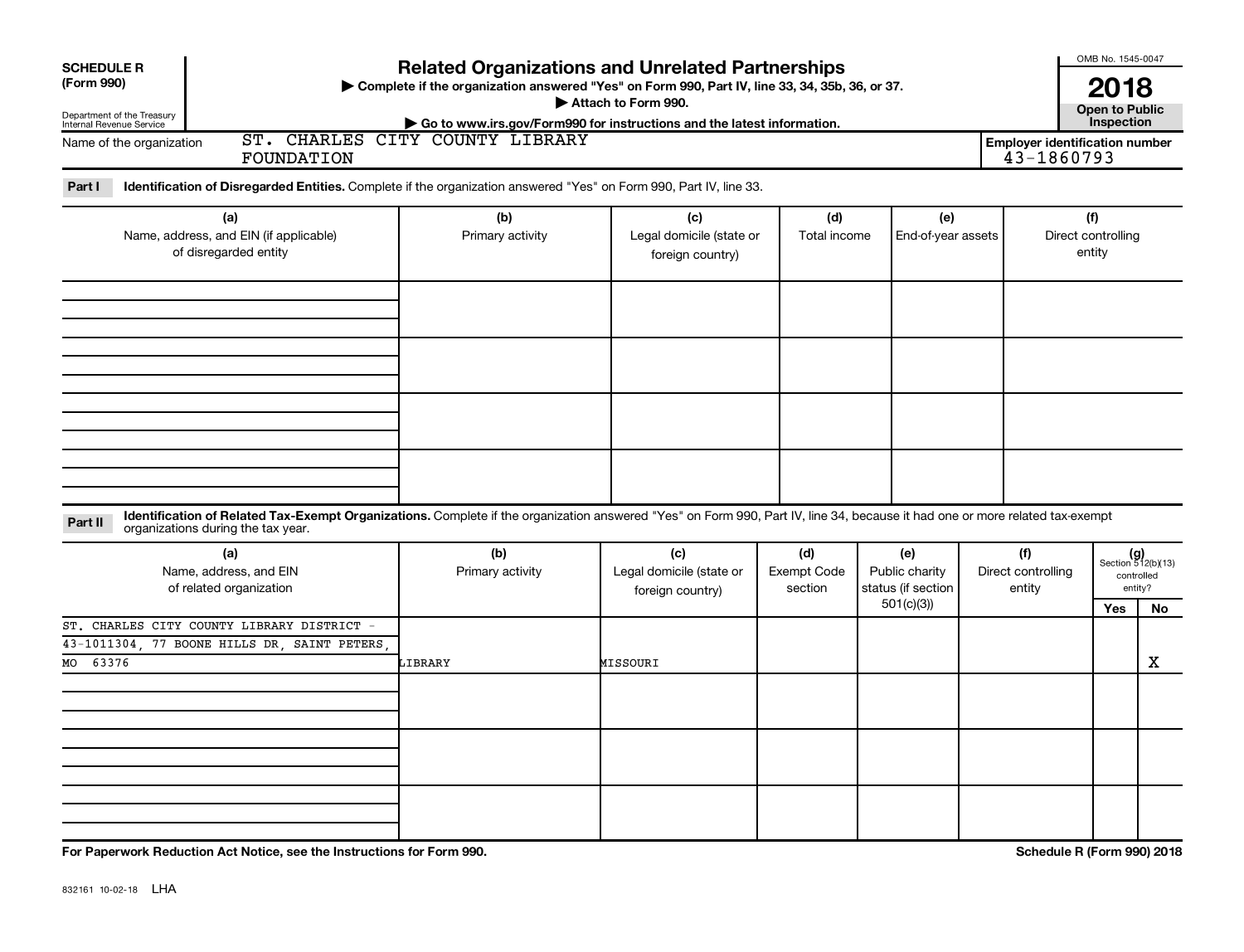#### **2**

| Schedule R (Form 990) 2018                                                                                                                                                                                                                                 | ST. CHARLES CITY COUNTY LIBRARY<br>FOUNDATION |                                                  |                                     |                                                                              |                                 |                                          |                                         |          | 43-1860793                                           |                             | Page 2                                    |  |
|------------------------------------------------------------------------------------------------------------------------------------------------------------------------------------------------------------------------------------------------------------|-----------------------------------------------|--------------------------------------------------|-------------------------------------|------------------------------------------------------------------------------|---------------------------------|------------------------------------------|-----------------------------------------|----------|------------------------------------------------------|-----------------------------|-------------------------------------------|--|
| Identification of Related Organizations Taxable as a Partnership. Complete if the organization answered "Yes" on Form 990, Part IV, line 34, because it had one or more related<br>Part III<br>organizations treated as a partnership during the tax year. |                                               |                                                  |                                     |                                                                              |                                 |                                          |                                         |          |                                                      |                             |                                           |  |
| (a)<br>Name, address, and EIN<br>of related organization                                                                                                                                                                                                   | (b)<br>Primary activity                       | (c)<br>Legal<br>domicile<br>(state or<br>foreign | (d)<br>Direct controlling<br>entity | (e)<br>Predominant income<br>(related, unrelated,<br>excluded from tax under | (f)<br>Share of total<br>income | (g)<br>Share of<br>end-of-year<br>assets | (h)<br>Disproportionate<br>allocations? |          | (i)<br>Code V-UBI<br>amount in box<br>20 of Schedule | (j)<br>managing<br>partner? | (k)<br>General or Percentage<br>ownership |  |
|                                                                                                                                                                                                                                                            |                                               | country)                                         |                                     | sections 512-514)                                                            |                                 |                                          |                                         | Yes   No | K-1 (Form 1065) Yes No                               |                             |                                           |  |
|                                                                                                                                                                                                                                                            |                                               |                                                  |                                     |                                                                              |                                 |                                          |                                         |          |                                                      |                             |                                           |  |
|                                                                                                                                                                                                                                                            |                                               |                                                  |                                     |                                                                              |                                 |                                          |                                         |          |                                                      |                             |                                           |  |
|                                                                                                                                                                                                                                                            |                                               |                                                  |                                     |                                                                              |                                 |                                          |                                         |          |                                                      |                             |                                           |  |

Part IV Identification of Related Organizations Taxable as a Corporation or Trust. Complete if the organization answered "Yes" on Form 990, Part IV, line 34, because it had one or more related organizations treated as a corporation or trust during the tax year.

| (a)<br>Name, address, and EIN<br>of related organization | (b)<br>Primary activity | (c)<br>Legal domicile<br>(state or<br>foreign | (d)<br>Direct controlling<br>entity | (e)<br>Type of entity<br>(C corp, S corp,<br>or trust) | (f)<br>Share of total<br>income | (g)<br>Share of<br>end-of-year<br>assets | (h)<br>Percentage<br>ownership | $\begin{array}{c} \textbf{(i)}\\ \text{Section}\\ 5\,12 \text{(b)} \text{(13)}\\ \text{controlled} \\ \text{entity?} \end{array}$ |
|----------------------------------------------------------|-------------------------|-----------------------------------------------|-------------------------------------|--------------------------------------------------------|---------------------------------|------------------------------------------|--------------------------------|-----------------------------------------------------------------------------------------------------------------------------------|
|                                                          |                         | country)                                      |                                     |                                                        |                                 |                                          |                                | Yes   No                                                                                                                          |
|                                                          |                         |                                               |                                     |                                                        |                                 |                                          |                                |                                                                                                                                   |
|                                                          |                         |                                               |                                     |                                                        |                                 |                                          |                                |                                                                                                                                   |
|                                                          |                         |                                               |                                     |                                                        |                                 |                                          |                                |                                                                                                                                   |
|                                                          |                         |                                               |                                     |                                                        |                                 |                                          |                                |                                                                                                                                   |
|                                                          |                         |                                               |                                     |                                                        |                                 |                                          |                                |                                                                                                                                   |
|                                                          |                         |                                               |                                     |                                                        |                                 |                                          |                                |                                                                                                                                   |
|                                                          |                         |                                               |                                     |                                                        |                                 |                                          |                                |                                                                                                                                   |
|                                                          |                         |                                               |                                     |                                                        |                                 |                                          |                                |                                                                                                                                   |
|                                                          |                         |                                               |                                     |                                                        |                                 |                                          |                                |                                                                                                                                   |
|                                                          |                         |                                               |                                     |                                                        |                                 |                                          |                                |                                                                                                                                   |
|                                                          |                         |                                               |                                     |                                                        |                                 |                                          |                                |                                                                                                                                   |
|                                                          |                         |                                               |                                     |                                                        |                                 |                                          |                                |                                                                                                                                   |
|                                                          |                         |                                               |                                     |                                                        |                                 |                                          |                                |                                                                                                                                   |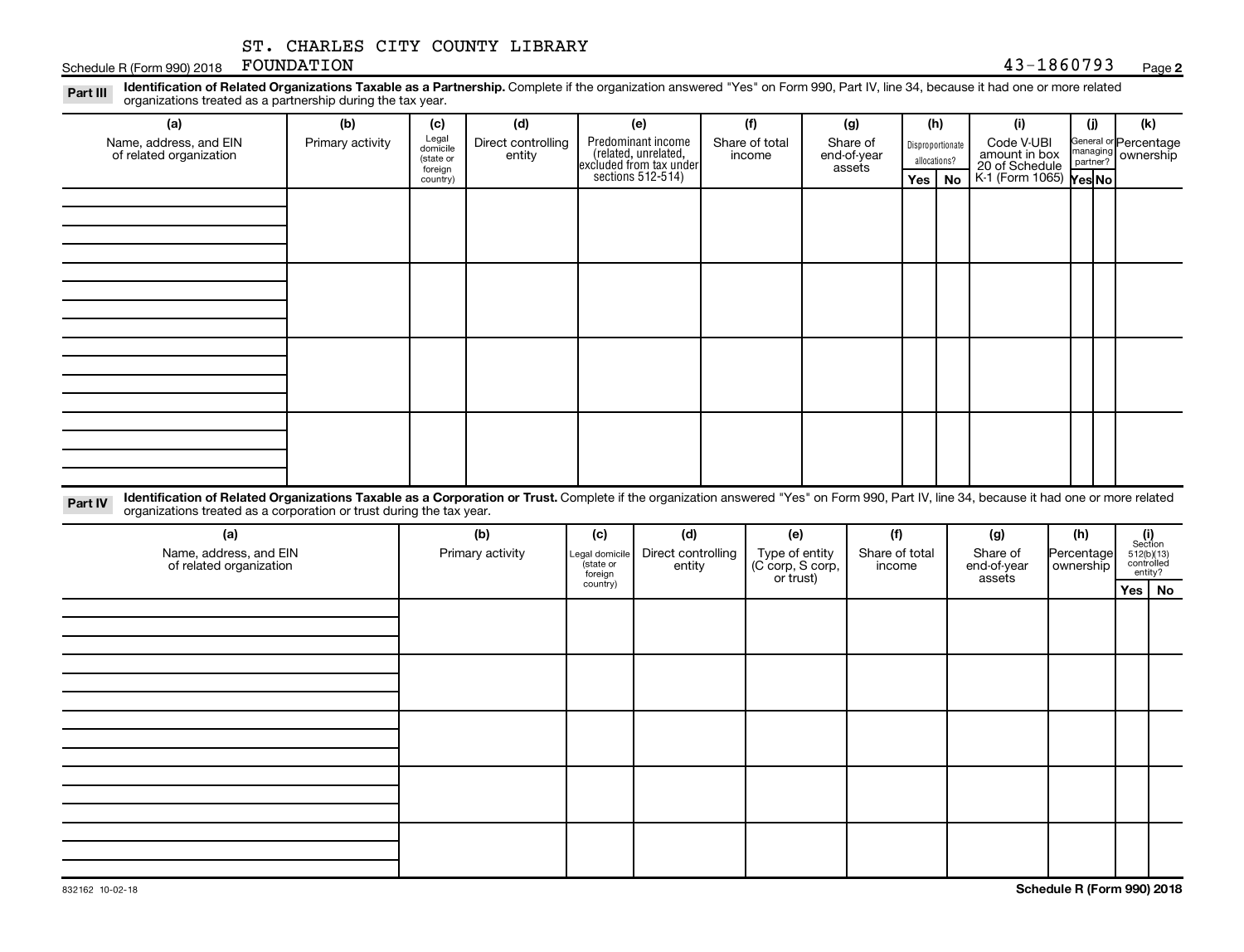Schedule R (Form 990) 2018 FOUNDATION

| Part V | Transactions With Related Organizations. Complete if the organization answered "Yes" on Form 990, Part IV, line 34, 35b, or 36.                                                                                                |                 |                         |                         |  |  |  |  |
|--------|--------------------------------------------------------------------------------------------------------------------------------------------------------------------------------------------------------------------------------|-----------------|-------------------------|-------------------------|--|--|--|--|
|        | Note: Complete line 1 if any entity is listed in Parts II, III, or IV of this schedule.                                                                                                                                        |                 |                         |                         |  |  |  |  |
|        | During the tax year, did the organization engage in any of the following transactions with one or more related organizations listed in Parts II-IV?                                                                            |                 |                         |                         |  |  |  |  |
|        |                                                                                                                                                                                                                                | 1a              |                         | X                       |  |  |  |  |
|        | b Gift, grant, or capital contribution to related organization(s) manufaction contains and content and contribution to related organization(s) manufaction content and contribution to related organization(s) manufaction con | 1 <sub>b</sub>  | $\overline{\textbf{x}}$ |                         |  |  |  |  |
|        |                                                                                                                                                                                                                                | 1 <sub>c</sub>  |                         | $\overline{\mathbf{X}}$ |  |  |  |  |
|        |                                                                                                                                                                                                                                | 1 <sub>d</sub>  |                         | $\mathbf{x}$            |  |  |  |  |
|        | e Loans or loan guarantees by related organization(s) manufaction contraction contraction contraction contraction contraction contraction contraction contraction contraction contraction control of the contraction control o | 1e              |                         | $\overline{\mathbf{x}}$ |  |  |  |  |
|        |                                                                                                                                                                                                                                |                 |                         |                         |  |  |  |  |
|        | f Dividends from related organization(s) manufactured contains and contained and contained contained and contained and contained and contained and contained and contained and contained and contained and contained and conta | 1f              |                         | X                       |  |  |  |  |
|        | $g$ Sale of assets to related organization(s) material content content content to the content of the content of the content of the content of the content of the content of the content of the content of the content of the   | 1g              |                         | $\overline{\mathbf{x}}$ |  |  |  |  |
|        | h Purchase of assets from related organization(s) www.assettion.com/www.assettion.com/www.assettion.com/www.assettion.com/www.assettion.com/www.assettion.com/www.assettion.com/www.assettion.com/www.assettion.com/www.assett | 1 <sub>h</sub>  |                         | $\mathbf{x}$            |  |  |  |  |
|        | Exchange of assets with related organization(s) www.wallen.com/www.wallen.com/www.wallen.com/www.wallen.com/www.wallen.com/www.wallen.com/www.wallen.com/www.wallen.com/www.wallen.com/www.wallen.com/www.wallen.com/www.walle | 11              |                         | $\overline{\mathbf{x}}$ |  |  |  |  |
|        |                                                                                                                                                                                                                                | 1j              |                         | X                       |  |  |  |  |
|        |                                                                                                                                                                                                                                |                 |                         |                         |  |  |  |  |
|        |                                                                                                                                                                                                                                | 1k              |                         | X                       |  |  |  |  |
|        |                                                                                                                                                                                                                                | 11              |                         | $\overline{\mathbf{x}}$ |  |  |  |  |
|        |                                                                                                                                                                                                                                | 1 <sub>m</sub>  |                         | $\overline{\mathbf{x}}$ |  |  |  |  |
|        |                                                                                                                                                                                                                                | 1n              | $\overline{\mathbf{x}}$ |                         |  |  |  |  |
|        | o Sharing of paid employees with related organization(s) manufactured content to the state of paid employees with related organization(s) manufactured content and the state of the state of the state of the state of the sta | 10 <sub>o</sub> | X                       |                         |  |  |  |  |
|        |                                                                                                                                                                                                                                |                 |                         |                         |  |  |  |  |
|        |                                                                                                                                                                                                                                | 1p              |                         | x                       |  |  |  |  |
|        |                                                                                                                                                                                                                                | 1q              |                         | $\overline{\mathbf{x}}$ |  |  |  |  |
|        |                                                                                                                                                                                                                                |                 |                         |                         |  |  |  |  |
|        |                                                                                                                                                                                                                                | 1r              |                         | x                       |  |  |  |  |
|        |                                                                                                                                                                                                                                | 1s              |                         | $\overline{\mathbf{x}}$ |  |  |  |  |
|        | 2 If the answer to any of the above is "Yes," see the instructions for information on who must complete this line, including covered relationships and transaction thresholds.                                                 |                 |                         |                         |  |  |  |  |

| (a)<br>Name of related organization          | (b)<br>Transaction<br>type (a-s) | (c)<br>Amount involved | (d)<br>Method of determining amount involved |
|----------------------------------------------|----------------------------------|------------------------|----------------------------------------------|
| (1) ST. CHARLES CITY-COUNTY LIBRARY DISTRICT | В                                | $52,015.$ FMV          |                                              |
| (2) ST. CHARLES CITY-COUNTY LIBRARY DISTRICT | O                                | 218,230.FMV            |                                              |
| (3)                                          |                                  |                        |                                              |
| (4)                                          |                                  |                        |                                              |
| (5)                                          |                                  |                        |                                              |
| (6)                                          |                                  |                        |                                              |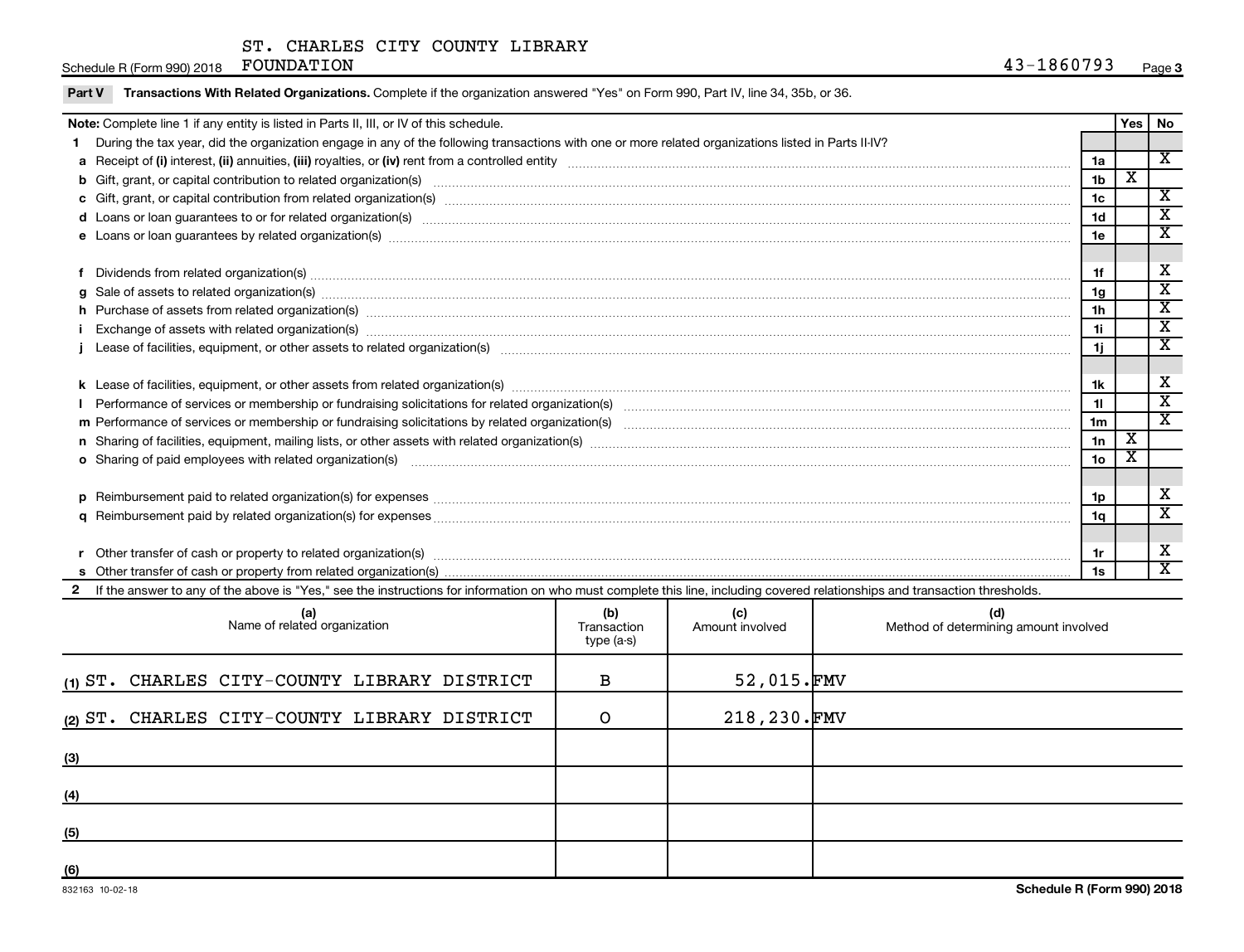Schedule R (Form 990) 2018 FOUNDATION  $43-1860793$  Page

#### Part VI Unrelated Organizations Taxable as a Partnership. Complete if the organization answered "Yes" on Form 990, Part IV, line 37.

Provide the following information for each entity taxed as a partnership through which the organization conducted more than five percent of its activities (measured by total assets or gross revenue) that was not a related organization. See instructions regarding exclusion for certain investment partnerships.

| that was not a related organization. Occ instructions regarding excitation for certain investment partnerships.<br>(a) | (b)              | (c)               |                                                                                                                                                                                                                           |  | (f)      | (g)         |        | (h)                                                                                                   | (i)                                                                   | (i)    | (k)                                                     |
|------------------------------------------------------------------------------------------------------------------------|------------------|-------------------|---------------------------------------------------------------------------------------------------------------------------------------------------------------------------------------------------------------------------|--|----------|-------------|--------|-------------------------------------------------------------------------------------------------------|-----------------------------------------------------------------------|--------|---------------------------------------------------------|
| Name, address, and EIN                                                                                                 | Primary activity | Legal domicile    | (d)<br>Predominant income<br>(related, unrelated,<br>excluded from tax under<br>sections 512-514)<br>$\begin{array}{r} \n\text{Re all} \\ \text{are also} \\ \text{excillated} \\ \text{sections: } 512-514\n\end{array}$ |  | Share of | Share of    |        |                                                                                                       |                                                                       |        |                                                         |
| of entity                                                                                                              |                  | (state or foreign |                                                                                                                                                                                                                           |  | total    | end-of-year |        | $\begin{tabular}{c} Dispropor- \quad \quad \text{tionate} \\ \quad \text{allocations?} \end{tabular}$ | Code V-UBI<br>amount in box 20<br>?<br>of Schedule K-1<br>(Form 1065) |        | General or Percentage<br>managing<br>partner? Ownership |
|                                                                                                                        |                  | country)          |                                                                                                                                                                                                                           |  | income   | assets      | Yes No |                                                                                                       |                                                                       | Yes NO |                                                         |
|                                                                                                                        |                  |                   |                                                                                                                                                                                                                           |  |          |             |        |                                                                                                       |                                                                       |        |                                                         |
|                                                                                                                        |                  |                   |                                                                                                                                                                                                                           |  |          |             |        |                                                                                                       |                                                                       |        |                                                         |
|                                                                                                                        |                  |                   |                                                                                                                                                                                                                           |  |          |             |        |                                                                                                       |                                                                       |        |                                                         |
|                                                                                                                        |                  |                   |                                                                                                                                                                                                                           |  |          |             |        |                                                                                                       |                                                                       |        |                                                         |
|                                                                                                                        |                  |                   |                                                                                                                                                                                                                           |  |          |             |        |                                                                                                       |                                                                       |        |                                                         |
|                                                                                                                        |                  |                   |                                                                                                                                                                                                                           |  |          |             |        |                                                                                                       |                                                                       |        |                                                         |
|                                                                                                                        |                  |                   |                                                                                                                                                                                                                           |  |          |             |        |                                                                                                       |                                                                       |        |                                                         |
|                                                                                                                        |                  |                   |                                                                                                                                                                                                                           |  |          |             |        |                                                                                                       |                                                                       |        |                                                         |
|                                                                                                                        |                  |                   |                                                                                                                                                                                                                           |  |          |             |        |                                                                                                       |                                                                       |        |                                                         |
|                                                                                                                        |                  |                   |                                                                                                                                                                                                                           |  |          |             |        |                                                                                                       |                                                                       |        |                                                         |
|                                                                                                                        |                  |                   |                                                                                                                                                                                                                           |  |          |             |        |                                                                                                       |                                                                       |        |                                                         |
|                                                                                                                        |                  |                   |                                                                                                                                                                                                                           |  |          |             |        |                                                                                                       |                                                                       |        |                                                         |
|                                                                                                                        |                  |                   |                                                                                                                                                                                                                           |  |          |             |        |                                                                                                       |                                                                       |        |                                                         |
|                                                                                                                        |                  |                   |                                                                                                                                                                                                                           |  |          |             |        |                                                                                                       |                                                                       |        |                                                         |
|                                                                                                                        |                  |                   |                                                                                                                                                                                                                           |  |          |             |        |                                                                                                       |                                                                       |        |                                                         |
|                                                                                                                        |                  |                   |                                                                                                                                                                                                                           |  |          |             |        |                                                                                                       |                                                                       |        |                                                         |
|                                                                                                                        |                  |                   |                                                                                                                                                                                                                           |  |          |             |        |                                                                                                       |                                                                       |        |                                                         |
|                                                                                                                        |                  |                   |                                                                                                                                                                                                                           |  |          |             |        |                                                                                                       |                                                                       |        |                                                         |
|                                                                                                                        |                  |                   |                                                                                                                                                                                                                           |  |          |             |        |                                                                                                       |                                                                       |        |                                                         |
|                                                                                                                        |                  |                   |                                                                                                                                                                                                                           |  |          |             |        |                                                                                                       |                                                                       |        |                                                         |
|                                                                                                                        |                  |                   |                                                                                                                                                                                                                           |  |          |             |        |                                                                                                       |                                                                       |        |                                                         |
|                                                                                                                        |                  |                   |                                                                                                                                                                                                                           |  |          |             |        |                                                                                                       |                                                                       |        |                                                         |
|                                                                                                                        |                  |                   |                                                                                                                                                                                                                           |  |          |             |        |                                                                                                       |                                                                       |        |                                                         |
|                                                                                                                        |                  |                   |                                                                                                                                                                                                                           |  |          |             |        |                                                                                                       |                                                                       |        |                                                         |
|                                                                                                                        |                  |                   |                                                                                                                                                                                                                           |  |          |             |        |                                                                                                       |                                                                       |        |                                                         |
|                                                                                                                        |                  |                   |                                                                                                                                                                                                                           |  |          |             |        |                                                                                                       |                                                                       |        |                                                         |
|                                                                                                                        |                  |                   |                                                                                                                                                                                                                           |  |          |             |        |                                                                                                       |                                                                       |        |                                                         |
|                                                                                                                        |                  |                   |                                                                                                                                                                                                                           |  |          |             |        |                                                                                                       |                                                                       |        |                                                         |
|                                                                                                                        |                  |                   |                                                                                                                                                                                                                           |  |          |             |        |                                                                                                       |                                                                       |        |                                                         |
|                                                                                                                        |                  |                   |                                                                                                                                                                                                                           |  |          |             |        |                                                                                                       |                                                                       |        |                                                         |
|                                                                                                                        |                  |                   |                                                                                                                                                                                                                           |  |          |             |        |                                                                                                       |                                                                       |        |                                                         |
|                                                                                                                        |                  |                   |                                                                                                                                                                                                                           |  |          |             |        |                                                                                                       |                                                                       |        |                                                         |

**Schedule R (Form 990) 2018**